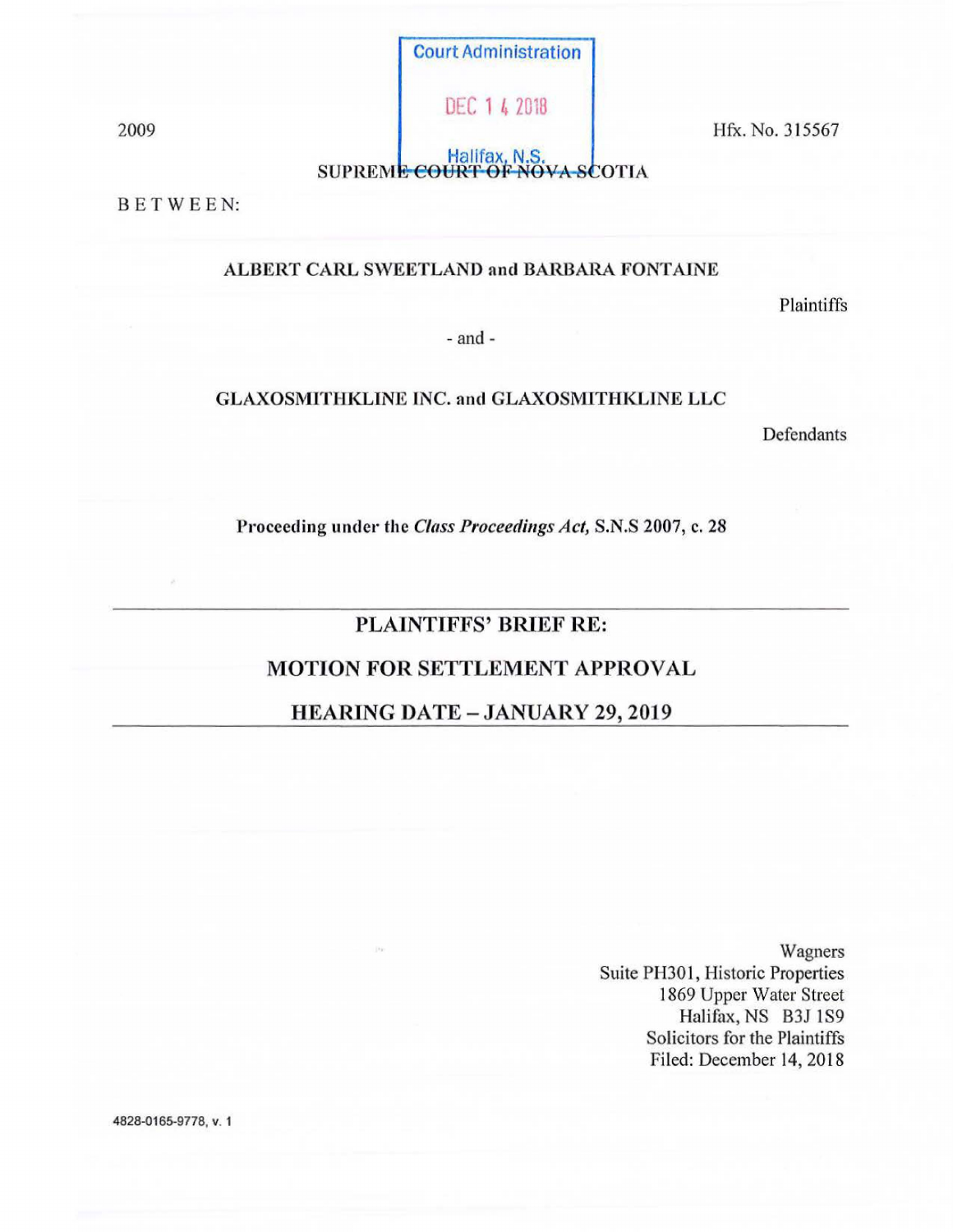| i.   |                 |                                                                       |  |
|------|-----------------|-----------------------------------------------------------------------|--|
|      |                 |                                                                       |  |
|      |                 |                                                                       |  |
|      |                 |                                                                       |  |
|      |                 |                                                                       |  |
|      |                 |                                                                       |  |
| ii.  |                 |                                                                       |  |
|      |                 |                                                                       |  |
|      |                 |                                                                       |  |
|      |                 |                                                                       |  |
|      |                 |                                                                       |  |
| iii. |                 | Estimated Number of Eligible Class Members Known to Class Counsel  30 |  |
|      | i.              |                                                                       |  |
|      | A.              |                                                                       |  |
|      | <b>B.</b>       |                                                                       |  |
|      | ii.             |                                                                       |  |
|      | А.              |                                                                       |  |
|      | <b>B.</b>       |                                                                       |  |
|      | $\mathcal{C}$ . |                                                                       |  |
|      | D.              |                                                                       |  |
|      | iii.            |                                                                       |  |
| iv.  |                 |                                                                       |  |
| V.   |                 |                                                                       |  |
| vi.  |                 |                                                                       |  |
|      |                 |                                                                       |  |
|      |                 |                                                                       |  |
|      |                 |                                                                       |  |
|      |                 |                                                                       |  |
|      |                 |                                                                       |  |
|      |                 |                                                                       |  |
|      |                 |                                                                       |  |
|      |                 |                                                                       |  |
|      |                 |                                                                       |  |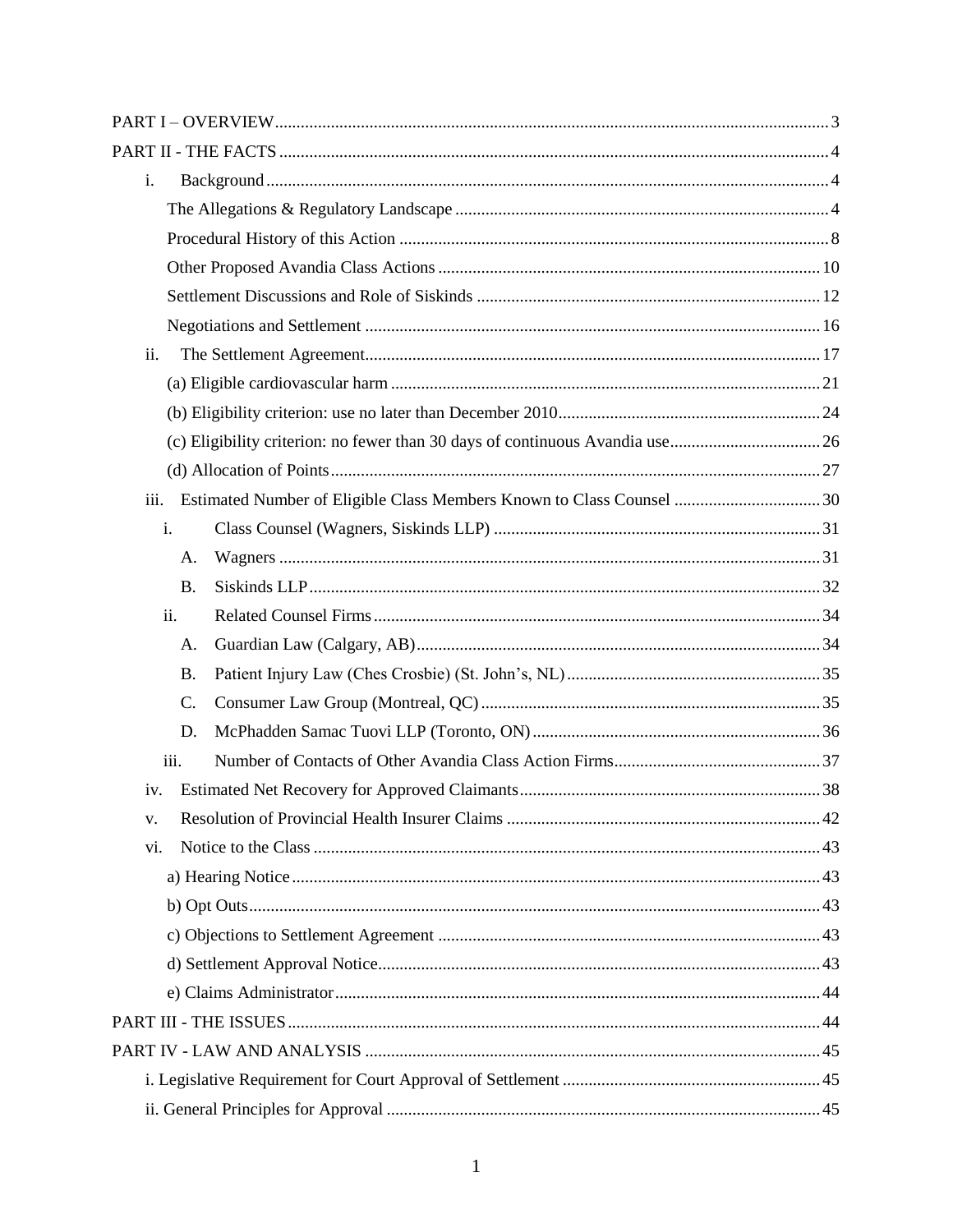| iv. |  |  |
|-----|--|--|
| V.  |  |  |
|     |  |  |
|     |  |  |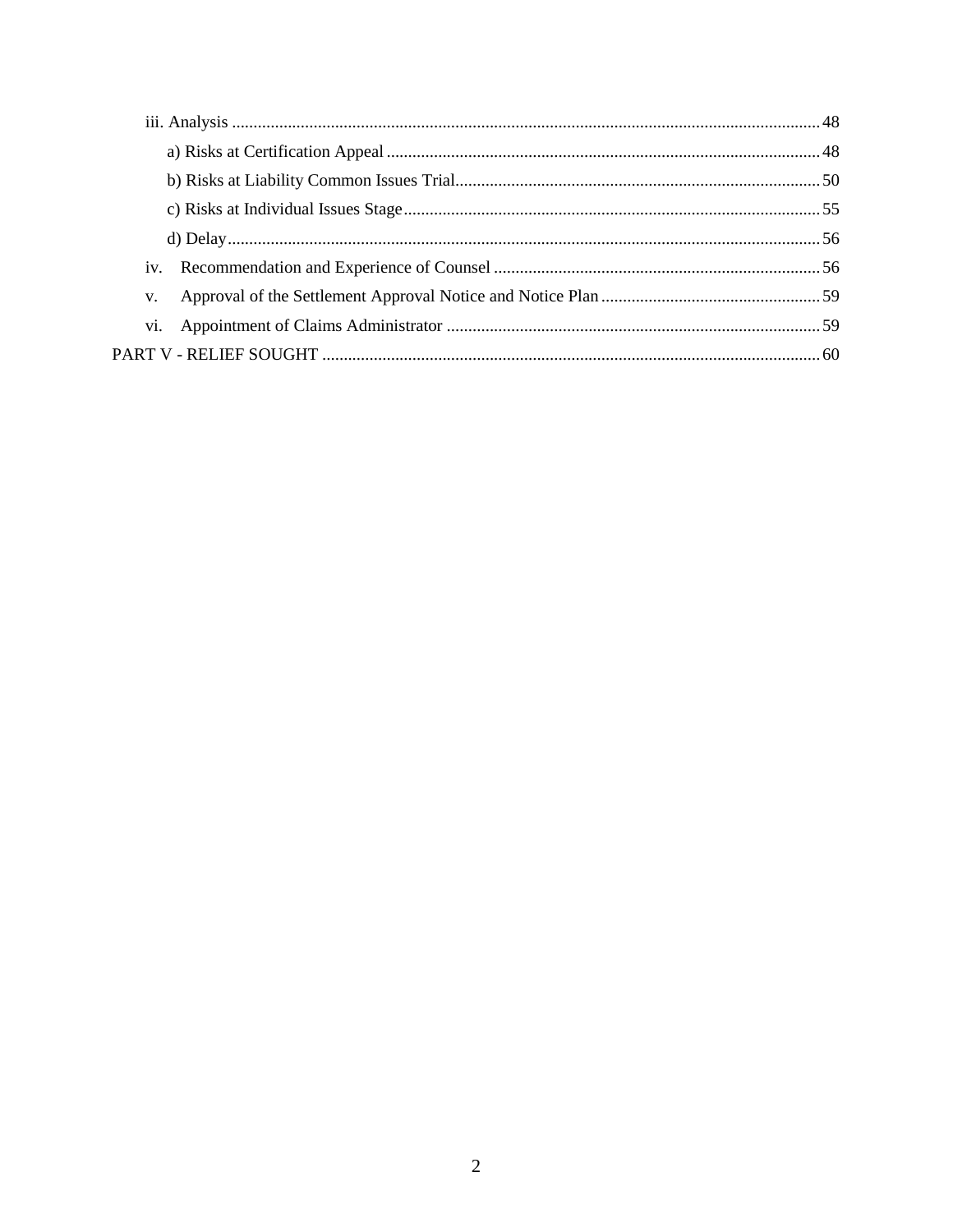#### <span id="page-3-0"></span>**PART I – OVERVIEW**

- 1. The parties have reached a national Settlement Agreement<sup>1</sup> to resolve claims against the Defendants arising from the manufacture, marketing, distribution and sale of Avandia.
- 2. The Settlement Agreement provides for a minimum payment of \$4,166,666 and a maximum payment of \$6,750,000, depending upon the number of Settling Claimants approved for compensation under the proposed settlement.
- 3. Class Counsel believe the Settlement Agreement is in the best interests of Class Members. The Settlement Agreement provides compensation and certainty to Class Members. It avoids the delays and uncertainty of outcome associated with continuing litigation.
- 4. The proposed settlement is a product of compromise and it reflects the various risks of continuing litigation.
- 5. This case was certified as a class proceeding by Court order issued on December 7, 2016.<sup>2</sup> An appeal by the Defendants is currently in abeyance.<sup>3</sup> If litigation continues, there is a risk that certification may be defeated on one or more of the several grounds outlined by the Defendants in their Appeal Factum filed June 2, 2017, as more fully described below in Part IV(iii)(a).<sup>4</sup>

<sup>&</sup>lt;sup>1</sup> Unless otherwise stated or required by context, the capitalized terms in this brief have the meanings given to them in the Settlement Agreement.

<sup>&</sup>lt;sup>2</sup> Affidavit of Madeleine Carter affirmed December 14, 2018 and filed in support of the Plaintiffs' motion seeking approval of the Settlement Agreement ("Settlement Approval Affidavit"), para. 5.

<sup>3</sup> Settlement Approval Affidavit, para. 11.

<sup>4</sup> Settlement Approval Affidavit, para. 9, Exhibit "C".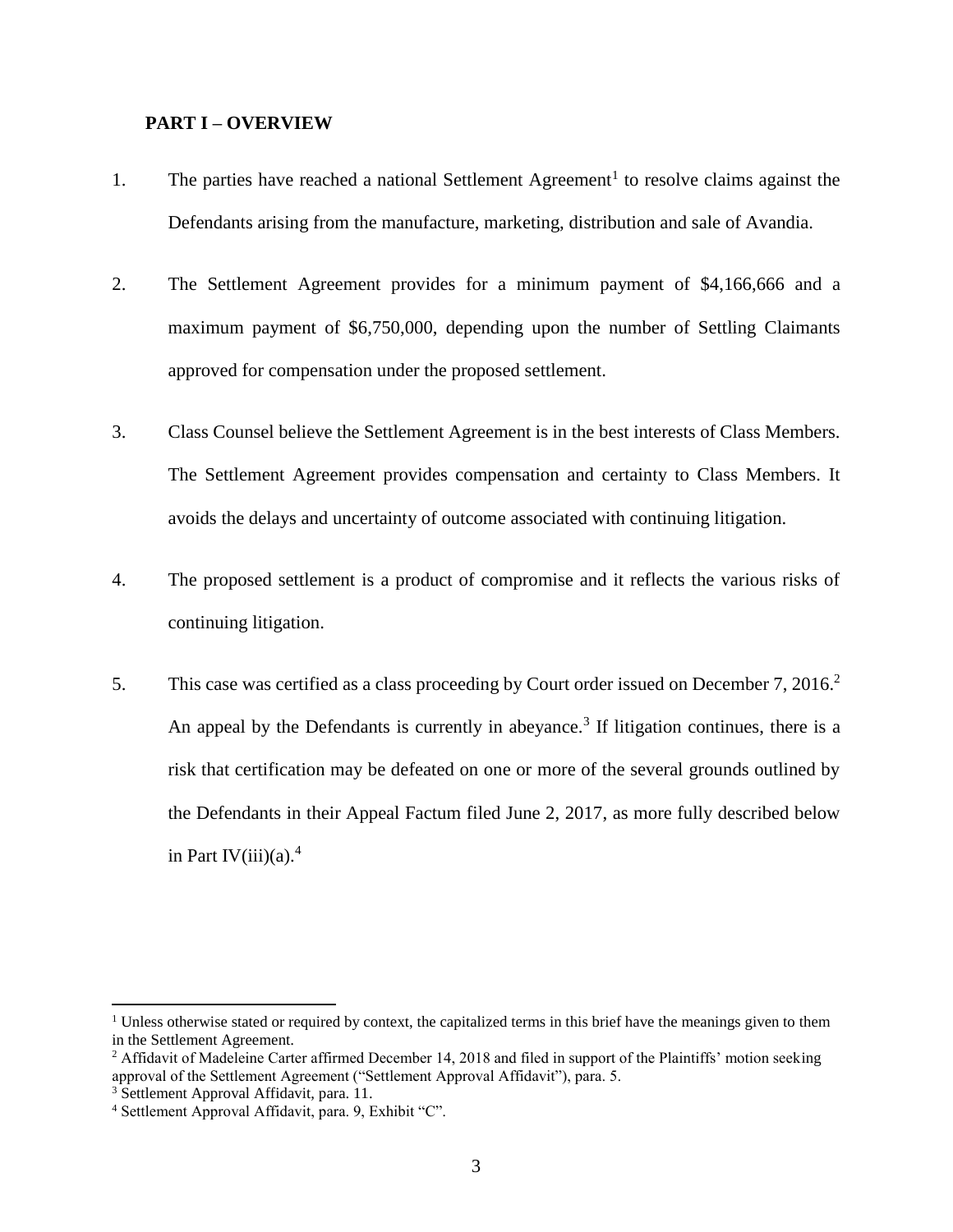- 6. If certification was upheld by the Court of Appeal, there is the risk the action may fail on its merits – at the common issues trial focusing on liability, or at the subsequent stage of assessing individual issues – on the basis of the various defences outlined by the Defendants in their Statement of Defence filed March 13, 2017, as more fully described below in Part IV(iii)(b).<sup>5</sup>
- 7. For the reasons expressed herein, it is respectfully submitted that the proposed settlement is within the range of reasonableness.
- 8. The settlement has been structured so that individuals who meet clearly defined eligibility criteria will be entitled to compensation. The settlement contemplates a fair and efficient resolution of these claims.
- 9. Accordingly, the Plaintiffs respectfully request an order: (i) approving the Settlement Agreement as being fair, reasonable and in the best interests of Class Members; (ii) approving the Settlement Approval Notice and Settlement Approval Notice Plan; and (iii) appointing RicePoint Administration Inc. as the Claims Administrator.

# <span id="page-4-0"></span>**PART II - THE FACTS**

# <span id="page-4-1"></span>**i. Background**

# <span id="page-4-2"></span>*The Allegations & Regulatory Landscape*

10. A proposed class action was commenced in this Honourable Court on August 18, 2009, on behalf of a primary class of individuals resident in Canada who were prescribed and

<sup>5</sup> Settlement Approval Affidavit, para. 8.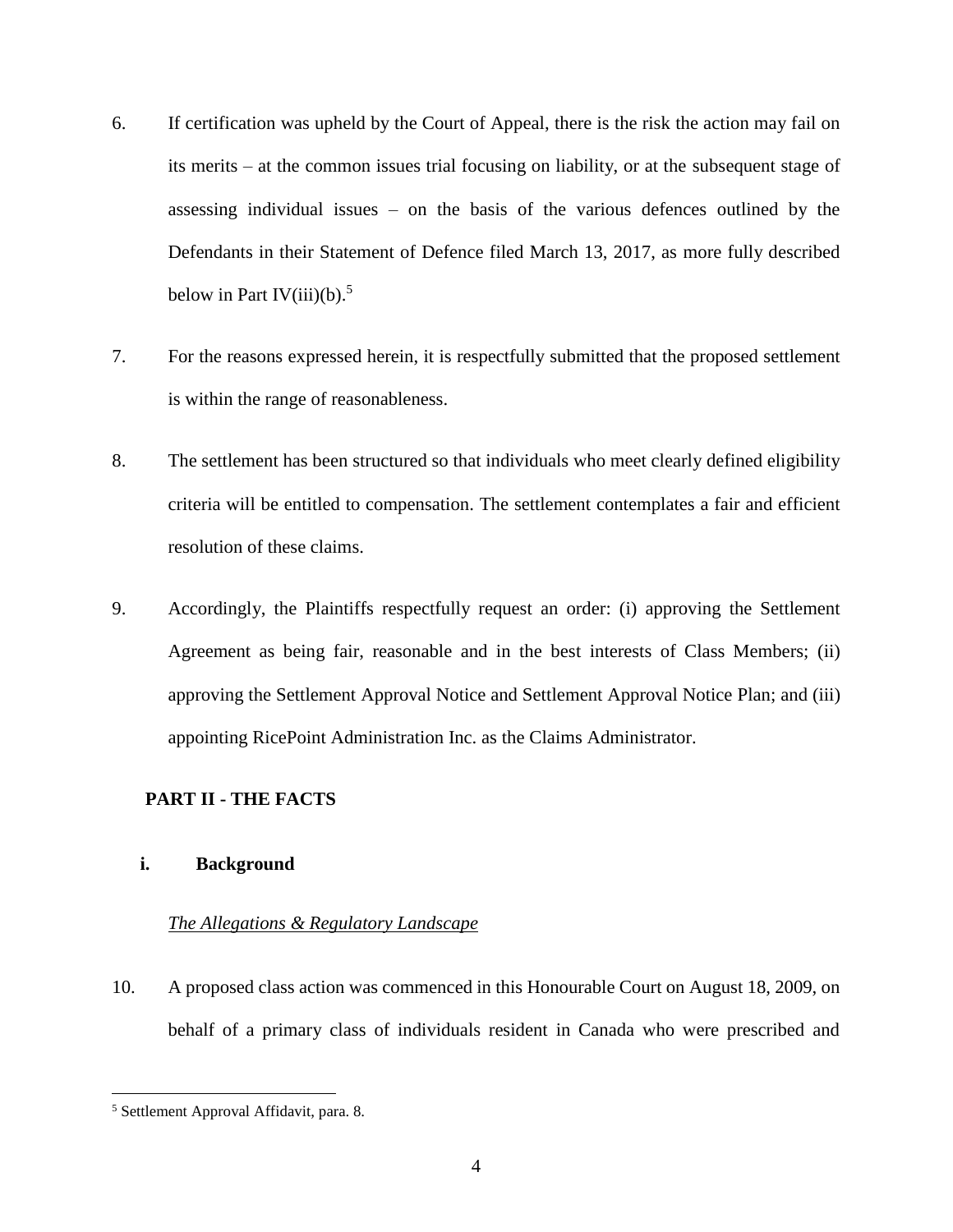ingested Avandia, and a family class of their relatives entitled to make a claim under the *Fatal Injuries Act*, R.S.N.S. 1989, c. 163. The pleadings were then subject to three amendments: an Amended Statement of Claim was filed on July 27, 2010, a Fresh as Second Amended Statement of Claim was filed on June 5, 2015, and a Third Fresh as Amended Statement of Claim was filed on November 2, 2018. This final amendment was to reflect the substitution of Barbara Fontaine as the new representative plaintiff of the certified Family Class.<sup>6</sup>

- 11. For the purposes of the litigation, the term Avandia refers to three drugs: Avandia, Avandamet and Avandaryl. They all contain the ingredient rosiglitazone.<sup>7</sup>
- 12. The present action alleges that Avandia increases a user's risk of suffering adverse cardiovascular events, including congestive heart failure and ischemic heart attacks. As a result, the Plaintiffs allege, Avandia is defective or unfit for use, because it poses an unreasonable risk of harm. The Plaintiffs also allege that the Defendants failed to sufficiently warn Canadians about the risk of cardiovascular events caused by Avandia.<sup>8</sup>
- 13. The background against which this action occurs is an approximately eleven-year period during which research was undertaken into the association between Avandia and cardiovascular health. In response to the research, various regulatory actions were taken – and in some cases, subsequently retracted. During this period of time, the various statements and warnings by the Defendants relating to the association between Avandia and cardiovascular health were modified.

<sup>6</sup> Settlement Approval Affidavit, para. 3.

<sup>7</sup> Settlement Approval Affidavit, para. 4.

<sup>8</sup> Settlement Approval Affidavit, para. 4.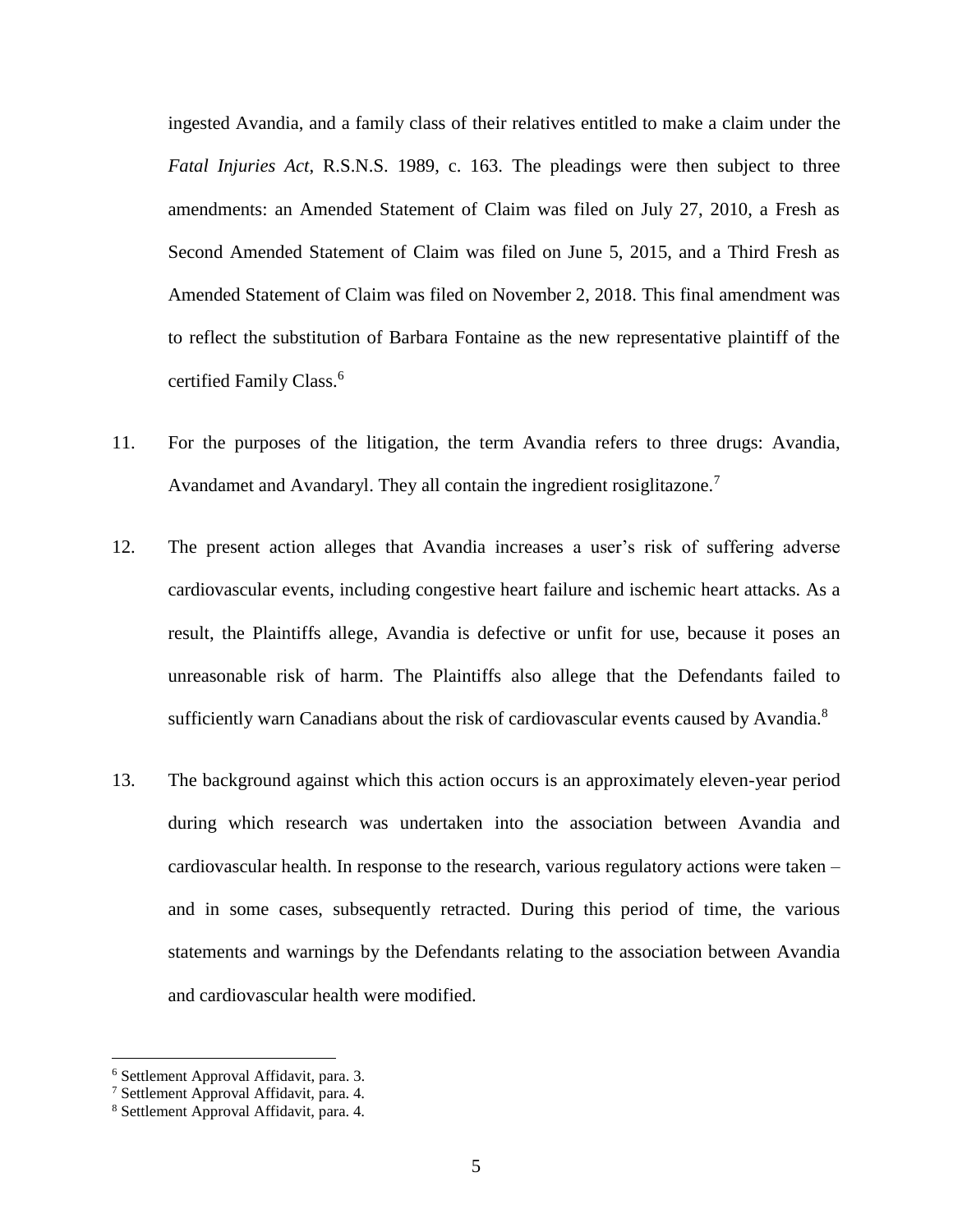- 14. In April 2001, the Defendants undertook a six-year study titled Rosiglitazone Evaluated for Cardiac Outcomes and Regulation of Glycaemia in Diabetes (the "RECORD Study"). The RECORD Study compared the cardiovascular outcomes of Avandia with those of other commonly used diabetes medications, such as metformin and sulfonylurea.<sup>9</sup> Early results were reported to the United States Food and Drug Administration (the "FDA") in August 2006, indicating an increased risk of myocardial ischemic events in Avandia users.<sup>10</sup> Later interim results also indicated that Avandia users faced an increased likelihood of suffering heart failure. $11$
- 15. In 2007, in light of these interim results of the RECORD Study and other contemporaneous research into the connection between Avandia and cardiovascular health (as described in the Plaintiffs' certification record<sup>12</sup>), Health Canada required the Defendants to draw the attention of healthcare professionals to the apparent cardiovascular safety issues seemingly posed by Avandia, in the form of a public "Dear Healthcare Professional Letter". This warned of the "cardiac safety of Avandia", specifically myocardial infarction and cardiovascular death. Health Canada also placed restrictions on the prescription of Avandia, in that: (i) it was no longer approved as monotherapy or with sulfonylurea, except when metformin was not tolerated/contraindicated; (ii) it was contraindicated with all stages of heart failure; and (iii) it was not to be used with insulin or as triple therapy.<sup>13</sup>

<sup>&</sup>lt;sup>9</sup> Affidavit of Lorraine Lipscombe, sworn January 15, 2015, para. 55 ("Lipscombe Affidavit"). The Lipscombe Affidavit was filed in support of the Plaintiffs' motion for certification.

<sup>10</sup> *Ibid*., para. 62.

<sup>11</sup> *Ibid*., paras. 89 and 90.

<sup>&</sup>lt;sup>12</sup> Lipscombe Affidavit, paras. 55-68, 77-89 and Exhibits "F", "G", "J", "K" and "L". See also Plaintiffs' Certification Brief for further explanation at paras. 12-25.

<sup>&</sup>lt;sup>13</sup> Lipscombe Affidavit, paras. 73, 75 and 76; Affidavit of Michael Dull, sworn November 28, 2014, Exhibits "D", "G" and "H", filed in support of the Plaintiffs' motion for certification.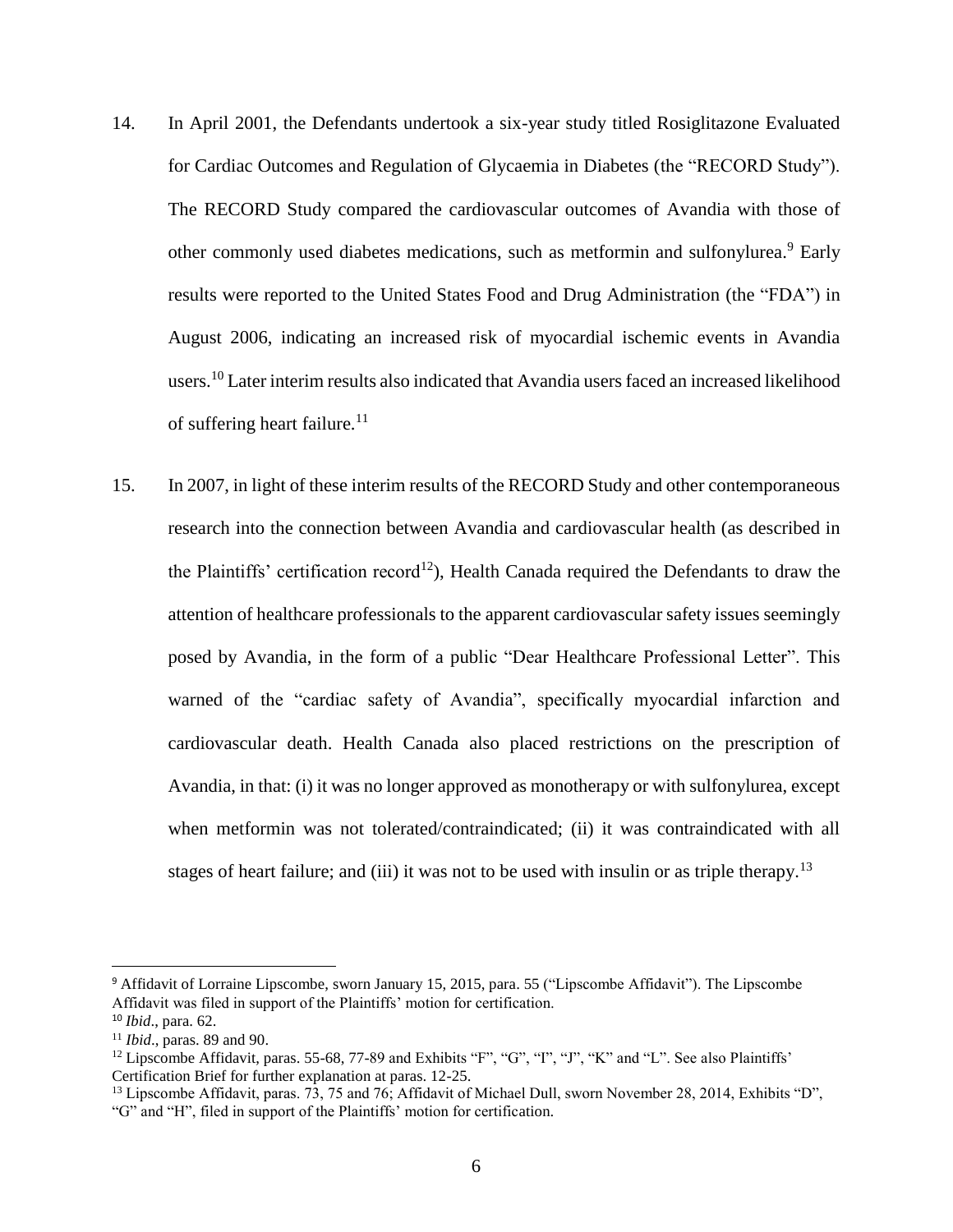- 16. Additionally, on November 9, 2010, Health Canada implemented a "Patient Informed Consent Process" requiring patients to acknowledge in writing they had been informed of the heart-related risks of Avandia and were aware of other treatment options.<sup>14</sup> The product monograph for Avandia also came to include a black box warning that it causes fluid retention and congestive heart failure (although a warning regarding heart failure applicable to the whole class of thiazolidinediones ("TZDs") had been present since the first product monograph), and warning of an increased risk of cardiac ischemia.<sup>15</sup>
- 17. Avandia litigation in Canada was filed in the context of the then-current scientific literature and regulatory steps taken at the time highlighting the link between Avandia and cardiovascular risks. The present action was filed in August, 2009.
- 18. Subsequently, however, in 2013 a re-adjudication of the RECORD Study was undertaken through Duke University concluding, contrary to earlier interim findings, that it is not clear whether the risk of death, heart attack and stroke were truly different between rosiglitazone and metformin plus sulfonylurea.<sup>16</sup> Indeed with respect to stroke, the results of the readjudication of the RECORD Study suggested that in fact the incidence of stroke when taking Avandia may be lower than a comparator drug, as described further in paragraph 80, below.
- 19. In light of this development in the scientific literature that had previously supported the link between Avandia and cardiovascular risks, and largely on the basis of the re-

l

<sup>&</sup>lt;sup>14</sup> Lipscombe Affidavit, para. 93 and Exhibit "N".

<sup>15</sup> Lipscombe Affidavit, paras. 71-72.

<sup>&</sup>lt;sup>16</sup> Lipscombe Affidavit, para. 94; Affidavit of Rosalyn Theodore-McIntosh, sworn March 26, 2015, Exhibits "B", "C" and "D" ("Theodore-McIntosh Affidavit"). The Theodore-McIntosh Affidavit was filed by the Defendants in opposing the Plaintiffs' motion for certification.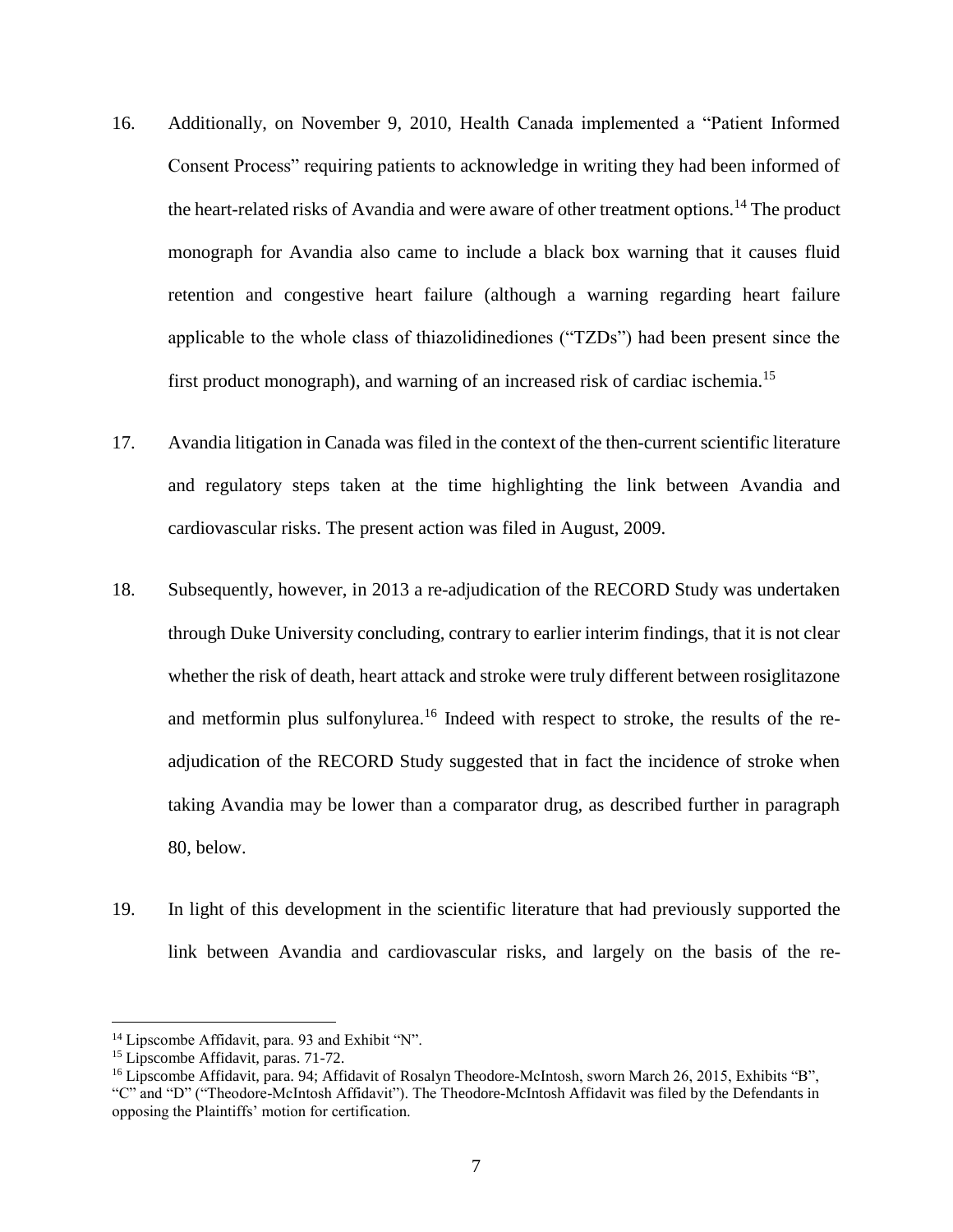adjudication of the RECORD Study, there was a reversal of the regulatory restrictions in the United States: in November 2013, the FDA concluded that Avandia did not appear to differ substantially from other anti-diabetic drugs in its risk of major cardiovascular events and death (other than the known and disclosed link between the whole class of TZD drugs and heart failure). There was removal of a black box warning for heart failure that the Defendants had, in May 2007, been required to add, and removal of a black box warning for heart attack that had been added in November 2007.<sup>17</sup>

20. The developments in the scientific research and regulatory action that had previously strengthened the Plaintiffs' action were repeatedly raised by the Defendants throughout this litigation, and were considered by Class Counsel in determining whether and how to resolve this action.

## <span id="page-8-0"></span>*Procedural History of this Action*

- 21. Legal proceedings, including proposed class actions, were filed in other jurisdictions across Canada. None has been certified other than the present action.
- 22. On December 7, 2016, this Honourable Court issued an order certifying the within action as a class proceeding (the "Certification Order"). The certified Classes are defined as:
	- (a) All persons in Canada, including their estates, who were prescribed and ingested Avandia (the "Primary Class") and

<sup>17</sup> Theodore-McIntosh Affidavit, Exhibits "B", "C" and "D".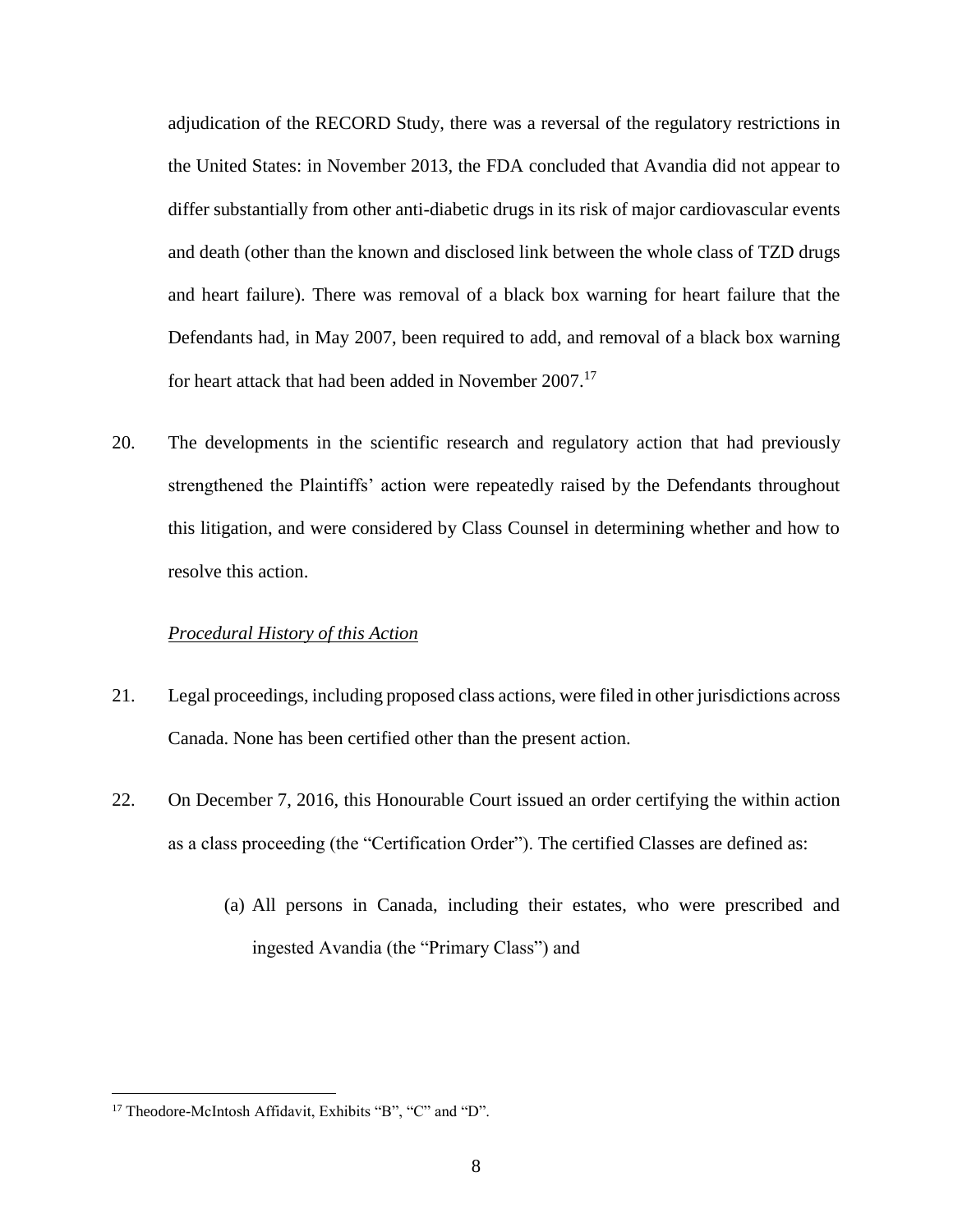- (b) The spouses (including common-law spouses and same-sex spouses), children, grandchildren, parents, grandparents and siblings of deceased members of the Primary Class (the "Family Class").
- 23. On December 22, 2016, the Defendants filed a Notice of Application for Leave to Appeal and Notice of Appeal (Interlocutory) with the Nova Scotia Court of Appeal seeking to reverse the Certification Order.<sup>18</sup>
- 24. On January 27, 2017, the Nova Scotia Court of Appeal issued an order, consented to by the Plaintiffs/Respondents, granting leave to appeal to the Defendants.<sup>19</sup>
- 25. On March 13, 2017 the Defendants filed their Statement of Defence with this Honourable Court.<sup>20</sup>
- 26. The hearing of the Defendants' appeal has been placed in abeyance until March 29, 2019 to allow the parties to engage in exploratory settlement discussions, such that if the proceeding has not been resolved by March 29, 2019, the parties are to seek the direction of the Nova Scotia Court of Appeal.<sup>21</sup> Notwithstanding that the appeal was ultimately placed in abeyance, the facta of the parties were filed with the Nova Scotia Court of Appeal. On June 2, 2017 the Defendants/Appellants filed their factum in support of their appeal.<sup>22</sup> On August 1, 2017 the Plaintiffs/Respondents filed their factum in response to the appeal.<sup>23</sup> Section 3.2 of the Settlement Agreement expressly reserves the Defendants' rights to

<sup>18</sup> Settlement Approval Affidavit, para. 6, Exhibit "A".

<sup>19</sup> Settlement Approval Affidavit, para. 7, Exhibit "B".

<sup>20</sup> Settlement Approval Affidavit, para. 8.

<sup>&</sup>lt;sup>21</sup> Settlement Approval Affidavit, para. 11.

<sup>22</sup> Settlement Approval Affidavit, para. 9, Exhibit "C".

<sup>23</sup> Settlement Approval Affidavit, para. 10, Exhibit "D".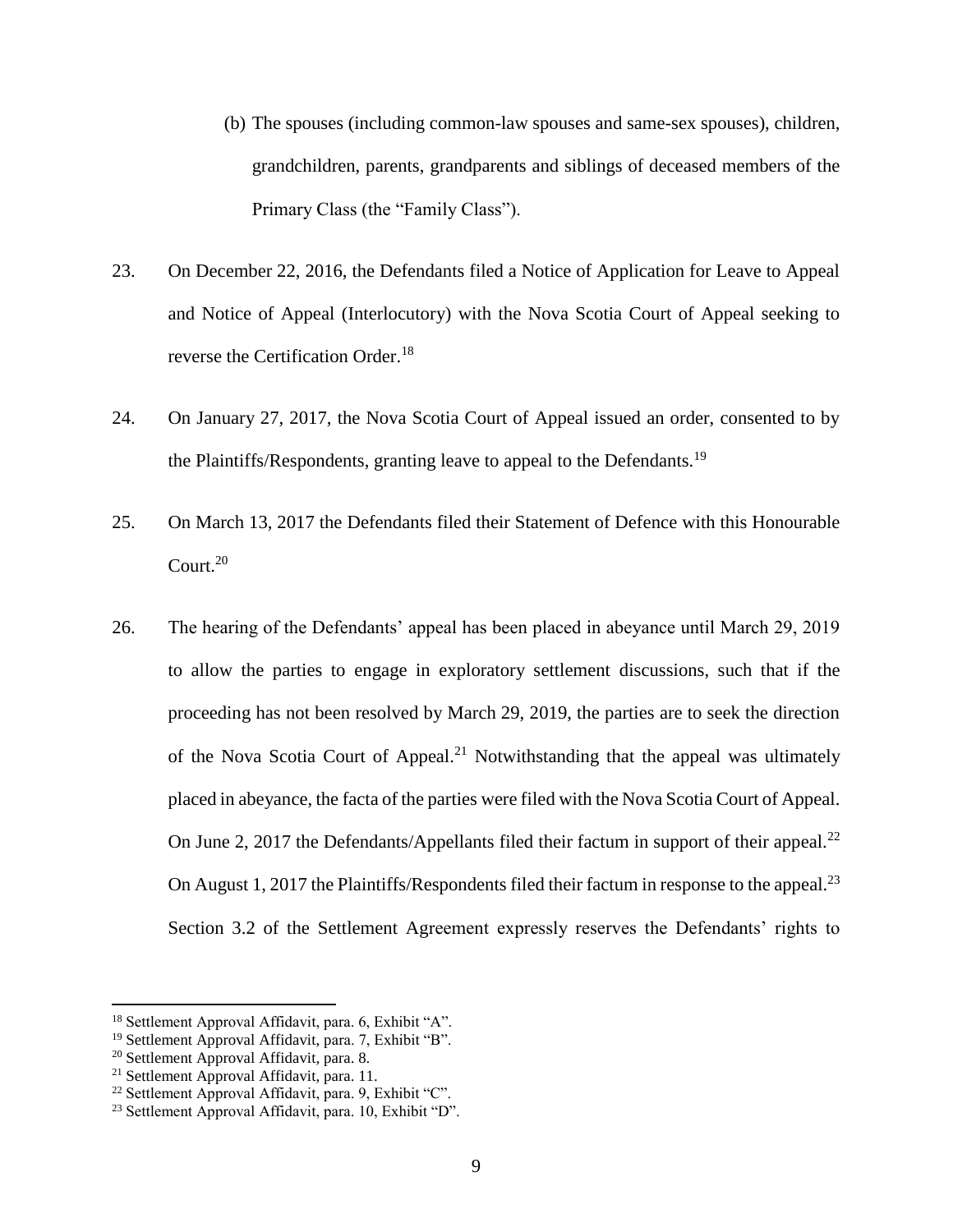appeal the Certification Order if the Settlement Agreement is not approved or is otherwise terminated pursuant to its provisions.

27. On October 23, 2018, this Court issued a Consent Order to amend the Second Amended Notice of Action and Statement of Claim, and an Amended Certification Order, both orders to reflect the substitution of a new representative plaintiff of the Family Class.<sup>24</sup>

## <span id="page-10-0"></span>*Other Proposed Avandia Class Actions*

- 28. Other legal proceedings relating to Avandia have been commenced across Canada. A list of 16 of these proceedings and their respective statuses as of July 9, 2018 is attached as Exhibit "F" to the Settlement Approval Affidavit. There is another list of these proceedings (without their respective statuses) attached as Exhibit "B" to the Settlement Agreement; it lists 18 proceedings, as it includes the proposed class action filed in Alberta by Docken & Company: *Ralito Bernales v. GlaxoSmithKline Consumer Healthcare Inc, et al*, Court File Nos. 1001-14991 and 1301-05007, and the action filed in Nova Scotia by Merchant Law Group, *Ronald Finck v. Glaxosmithkline Inc. et al*., Court File No. SH-300379.<sup>25</sup>
- 29. On April 30, 2012, August 1, 2014 and September 18, 2014, Siskinds LLP filed three individual actions relating to Avandia in Ontario. These actions allege negligence in design and warnings, which caused or materially contributed to each of the plaintiffs suffering cardiovascular harm. The background to the decision by Siskinds to file these individual actions is provided in paragraph  $43$ , below.<sup>26</sup>

<sup>24</sup> Settlement Approval Affidavit, para. 12.

<sup>&</sup>lt;sup>25</sup> Settlement Approval Affidavit, para. 14.

<sup>26</sup> Settlement Approval Affidavit, para. 15, Exhibits "G", "H", "I".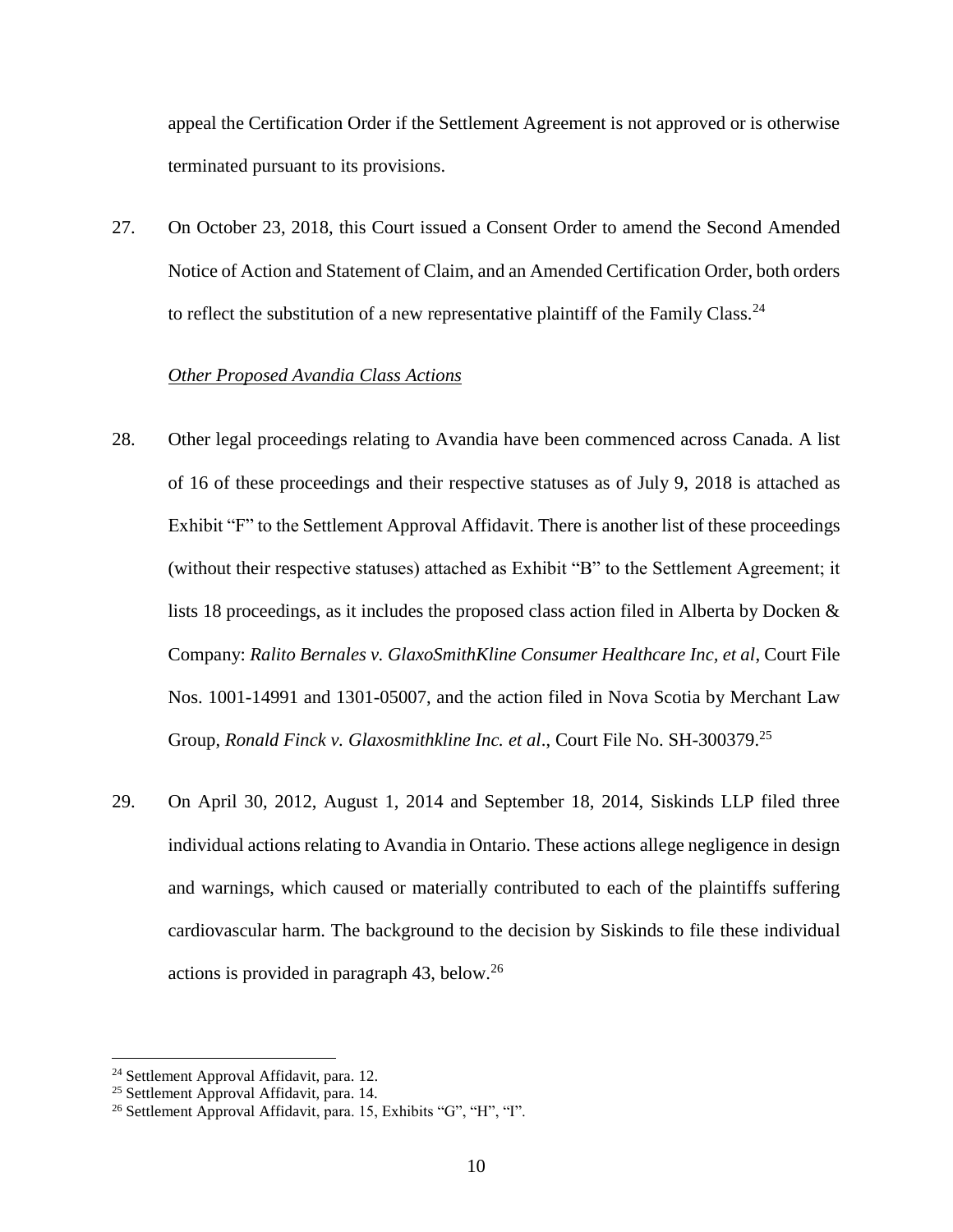- 30. Kim Orr Barristers P.C. ("Kim Orr") is counsel in *Lloyd et al. v. GlaxoSmithKline Inc. et al* (Court File No. CV-11-434420-00CP), commenced in 2007 by the Merchant Law Group. In 2010, Kim Orr and Merchant Law Group agreed that Kim Orr would be the lead counsel and the two firms would work together. $27$
- 31. McPhadden Samac Tuovi ("MCST") is counsel for the plaintiffs in *Waheed v. GlaxoSmithKline Inc. et al*, Court File No. CV-09-385922CP, an overlapping Avandia proposed class action filed in Ontario in 2009.<sup>28</sup>
- 32. In November, 2010, carriage motions brought by Kim Orr and MCST were heard by Justice Strathy of the Ontario Superior Court of Justice. After the hearing but before the release of the Court's decision, the parties agreed to settle the carriage motion on the basis that Kim Orr would be appointed counsel for the plaintiffs in the *Lloyd* class action, and the *Waheed* action would be effectively stayed. The parties agreed that the MCST consortium would be permitted to participate in the class action but only at Kim Orr's discretion and that no steps could be taken without Kim Orr's approval. This agreement resulted in a consent carriage order dated November 19, 2010.<sup>29</sup>
- 33. In 2012, MCST brought a motion to transfer carriage to it, arguing that despite nearly three years passing, Kim Orr had still not brought a motion for certification. MCST said that it had prepared a certification record and asked that it be granted carriage of the proposed class action. Justice Belobaba of the Ontario Superior Court of Justice denied this request.<sup>30</sup>

 $27$  Settlement Approval Affidavit, para. 16, Exhibit "J".

<sup>28</sup> Settlement Approval Affidavit, para. 17.

<sup>29</sup> Settlement Approval Affidavit, para. 18.

<sup>30</sup> Settlement Approval Affidavit, para. 19.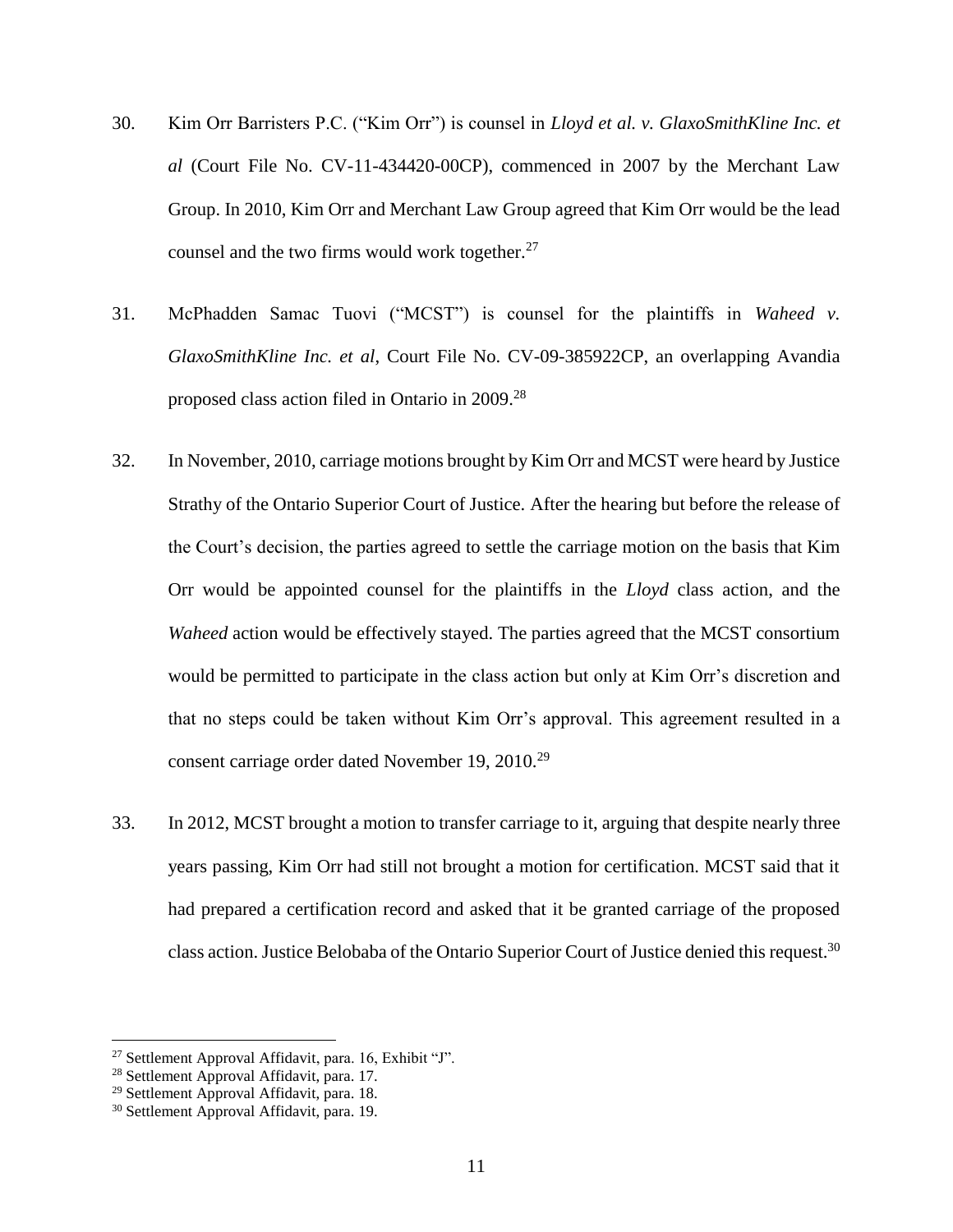- 34. The certification hearing in the *Lloyd* action began in December 2014. The certification motion was then adjourned to allow the plaintiffs to file better evidence. The motion has not resumed.<sup>31</sup>
- 35. Meanwhile the within action proceeded to certification, with the cooperation of Related Counsel Firms: McPhadden Samac Tuovi LLP, Consumer Law Group (formerly Orenstein & Associates), Ches Crosbie (formerly of Russell Accident Law) and Clint Docken. Consumer Law Group is counsel in the QC action of *Donna Woods v. GlaxoSmithKline Inc. et al*, Court File No. 500-06-000409-074. Consumer Law Group agreed to a temporary stay of the *Woods* action in February, 2017 in light of, and to support, the advancement of the within *Sweetland* action.<sup>32</sup> Ches Crosbie is counsel in the action *Clyde Wiseman v*. *GlaxoSmithKline Inc. et al*, Court File No. 2582 CP, filed in Newfoundland and Labrador. Clint Docken is counsel in the action *Ralito Bernales v. GlaxoSmithKline Consumer Healthcare Inc, et al*, Court File Nos. 1001-14991 and 1301-05007, filed in Alberta.

## <span id="page-12-0"></span>*Settlement Discussions and Role of Siskinds*

36. Siskinds began investigating Avandia-related claims in or around early 2007. While Siskinds did not commence a class proceeding, Siskinds took a number of steps to advance the Canadian Avandia litigation.<sup>33</sup>

<sup>31</sup> Settlement Approval Affidavit, para. 20.

<sup>&</sup>lt;sup>32</sup> Settlement Approval Affidavit, para. 21.

<sup>33</sup> Settlement Approval Affidavit, para. 22.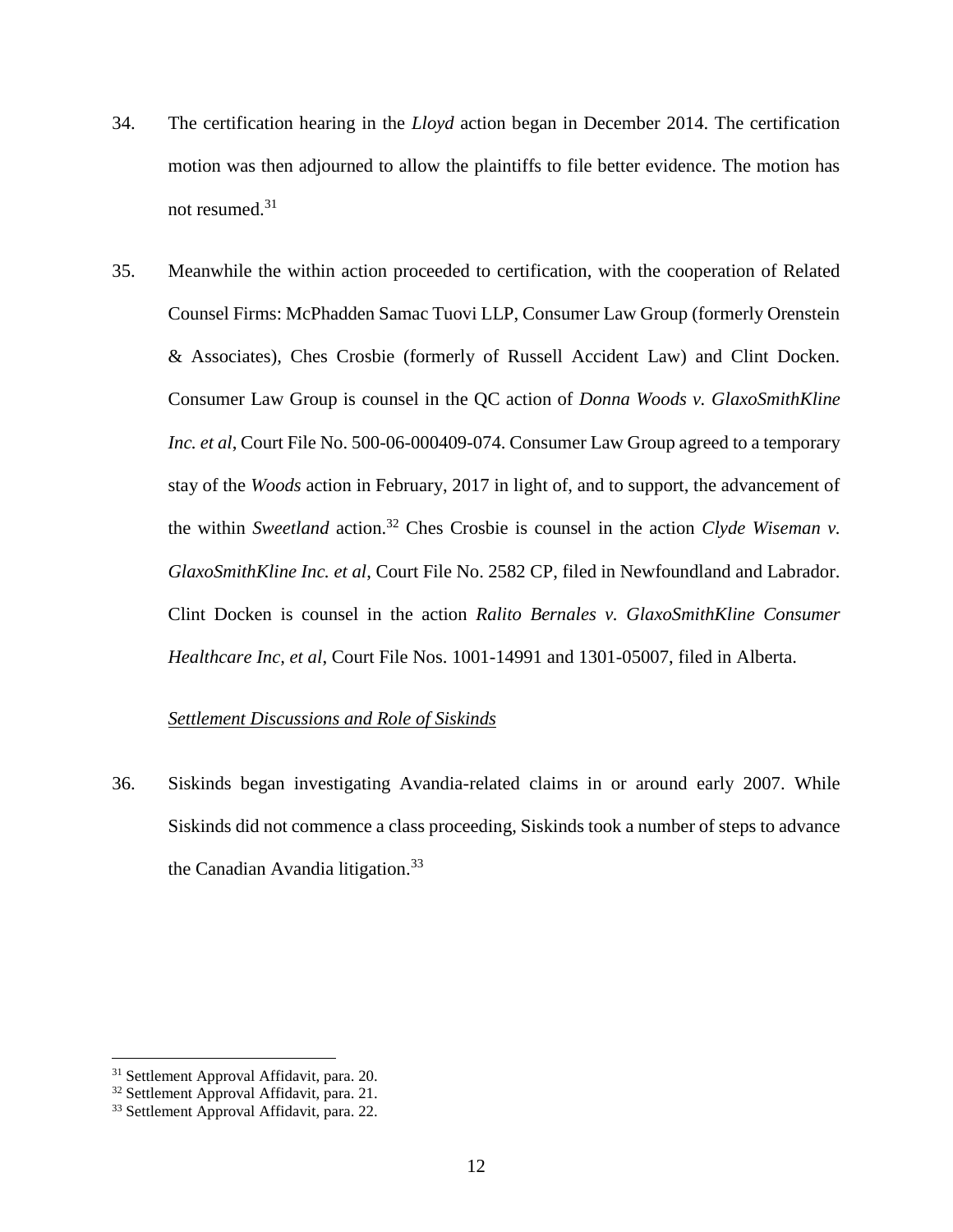- 37. In or around early 2010, after monitoring Avandia litigation and noting regulatory steps taken by Health Canada, Siskinds began to be retained by individuals with potentially strong claims.<sup>34</sup>
- 38. As no significant progress was being made at the time in the proposed Avandia class proceeding in Ontario, Siskinds began reviewing and preparing its individual Avandia cases for potential litigation.<sup>35</sup> Siskinds obtained and reviewed their clients' medical and pharmacy records (where available) and engaged in discussions with an expert in the field of cardiology to assist in evaluating these individual claims.<sup>36</sup>
- 39. On April 30, 2012, Siskinds filed the first of three individual actions, *Vinerskis v GlaxoSmithKline Inc.* (the "Vinerskis Action").<sup>37</sup> The parties to the Vinerskis Action engaged in protracted negotiations aimed at agreeing upon a Discovery Plan, including documentary production. As a result, the parties attended multiple Status Hearings and motions to extend the court-ordered timelines.<sup>38</sup>
- 40. In tandem with the pursuit of the Vinerskis Action, in June 2012 Siskinds commenced preliminary resolution discussions with Canadian and US defence counsel regarding Siskinds' individual claims.<sup>39</sup>

<sup>&</sup>lt;sup>34</sup> Settlement Approval Affidavit, para. 23.

<sup>35</sup> Settlement Approval Affidavit, para. 24.

<sup>36</sup> Settlement Approval Affidavit, para. 25.

<sup>&</sup>lt;sup>37</sup> Settlement Approval Affidavit, para. 26.

<sup>38</sup> Settlement Approval Affidavit, para. 27.

<sup>39</sup> Settlement Approval Affidavit, para. 28.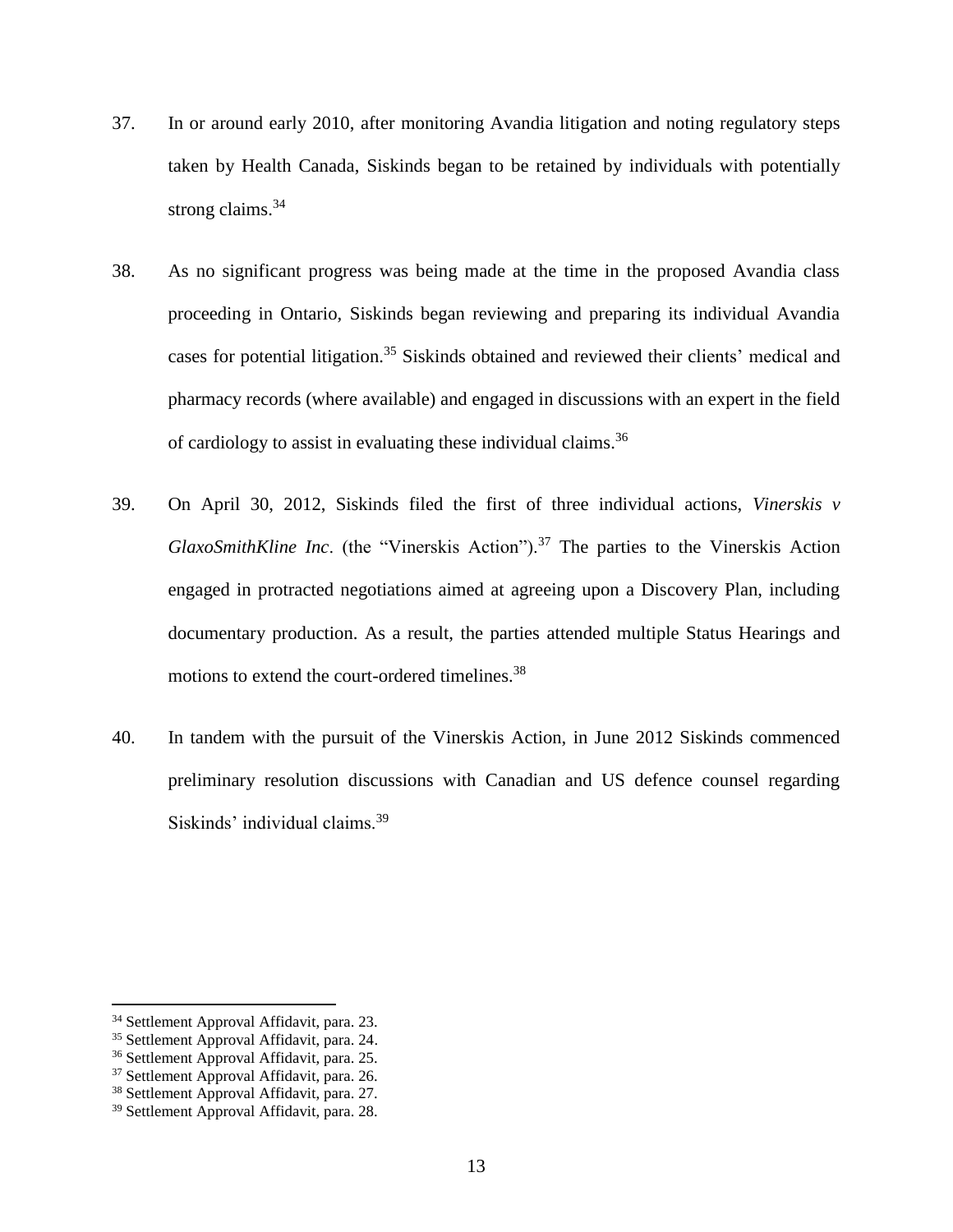- 41. In or about November 2013, Siskinds provided US defence counsel with medical briefs for 150 of its individual cases for the purpose of engaging in settlement discussions. However these discussions failed to result in an agreement. $40$
- 42. After communications with US defence counsel failed to result in an agreement, Siskinds filed two additional individual actions in Ontario. *Fontaine v GlaxoSmithKline Inc*. was commenced by Statement of Claim dated August 1, 2014, and *Ravindrakumar v GlaxoSmithKline Inc.* was commenced by Statement of Claim dated September 18, 2014.<sup>41</sup>
- 43. Siskinds pursued individual litigation through these three "test cases", asserting different cardiovascular injuries, with knowledge that the filed class actions suspended applicable limitation periods, and that recommendations to clients relating to opting out of any certified class actions were never required as no opt out deadline ever arose.<sup>42</sup>
- 44. In or about November 2014, Siskinds approached Motley Rice LLC in an effort to reengage in settlement discussions with US defence counsel.<sup>43</sup> Motley Rice LLC is a national plaintiffs' litigation firm in the US. Counsel from Motley Rice LLC sat on the Plaintiff Steering Committee for the Avandia Multi District Litigation ("MDL") before Judge Rufe in the Eastern District of Pennsylvania. Motley Rice settled a number of individual cases filed in the MDL, which included negotiating an Avandia Master Settlement Agreement.<sup>44</sup>

l

<sup>40</sup> Settlement Approval Affidavit, para. 29.

<sup>41</sup> Settlement Approval Affidavit, para. 30.

<sup>42</sup> Settlement Approval Affidavit, para. 31.

<sup>43</sup> Settlement Approval Affidavit, para. 32.

<sup>44</sup> Settlement Approval Affidavit, para. 33.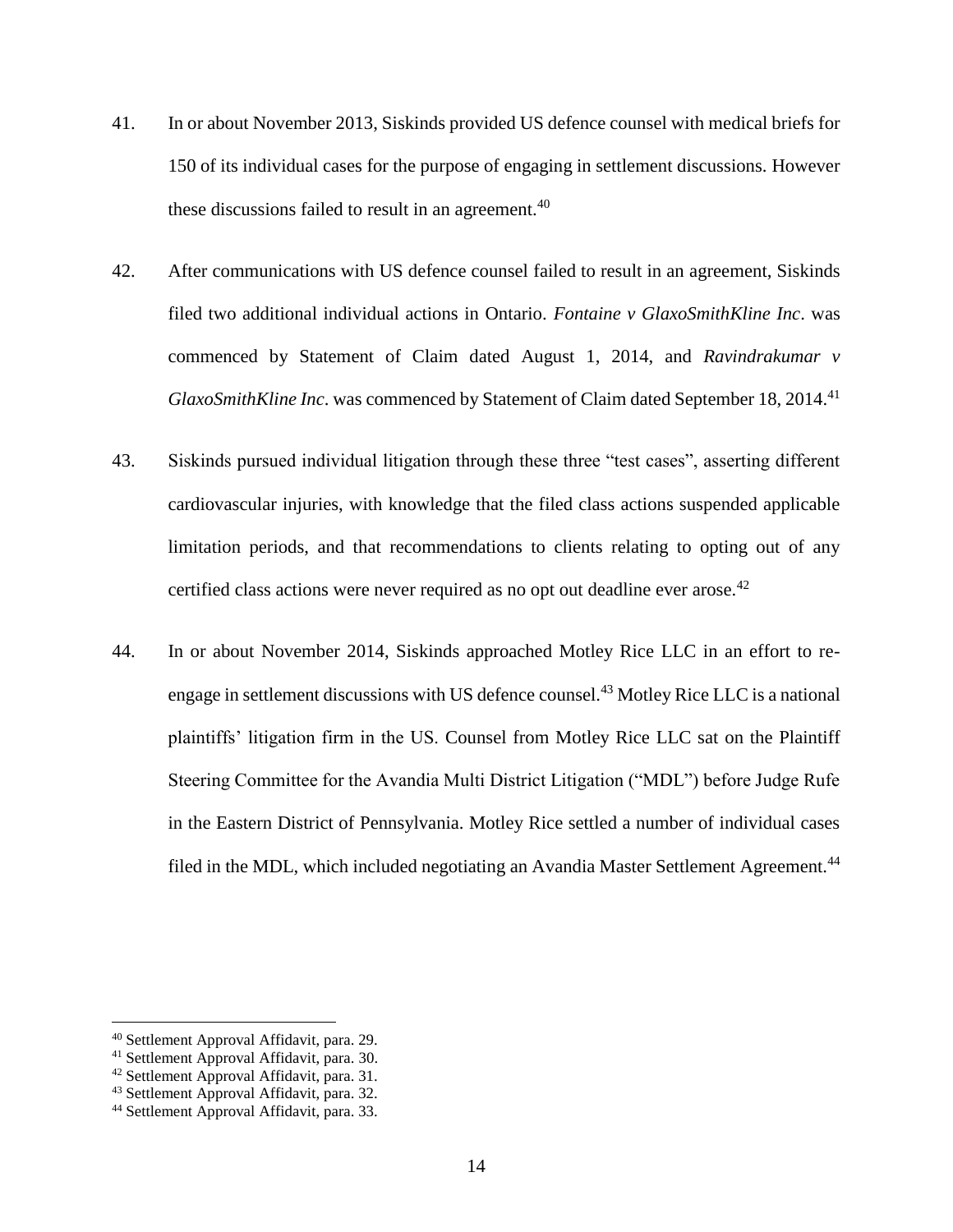- 45. Siskinds engaged in discussions concerning resolution of the Siskinds' case inventory at various points in time, including with the Defendants' US settlement counsel, and at times through Motley Rice.<sup>45</sup>
- 46. In late 2015, Siskinds, working with Motley Rice LLC, re-engaged in negotiations with US defence counsel. The parties were able to reach an agreement in principle regarding which claims would be eligible for compensation.<sup>46</sup> However, no damages values were discussed.<sup>47</sup>
- 47. Around the same time, Siskinds and Canadian defence counsel reached an agreement for the Discovery Plan with respect to the three individual actions filed in Ontario by Siskinds.<sup>48</sup>
- 48. In February 2016, US defence counsel expressed interest to Siskinds in resolving all Canadian Avandia claims on a national basis.<sup>49</sup> Siskinds agreed to pause the individual actions in Ontario and to work collaboratively with Wagners to negotiate a Canada-wide settlement. By this time, the certification hearing with respect to the within action had been heard (September 15-18, 2015), and the Court had issued a January 15, 2016 decision inviting the Plaintiffs to submit further evidence on certain aspects of the certification test. On February 26, 2016, the Plaintiffs filed their supplemental evidence (and the Certification Order was later issued, on December 7, 2016).<sup>50</sup>

<sup>45</sup> Settlement Approval Affidavit, para. 34.

<sup>46</sup> These claims are part of the Pre-Approved Claimants, listed in the confidential schedule to the Settlement Agreement, who are deemed to be Approved Claimants under the Settlement Agreement.

<sup>47</sup> Settlement Approval Affidavit, para. 35.

<sup>48</sup> Settlement Approval Affidavit, para. 36.

<sup>49</sup> Settlement Approval Affidavit, para. 37.

<sup>50</sup> Settlement Approval Affidavit, para. 38.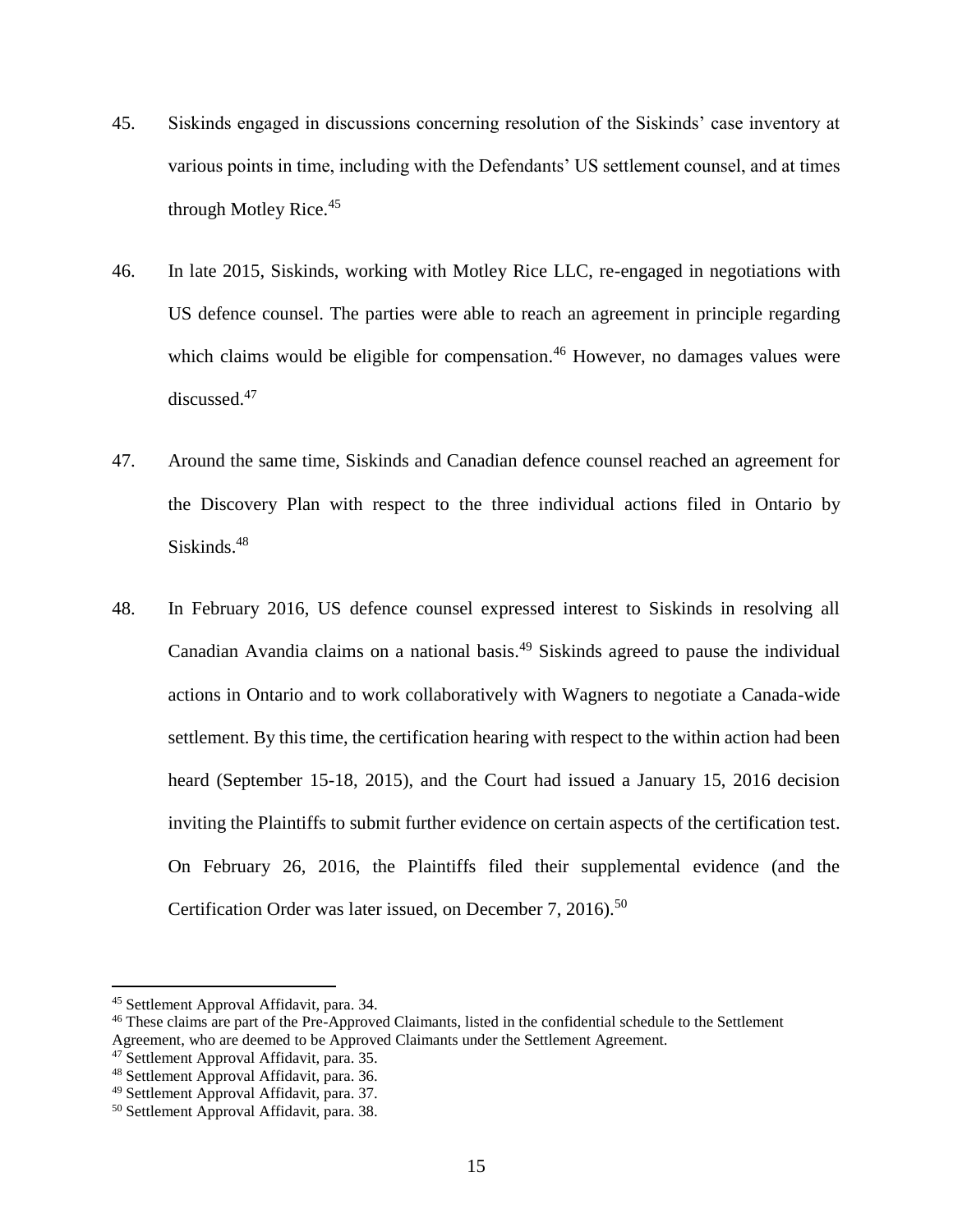- 49. On or about March 28, 2016, Siskinds and Wagners met with US and Canadian defence counsel in Philadelphia and began negotiating a national resolution to include the certified national class and the individual claims represented by Siskinds.<sup>51</sup>
- 50. This meeting did not result in a resolution, and there were no material resolution discussions subsequent to this, until after the within class action was certified.<sup>52</sup>

#### <span id="page-16-0"></span>*Negotiations and Settlement*

- 51. Against the background of the action being certified and the Defendants filing an appeal, the parties entered into exploratory settlement discussions.<sup>53</sup>
- 52. Through a series of meetings and conference calls over the course of eleven months, the parties reached an agreement in principle to resolve these actions.<sup>54</sup>
- 53. The settlement was reached on the basis of a hybrid settlement structure, consisting of both a fixed payment (i.e. the Minimum Settlement Amount) and an additional, claims-made component (i.e. additional payment up to the Maximum Settlement Amount, based upon the number of Approved Claims). The Defendants' position was to restrict compensable conditions and minimize payments. Extensive negotiations occurred relating to structure, compensable conditions, eligibility criteria, and amount to be paid per claim. The nature of the compensable injury, causation, warnings and other matters were all debated at length.<sup>55</sup>

l

<sup>51</sup> Settlement Approval Affidavit, para. 39.

<sup>52</sup> Settlement Approval Affidavit, para. 40.

<sup>53</sup> Settlement Approval Affidavit, para. 41.

<sup>54</sup> Settlement Approval Affidavit, para. 41.

<sup>55</sup> Settlement Approval Affidavit, para. 41.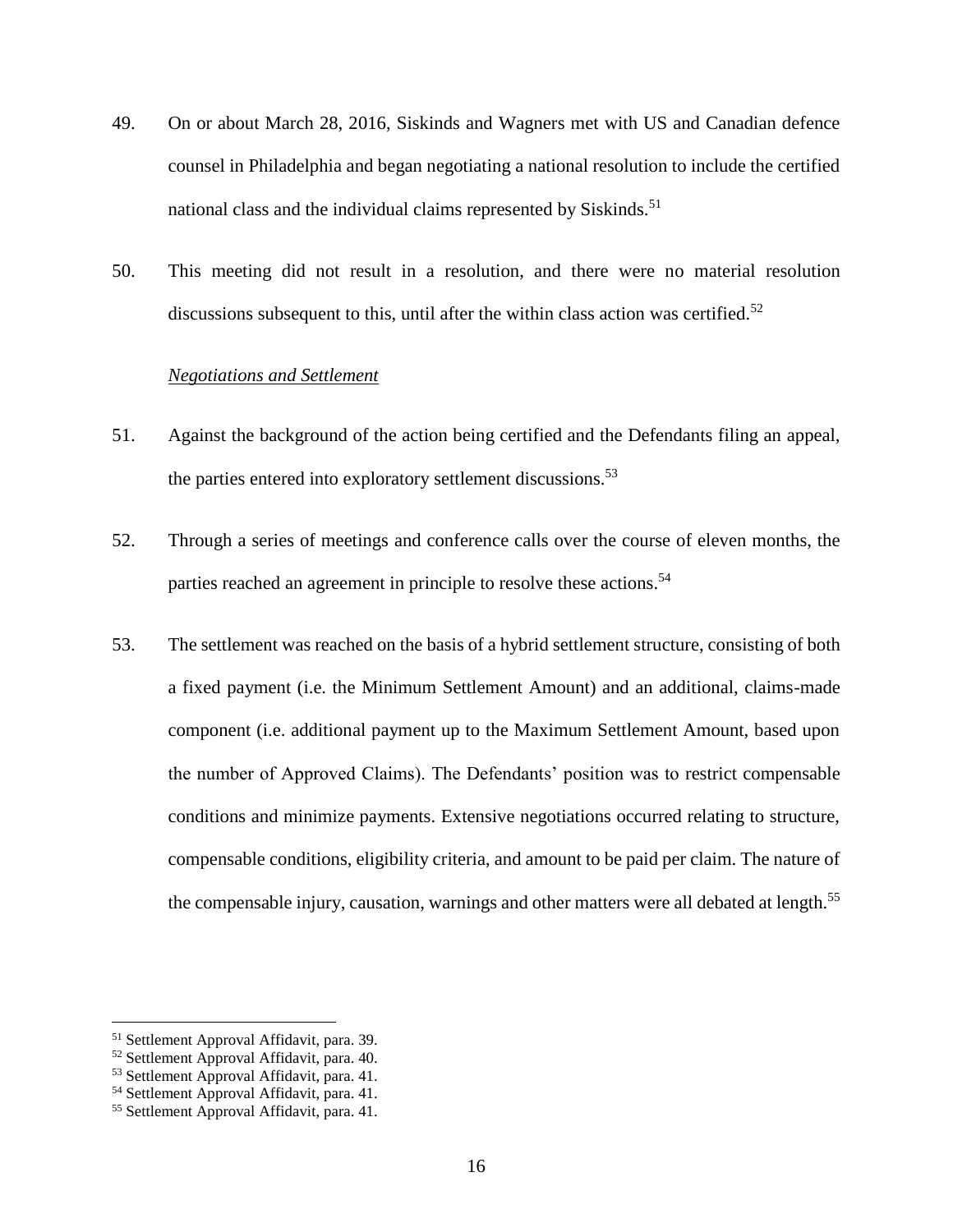54. The final Settlement Agreement was executed on October 11, 2018. A copy of the Settlement Agreement is attached as Exhibit "E" to the Settlement Approval Affidavit.

#### <span id="page-17-0"></span>**ii. The Settlement Agreement**

- 55. The Settlement Agreement resolves all outstanding Avandia litigation in Canada.
- 56. The settlement Class is defined as all persons in Canada, including their estates, who were prescribed and ingested Avandia ("Primary Class") and the spouses (including commonlaw spouses and same-sex spouses), children, grandchildren, parents, grandparents and siblings of deceased members of the Primary Class ("Family Class"), who do not Opt Out of the Nova Scotia Proceeding.
- 57. Only Approved Claimants are eligible to receive compensation pursuant to the Settlement Agreement. Eligibility criteria are described below, in Part II(ii).
- 58. Class Members have a period of eight months after the Settlement Approval Notice is published during which to file their claims.<sup>56</sup>
- 59. To be an Approved Claimant, the Class Member must file a Claim Form with the Claims Administrator. Subject to approval of this Honourable Court, RicePoint Administration Inc. will be the Claims Administrator.
- 60. The Settlement Agreement provides for a Settlement Payment that is dependent upon the number of Settling Claimants (defined as Approved Claimants who return a signed release, in accordance with the Settlement Agreement). The Settlement Payment will not exceed

<sup>56</sup> Section 10, Settlement Agreement.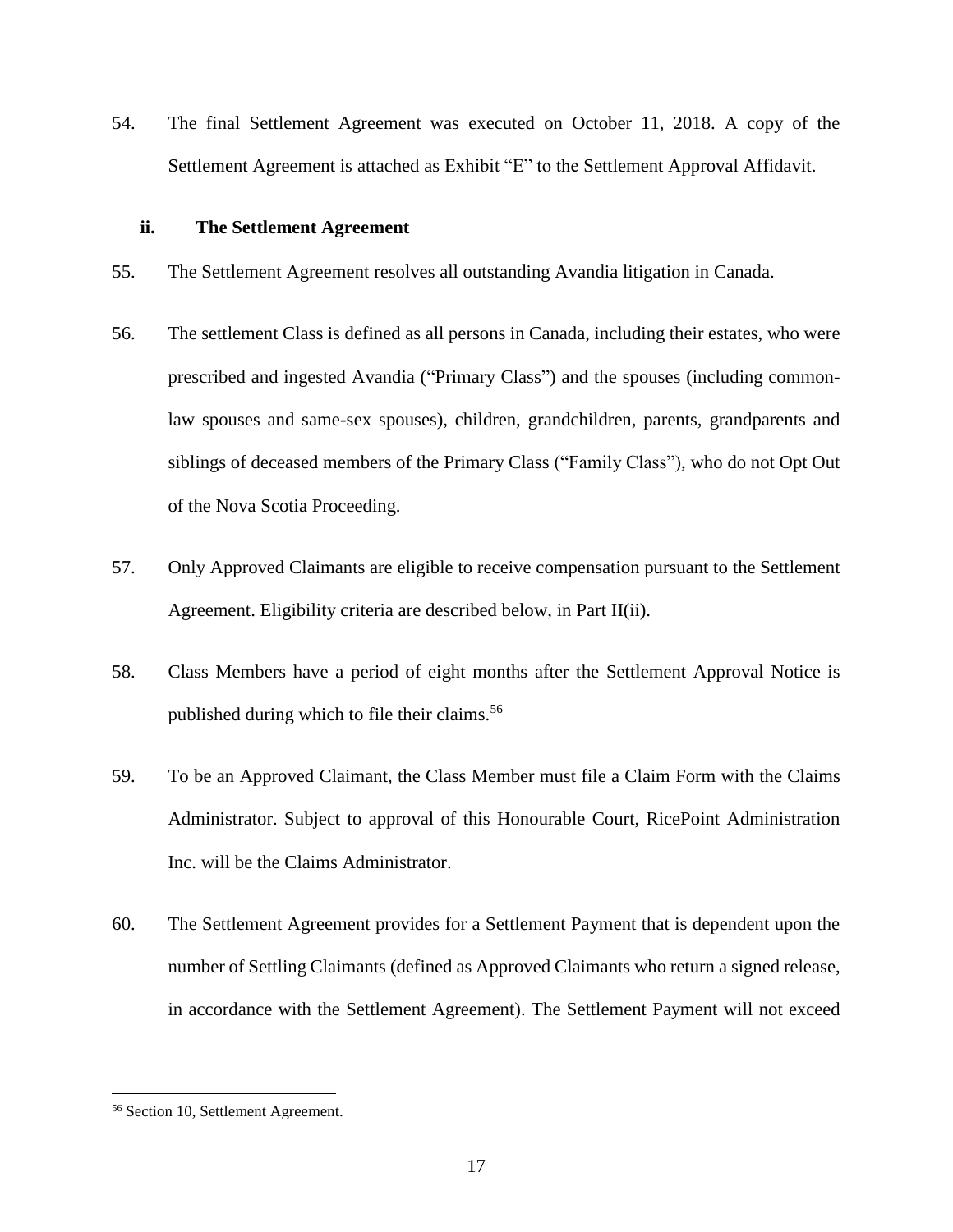CAD\$6,750,000. This is the Maximum Settlement Amount. The Minimum Settlement Amount is \$4,166,666.67. These amounts are inclusive of compensation for Settling Claimants and the PHIs as well as interest, tax, costs, Class Counsel Legal Fees and Claims Administration Costs.<sup>57</sup>

- 61. Pursuant to section 5.1(a) of the Settlement Agreement, the Minimum Settlement Amount will be allocated as follows:
	- (a) \$250,000 will contribute to disbursements and administration expenses;
	- (b) \$3,666,666.67 will be paid for up to 200 Settling Claimants who satisfy criteria for a myocardial infarction ("MI"), coronary artery bypass grafting ("CABG") or percutaneous coronary intervention with stent placement ("Stenting") claim (that is, \$18,333.33 per Settling Claimant, assuming there are 200 MI/CABG/Stenting Settling Claimants; there will be a *pro rata* increase if there are fewer than 200 MI/CABG/Stenting Settling Claimants);
	- (c) \$200,000 will be paid for up to 60 Settling Claimants who satisfy criteria for a congestive heart failure ("CHF") claim (that is, \$3,333.33 per CHF Settling Claimant, assuming there are 60 CHF Settling Claimants; there will be a *pro rata* increase if there are fewer than 60 CHF Settling Claimants).
- 62. Pursuant to section  $5.1(b)(i)$  of the Settlement Agreement, the Defendants will pay an additional CAD\$18,333.33 for each Settling Claimant who experienced an MI, CABG or Stenting above the 200 Settling Claimants contemplated in  $5.1(a)(ii)$ , up to an aggregate

<sup>57</sup> Section 5, Settlement Agreement.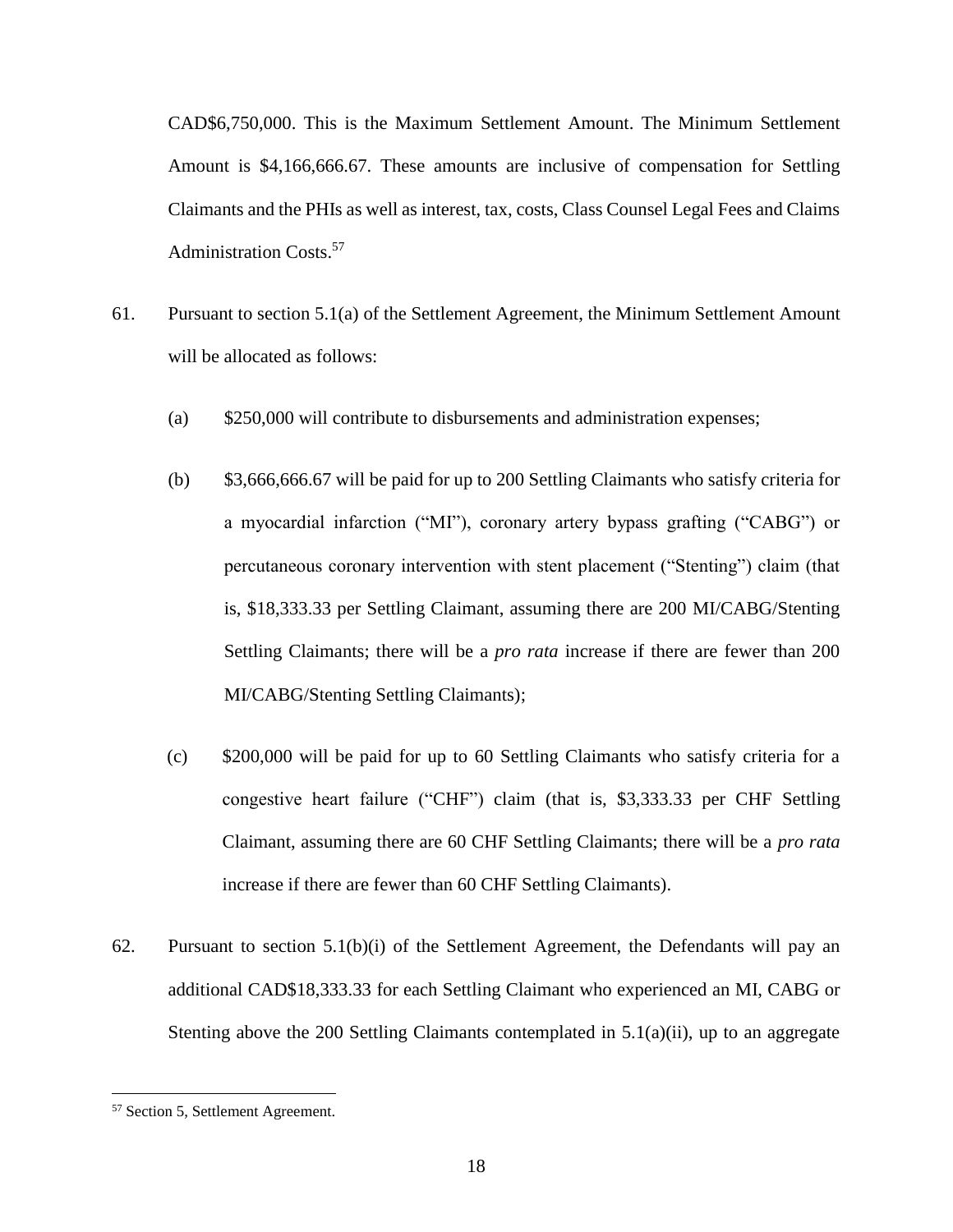total of 300 such Settling Claimants (i.e. up to an additional \$1,833,333.33, reaching an aggregate total of \$5,500,000 paid for such claims).

- 63. Pursuant to section 5.1(b)(ii) of the Settlement Agreement, the Defendants will pay an additional CAD\$3,333.33 for each Settling Claimant with a CHF claim above the 60 Settling Claimants contemplated in 5.1(a)(iii), up to an aggregate total of 300 such Settling Claimants (i.e. up to an additional \$800,000, reaching an aggregate total of \$1,000,000 for such claims).
- 64. If there are more than 300 Settling Claimants with an MI, CABG or Stenting claim, any excessed unused portion of the aggregate capped total of \$1,000,000 for CHF claims can be used for such MI, CABG or Stenting claimants, pursuant to section 5.1(c). However, any unused portion of the aggregate capped total of \$5,500,000 for MI, CABG and Stenting claims may not be used for CHF claims in excess of the aggregate total of 300 provided for in section  $5.1(b)(ii)$ .
- 65. The amounts of \$18,333.33 for MI, CABG and Stenting claims and \$3,333.33 for CHF claims will be subject to *pro rata* reductions if the number of such Settling Claimants exceeds the cap on the Defendants' payment obligations.<sup>58</sup>
- 66. Pursuant to section 5.1(f), Class Members cannot receive compensation for both an MI/CABG/Stenting claim and a CHF claim,<sup>59</sup> and they will be awarded the higher

<sup>58</sup> Section 5.1(d), Settlement Agreement.

<sup>59</sup> Section 5.1(f), Settlement Agreement.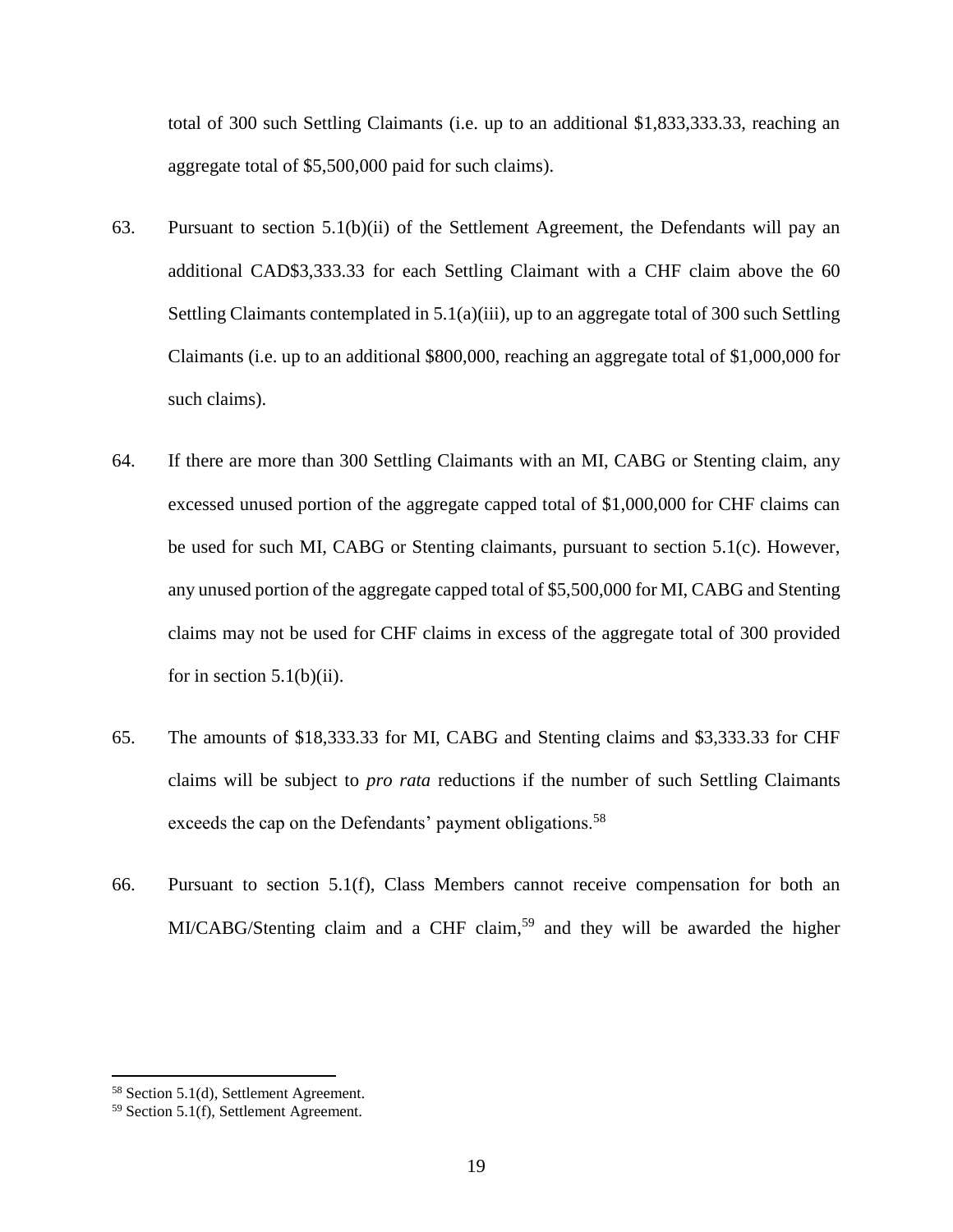MI/CABG/Stenting amount if they satisfy the applicable criteria (see Compensation Protocol, section 2).

- 67. The eligibility criteria for MI, CABG, Stenting and CHF claims are set out in the Compensation Protocol. Only Approved Claimants who satisfy the eligibility criteria will receive compensation from the Settlement Payment. The Compensation Protocol is attached to the Settlement Agreement as Exhibit "A".
- 68. The Settlement aims to compensate, as quickly and efficiently as possible, the most meritorious claims advanced in this litigation. To this end, Approved Claimants will be compensated in accordance with the proposed Compensation Protocol and Claims Administration Protocol.
- 69. The proposed Claims Administration Protocol was designed to be a fair and efficient method of distributing compensation to Approved Claimants, through the allocation of settlement funds in proportion to the cumulative points awarded under the Compensation Protocol.
- 70. Class Members may appeal, in writing on the basis of the documentation provided to the Claims Administrator, the rejection and/or classification of their claim within a 30-day period after receiving notification from the Claims Administrator about whether their claim has been approved – and the points awarded – or rejected.
- 71. Family Class Members are not eligible to receive compensation under the Settlement Agreement. However, the estate of a deceased Primary Class Member is eligible to be compensated.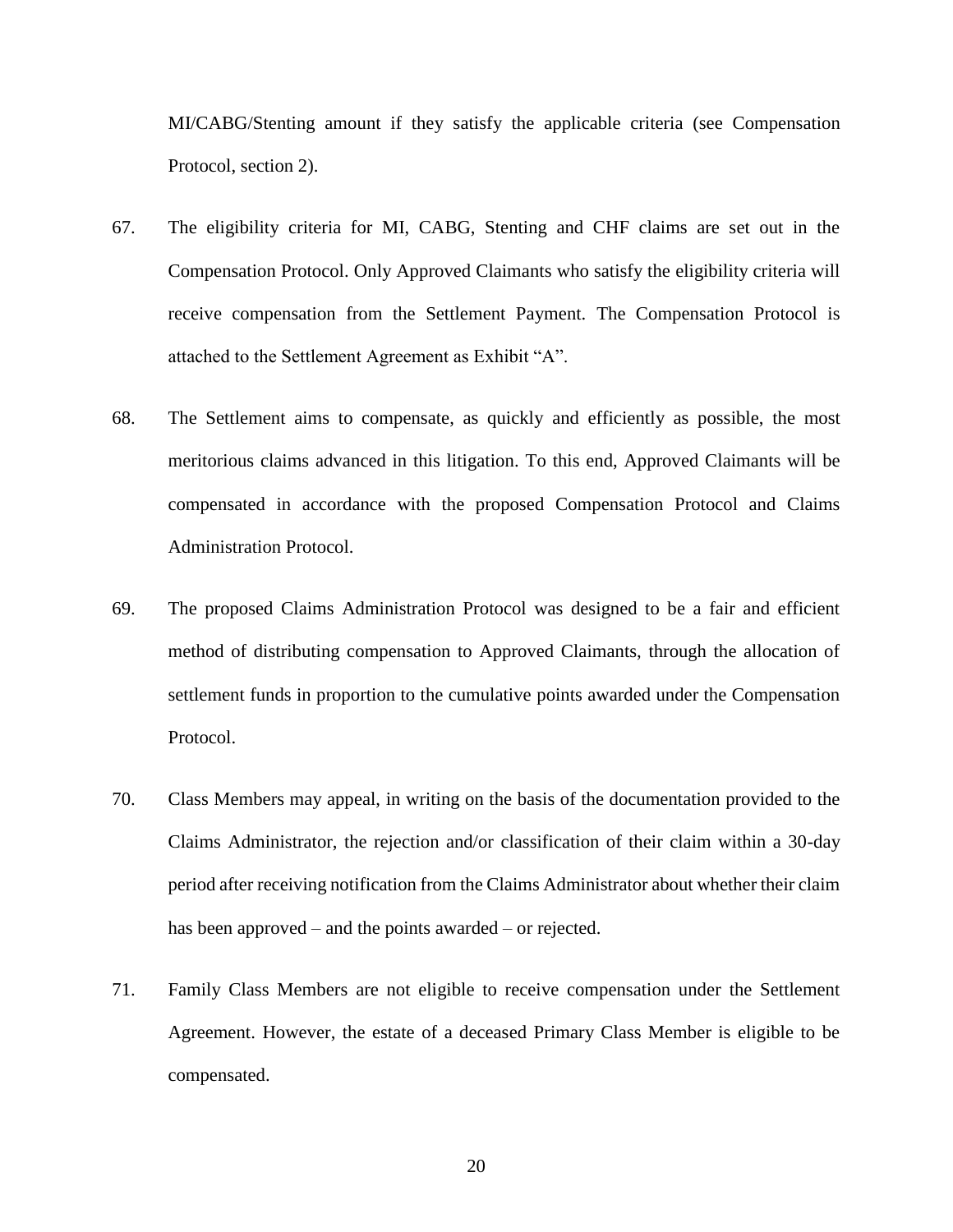- 72. All claims must be proven by way of medical and/or other reliable documentary evidence, to show the use of the drug and a compensable injury. The evidentiary requirements are intended to be proportionate, reasonable, and fair, and ensure that only valid claims are compensated. Notably, there is no requirement for Class Members to establish causation on a balance of probabilities, linking the use of Avandia to the compensable injury, as they would have if the litigation were successful on the common issues and continued to an individual assessment stage.
- 73. The Compensation Protocol states that to be eligible to receive a settlement payment, a Class Member must provide medical records (physician and/or pharmacy records, and this may include a letter from a physician providing any necessary clarification of the contents of the record) demonstrating the occurrence of an MI, CABG, percutaneous coronary intervention with stent placement, or the initial onset or exacerbation of CHF. Medical or pharmacy records must establish that Avandia was taken for at least 30 days without interruption, and that the cardiac event occurred no more than one year after use stopped. The 30 days of Avandia use must have occurred or started prior to December 2010.<sup>60</sup>

## *(a) Eligible cardiovascular harm*

- <span id="page-21-0"></span>74. There are four types of eligible cardiovascular harm under the Settlement Agreement: MI, CABG, Stenting and CHF.
- 75. Myocardial infarction (also known as heart attack) occurs when blood flow through a coronary artery abruptly ceases. The heart muscle supplied by the blocked artery is deprived of blood and oxygen, and it stops functioning. The longer it takes to re-establish

<sup>60</sup> Compensation Protocol, Exhibit "A" to the Settlement Agreement.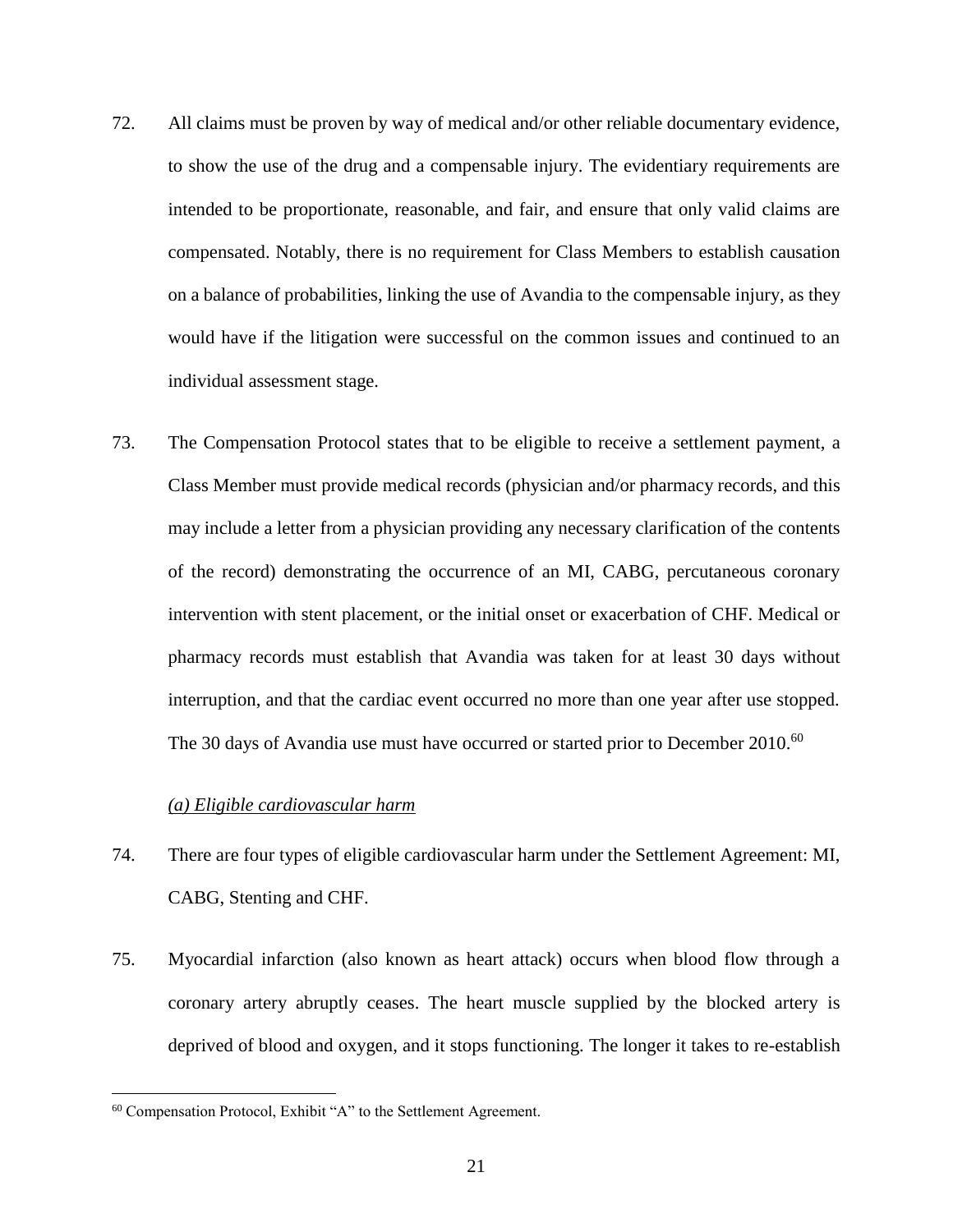blood flow, the more heart muscle dies. That part of the heart muscle that has died does not regain function.<sup>61</sup>

- 76. A leading cause of myocardial infarction is coronary heart disease (also called coronary artery disease).<sup>62</sup> Plaque builds up inside the coronary arteries and can narrow or block the arteries, reducing blood flow and oxygen to the heart muscle, leading to myocardial infarction in severe cases. Coronary artery bypass grafting (CABG) is a type of surgery that improves blood flow to the heart. It is used for people who have severe coronary heart disease. During CABG, a healthy artery or vein from the body is connected, or grafted, to the blocked coronary artery. The grafted artery or vein bypasses the blocked portion of the coronary artery. This creates a new passage, and oxygen-rich blood is routed around the blockage to the heart muscle. CABG is invasive surgery.
- 77. Percutaneous coronary intervention with stent placement (formerly called angioplasty with stent placement) is a non-surgical procedure that results in the placement of a small stent structure in the blood vessels of the groin or arm through to the heart where the artery has narrowed due to plaque build up, in order to improve blood flow.
- 78. Both CABG and stent placement are medical interventions to address the problem of reduced blood flow and oxygen to the heart. They are designed to attempt to avoid the outcome of a myocardial infarction. Because a myocardial infarction is the most severe outcome, it is assigned the greatest allocation of base points in the Compensation Protocol, as described below. Of the two medical interventions, CABG and stent placement, CABG

<sup>&</sup>lt;sup>61</sup> Affidavit of Dr. Robert Myers, sworn November 28, 2014, para. 27 ("Myers Affidavit"). Dr. Myers, staff cardiologist at Sunnybrook Health Sciences Centre in Toronto, provided his affidavit in support of the Plaintiffs' motion for certification.

<sup>62</sup> *Ibid*., para. 19.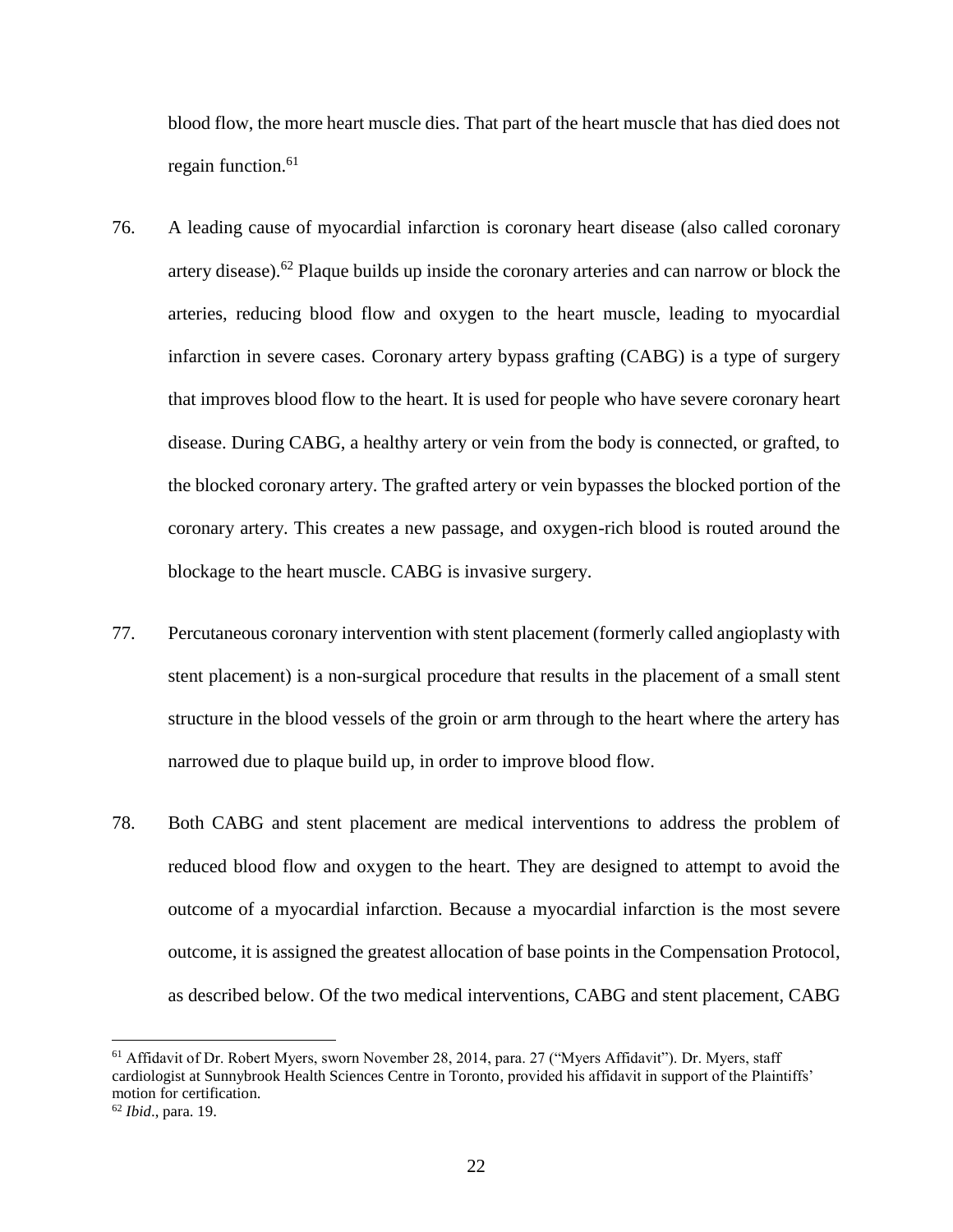is the more invasive and therefore warrants a higher allocation of base points than stent placement.

- 79. Congestive heart failure is one of the most common reasons for hospitalization in North Americans over age  $65<sup>63</sup>$  It is most often due to severe heart muscle weakness called dilated cardiomyopathy. Dilated cardiomyopathy is in turn most commonly due to heart damage caused by myocardial infarction or high blood pressure, though there are other causes such as alcoholism and viral infection, unrelated to cardiac disease. When the heart muscle is weak, it cannot pump blood forward effectively, and so blood backs up to the lungs and other parts of the body. Shortness of breath and leg swelling are common symptoms of congestive heart failure.<sup>64</sup>
- 80. While the question of general causation of another cardiovascular injury stroke was certified in the Certification Order, the parties agreed to exclude stroke from the eligible forms of cardiovascular harm under the Settlement Agreement. As already mentioned, the results of the RECORD Study were re-adjudicated in 2013. This is described in the certification record and briefs of the parties. In particular, there is a memorandum dated November 19, 2013 documenting the position of the Office of New Drugs, a branch of the United States Food and Drug Administration, with regard to the "continuing marketing of rosiglitazone-containing products (…) after careful consideration of the re-adjudication of the RECORD trial." This memorandum is attached as Exhibit "B" to the affidavit of Roslyn Theodore-McIntosh sworn March 26, 2015 and relied upon by the Defendants at certification. The memorandum states on page 1 of 28 that "In RECORD, the rate of

<sup>63</sup> Myers Affidavit, para. 37.

<sup>64</sup> *Ibid*., paras. 38-39.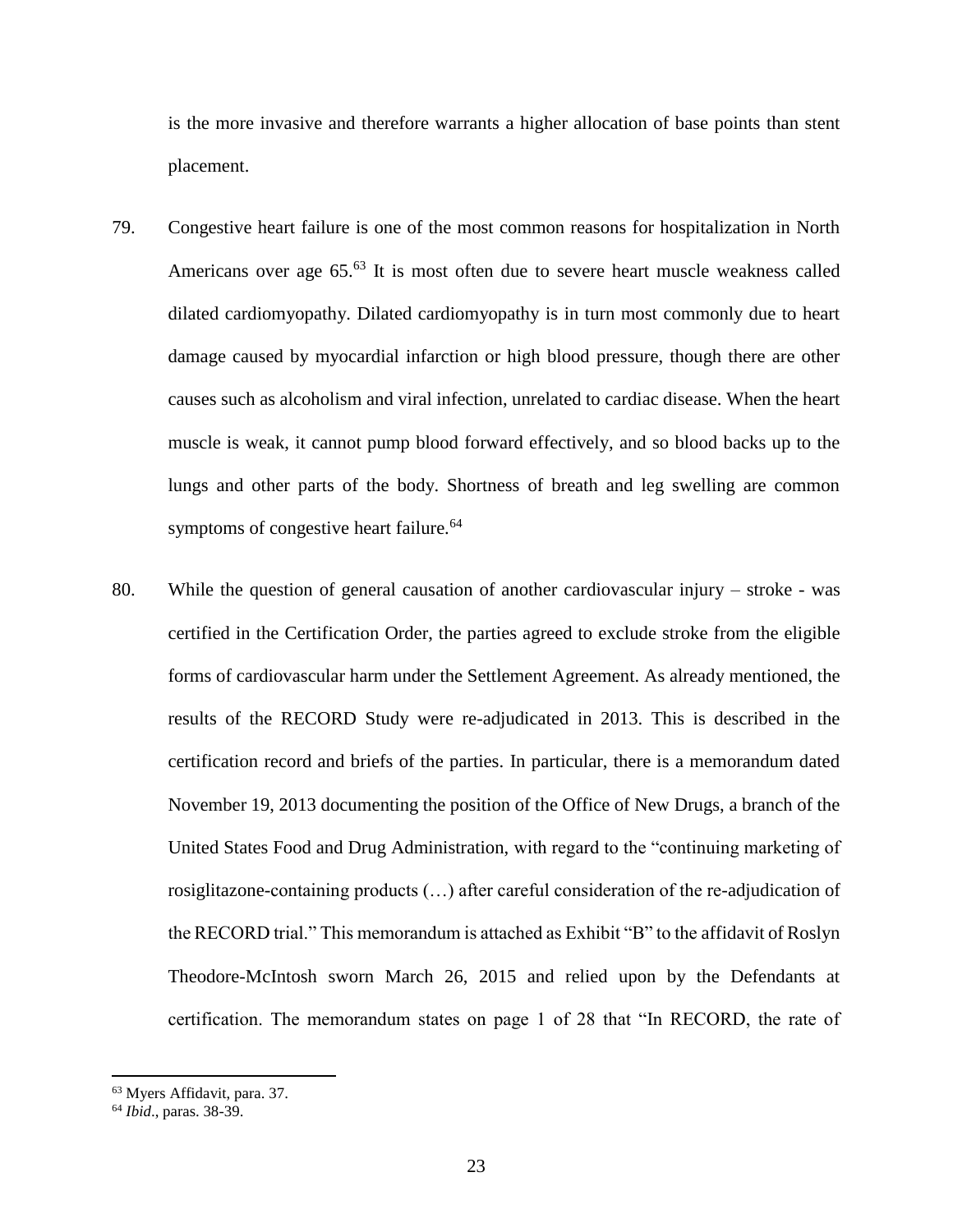myocardial infarction was not significantly increased relative to comparators (metformin and sulfonylureas). Although the point estimate for myocardial infarction in RECORD trends adversely (i.e., point estimate suggesting a  $\sim$ 14-17% increase relative to comparators), the magnitude of the risk increase is much smaller than reported in the metaanalyses and is not reconcilable with the point estimate of another cardiovascular outcome (i.e., stroke) which trends favorably (i.e., 20-30% decrease) [underline added]." In other words, the re-adjudication of RECORD indicated that "stroke estimates all favored rosiglitazone (not statistically significant)", rather than favoring a comparator, as summarized at page 11 of 28 of the memorandum. Stroke is excluded from eligibility for compensation under the Settlement Agreement.<sup>65</sup>

#### *(b) Eligibility criterion: use no later than December 2010*

- <span id="page-24-0"></span>81. The rationale for the criterion that Avandia use must have occurred prior to December 2010 in order to be eligible for compensation relates to the fact that on November 9, 2010 Health Canada imposed new restrictions on the use of Avandia (this was before the re-adjudication of RECORD, which led to the FDA's reversal of restrictions).<sup>66</sup>
- 82. As already discussed, on November 9, 2010, Health Canada required the Defendants to send to health care professionals notification that further to a Health Canada assessment of recent data suggesting an elevated risk of cardiovascular events in patients treated with Avandia, usage restrictions were placed on Avandia to only be used when other oral antidiabetic agents were ineffective at glycemic control or contraindicated. The restriction

<sup>65</sup> Settlement Approval Affidavit, para. 51.

<sup>66</sup> Settlement Approval Affidavit, paras. 52-53.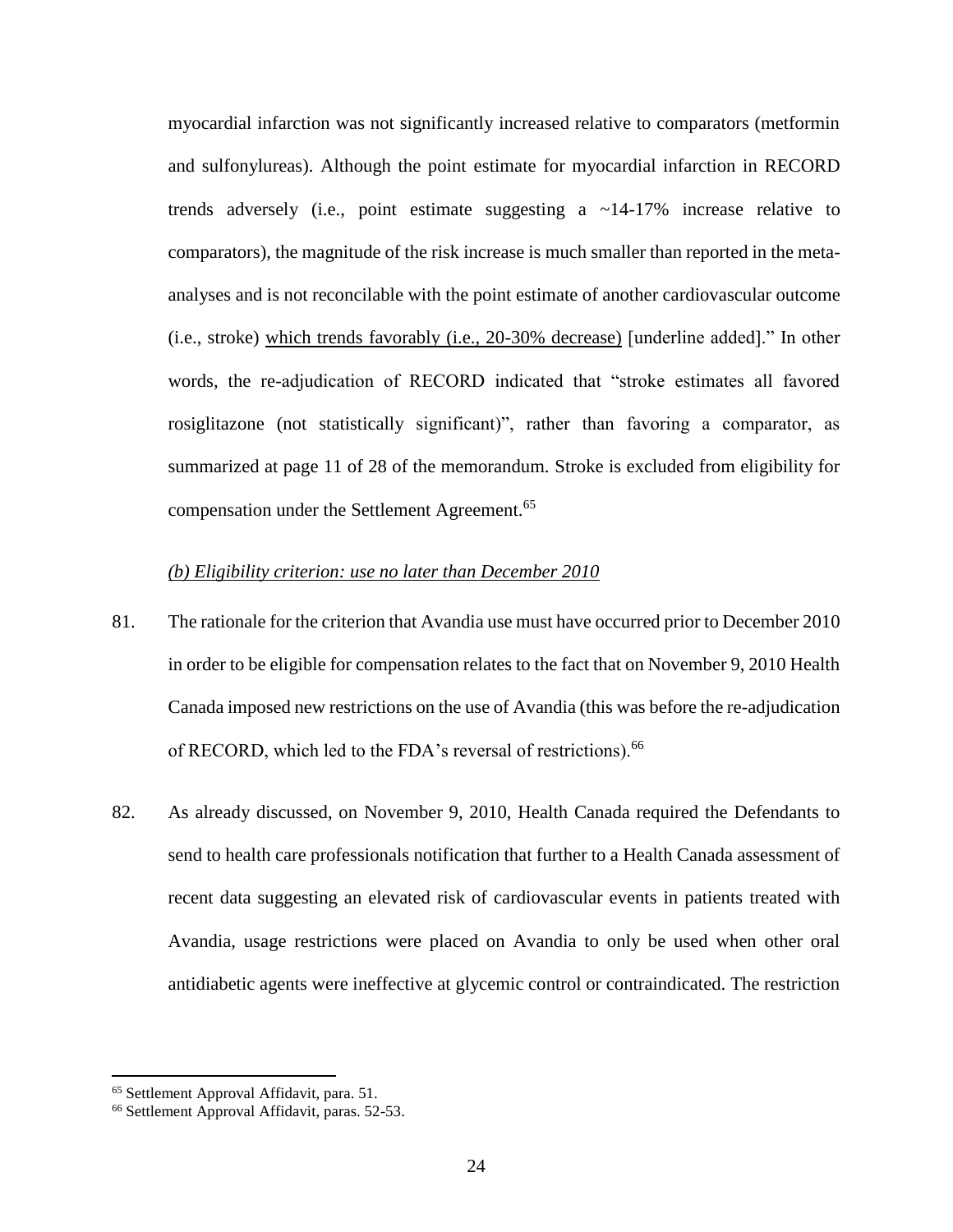also required the patient's written, informed consent to take Avandia, after being counselled on the risks and benefits of Avandia, including the cardiovascular risks.<sup>67</sup>

- 83. At that time new boxed warnings were also added to the Canadian product monographs with information that rosiglitazone-containing products, like other TZDs, can cause congestive heart failure, that it is not recommended to patients with ischemic heart disease, and is subject to the noted restrictions on usage.<sup>68</sup>
- 84. This litigation alleges the inadequacy of warnings about cardiovascular risks. After December 2010, when this stringent informed consent process was implemented and heightened warnings were issued, the case for inadequate warning by the Defendants became comprised. Accordingly, the Compensation Protocol reflects the relative strength of claimants who ingested Avandia prior to December 2010.
- 85. During negotiations with counsel for the Defendants, they argued that the cut-off date should be 2007, because Class Members (and prescribing physicians) ought to have been aware by this time of any purported risk.<sup>69</sup> This is based upon the publication in 2007 of a much-discussed meta-analysis by Dr. Steven Nissen and pharmacist Kathy Wolski (the "Nissen Study"), $70$  comparing Avandia with placebo or comparator drugs, and finding a statistically significant increased risk of MI. The Defendants' argument is also supported by the fact that the subsequent regulatory steps taken in the US and in Canada, heightened the warnings with respect to the risk of cardiovascular events. The Nissen Study and the response of Health Canada are summarized by Dr. Lipscombe in her affidavit at paragraph

 $67$  Lipscombe Affidavit, para. 93 and Exhibit "N".

<sup>68</sup> Lipscombe Affidavit, para. 93 and Exhibit "N".

<sup>69</sup> Settlement Approval Affidavit, para. 53.

<sup>70</sup> Lipscombe Affidavit, Exhibit "F".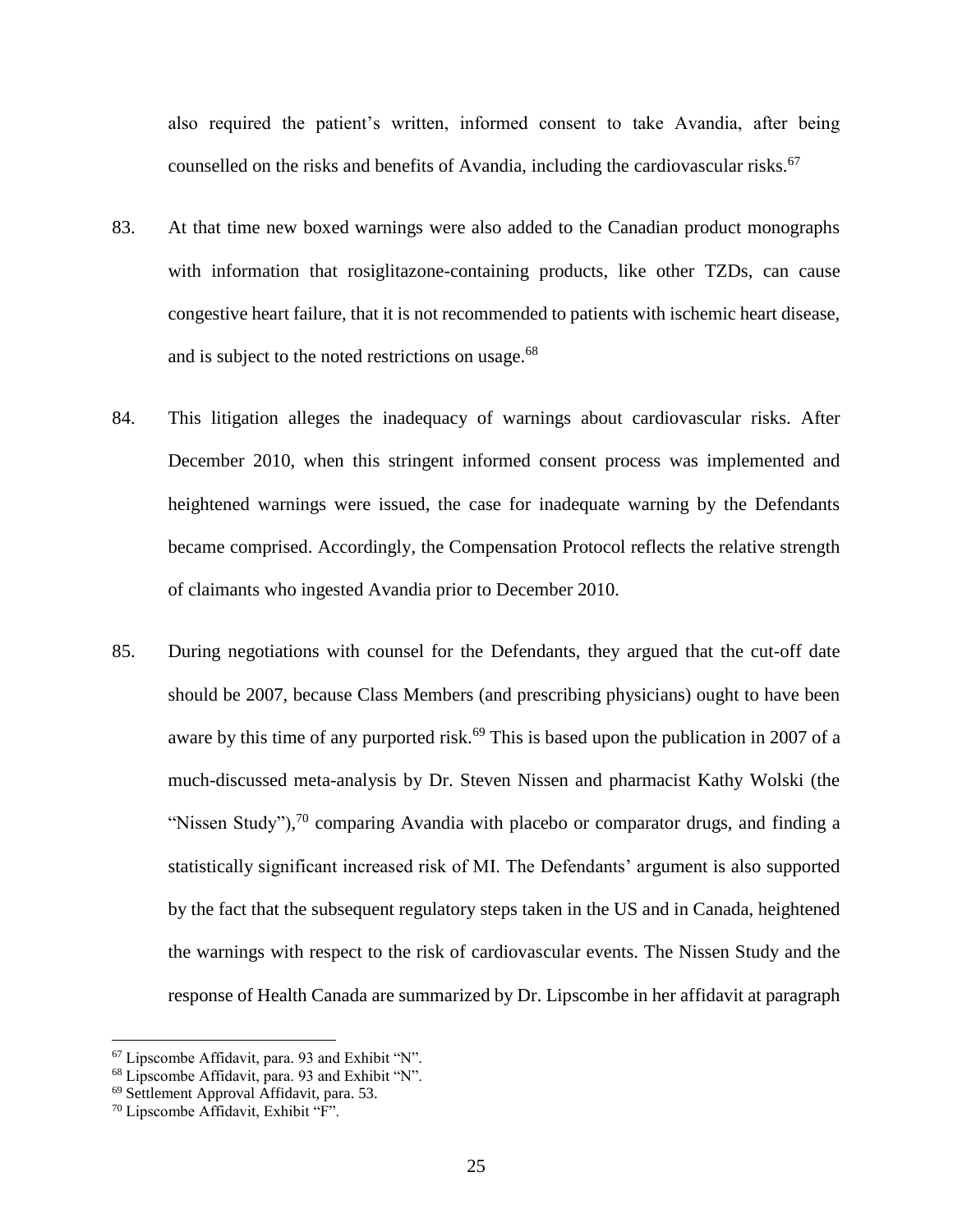65-76. In May 2007, Health Canada responded to the Nissen Study by publishing a public communication, prepared by GSK, acknowledging the study and stating that its conclusions required confirmation. That same month, the FDA requiring a "black box" warning relating to heart failure in the Avandia label in the US. Later that year, in November of 2007, the FDA amended the label to include an increased risk of myocardial infarction. On June 1, 2007, Health Canada published GSK's public communication in a "Dear Healthcare Professional" letter. On November 6, 2007, Health Canada imposed new restrictions on the prescription of Avandia: it was no longer approved as monotherapy or with sulfonylurea, except when metformin is not tolerated/contraindicated; it was now contraindicated with all stages of heart failure (not just more severe stages); and it was now contraindicated for use with insulin or as triple therapy, as outlined by Dr. Lipscombe in her affidavit at paragraph 76.

86. Ultimately, after negotiating, Class Counsel's position was accepted, with the cut off date of December 2010 being accepted.<sup>71</sup>

# *(c) Eligibility criterion: no fewer than 30 days of continuous Avandia use*

- <span id="page-26-0"></span>87. With respect to the eligibility criterion concerning the length of time that Avandia must have been ingested in order for a Class Member to qualify, this was a matter of negotiation between the parties.<sup>72</sup>
- 88. Counsel for the Defendants argued that the criterion should be 60 or more days of continuous use, as any causal link between Avandia and the qualifying cardiac event was

<sup>71</sup> Settlement Approval Affidavit, para. 53.

<sup>72</sup> Settlement Approval Affidavit, para. 54.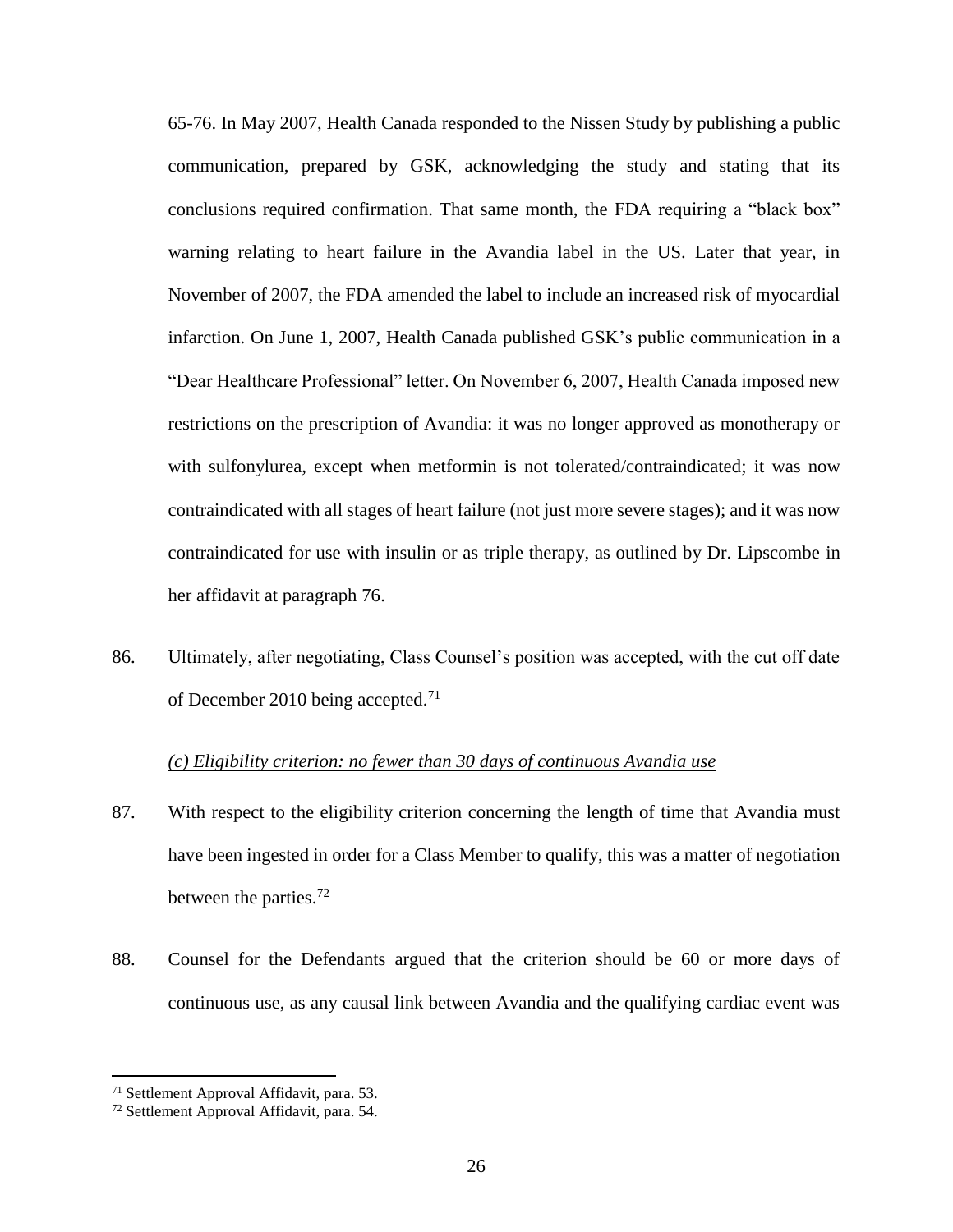weak if Avandia had been taken for fewer than 60 days. However, ultimately the parties agreed on the eligibility criterion of a minimum of 30 days of use.<sup>73</sup>

#### <span id="page-27-0"></span>*(d) Allocation of Points*

- 89. Approved Claimants are allocated points based on certain aspects of their claims: qualifying cardiac event, age, and presence or absence of certain pre-existing risk factors. The number of points allocated will correspond to the amount of compensation the Approved Claimant receives. This is intended to award the greatest compensation to the most meritorious claims, within a class-wide protocol that is efficient, streamlined and cost effective in order to maximize compensation received by Settling Claimants. It is also intended to treat similarly situated Approved Claimants as uniformly as possible.
- 90. The Compensation Protocol describes the points system, which involves an assignment of base points based on injury and age, and an optional adjustment of points based on the absence of risk factors.
- 91. Claimants with eligible MI claims receive 100 base points. Claimants with eligible CABG claims receive 75 base points. Claimants with eligible percutaneous coronary intervention with stent placement receive 50 base points. Drawing from separate compensation for CHF claims, there are 50 base points allocated to eligible CHF claims.
- 92. The different base point allocations for MI/CABG/Stenting claims is intended to be proportionate to the harm in question. As described above, a myocardial infarction is the most severe outcome of these three, therefore it merits the greatest compensation, while

<sup>73</sup> Settlement Approval Affidavit, para. 55.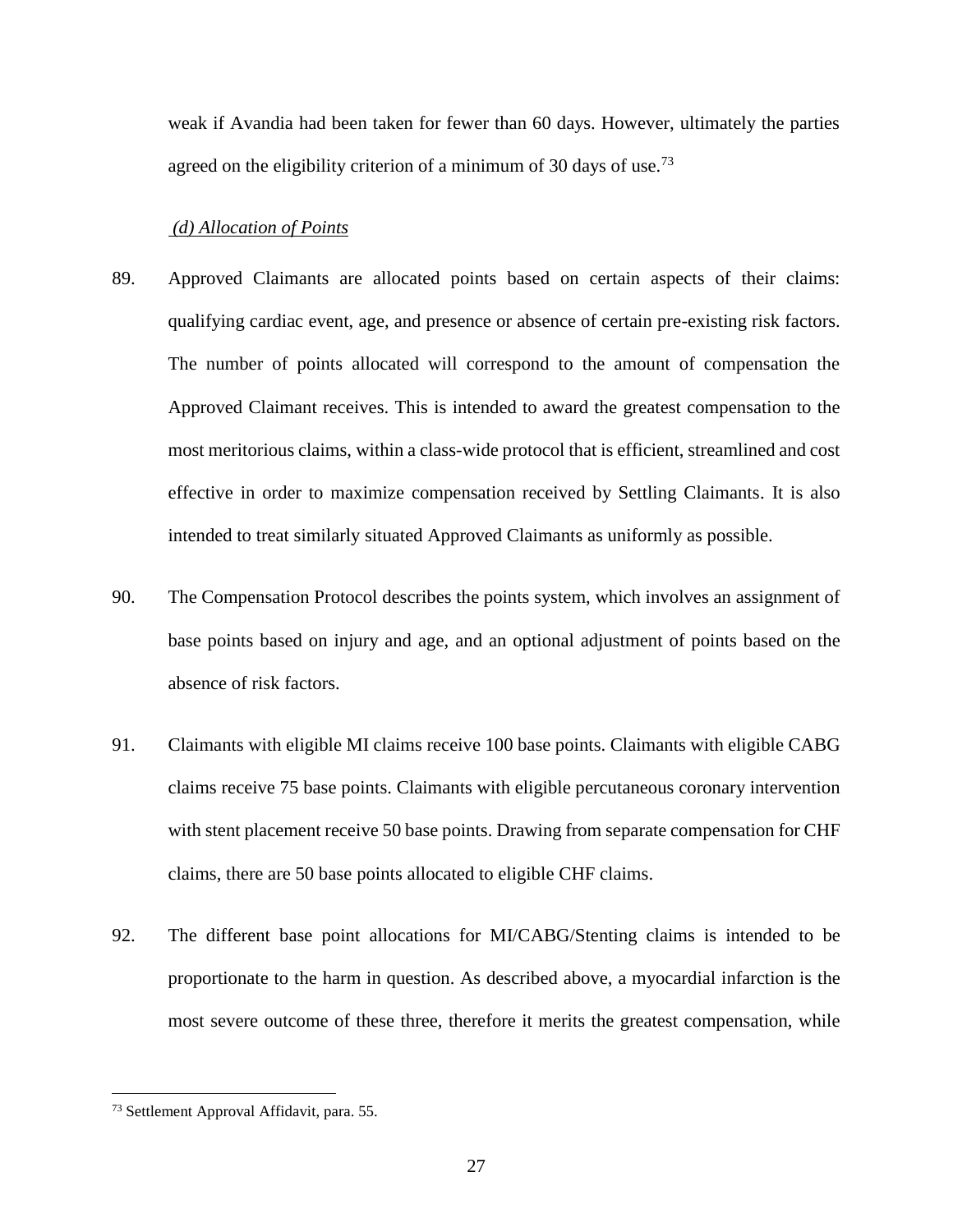CABG and stent placement are medical interventions to attempt to avoid the outcome of a myocardial infarction. CABG is more invasive than Stenting and therefore warrants a higher allocation of base points than Stenting claims.<sup>74</sup>

93. CHF claims are on average assessed at a lower quantum than MI/CABG/Stenting claims, with the Defendants paying an additional \$3,333 per CHF claim (compared to \$18,333 per MI/CABG/Stent claim) beyond the first 60 CHF claims contemplated by the Minimum Settlement Amount. The rationale is that the risks of CHF were known and warned of when Avandia was first approved, as stated by Dr. Lorraine Lipscombe in her affidavit sworn on January 15, 2015, at paragraph 43. The very first product monograph, in 2001 (Exhibit "D" to the Lipscombe Affidavit) references CHF, although, the Plaintiffs, argued, the references were "obliquely stated", relying upon the opinion of Dr. Lipscombe in her affidavit at paragraph 52. The warning of the potential association of Avandia with myocardial infarction came later than was warranted, as stated by Dr. Lipscombe in her affidavit at paragraph 46. The 2001 product monograph made no reference to the "possible signal of increased ischemic events". In April of 2006 the label included, for the first, time, in the "Warning" section a potential association of rosiglitazone with cardiac ischemia, as stated by Dr. Lipscombe at paragraph 61 of her affidavit. This warning was included as a result of the FDA conducting a review of a 52-week study performed by GSK in patients with pre-existing heart failure, as explained by Dr. Lipscombe at paragraph 60 of her affidavit. At paragraph 108 of her affidavit, Dr. Lipscombe provides her opinion that "GSK's awareness in 2005 of the risk of ischemia in high-risk patients such as those with coronary

<sup>74</sup> Settlement Approval Affidavit, para. 50.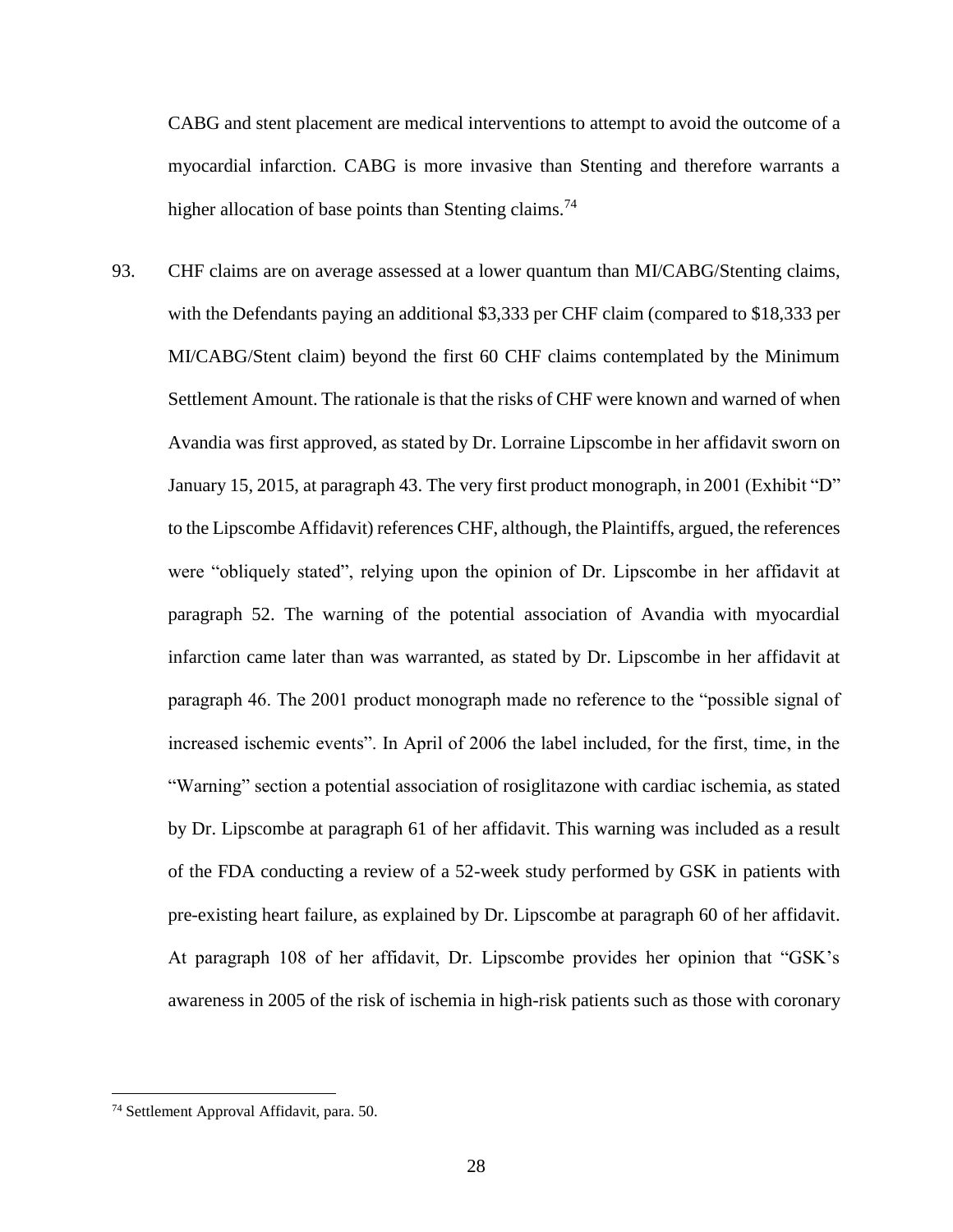artery disease should have prompted a warning to avoid Avandia in such patients until further scientific confirmation."

- 94. After a Class Member is assigned base points based on his or her compensable injury, there is an adjustment of points based on age, accounting for the fact that the baseline risk of cardiac events increases with age independent of prescription drug use.<sup>75</sup> Up to the age of 50, points are incrementally added to a claim. Over the age of 61, points are increasingly deducted from a claim.
- 95. Compensation is available to eligible Class Members without establishing causation. However, in an effort to provide the highest compensation to those with the strongest causation cases, without unduly complicating the claims process, Class Member can optionally provide a Risk Factor Declaration.
- 96. Class Members who swear an optional Risk Factor Declaration a form declaring they experience none of the outlined risks – are awarded a 50% increase in their points.<sup>76</sup> The Risk Factor Declaration must be accompanied by a copy of the Class Member's general practitioner's medical records for the two years before the Class Member's cardiac event. The risks factors are:

<sup>&</sup>lt;sup>75</sup> At paragraphs 18-20 of the Myers Affidavit, Dr. Myers explains the following: "Based on data from the Framingham Heart Study, the average annual rate of the first major cardiovascular event rises from seven per 1000 men ages 35- 44, to 68 per 1000 men ages 85-94. CVD [cardiovascular disease] accounted for 38.5% of all deaths, or one out of every 2.6 deaths, in the United States in 2001. Almost 2600 Americans die of CVD every day, which translates into one death every 34 seconds. In 2001, approximately 32% of deaths from CVD occurred prematurely. An estimated 700,000 Americans per year have a new heart attack, and 500,000 per year will have a recurrent attack. A leading cause of heart attacks is atherosclerosis, or coronary heart disease (discussed further in the next section). Women tend to develop manifestations of coronary artery disease years later than men. The average age of a first heart attack is 65.8 for men and 70.4 for women. The lifetime risk of developing coronary heart disease after age 40 is 49% for men and 32% for women. CVD is the most common cause of death for those over age 65."

 $76$  At paragraph 33 of the Myers Affidavit, Dr. Myers states that cardiovascular risk factors include smoking, hypertension, diabetes, excessive alcohol use, and others.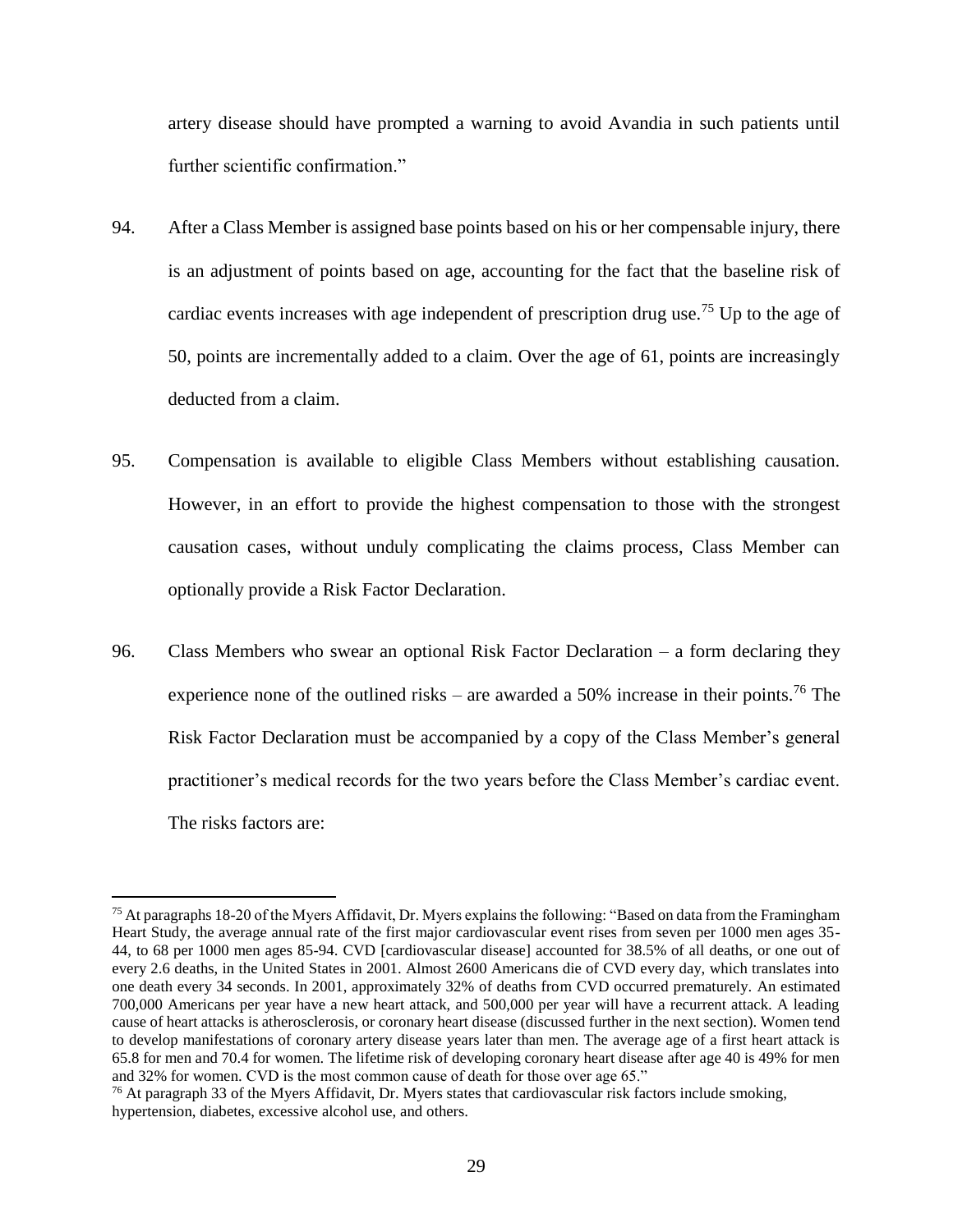- (a) Pre-existing congestive heart failure
- (b) Prior MI
- (c) Pre-existing coronary artery disease
- (d) Smoking within 1 year of cardiac event
- (e) High cholesterol
- (f) Hypertension
- (g) Obesity (BMI of 30 or greater at or before their cardiac event)
- (h) Alcoholism within 2 years of cardiac event
- (i) Illegal drug use within 2 years of cardiac event
- 97. The allocation of compensation to the four eligible cardiovascular harms and the temporal requirement connecting the use of Avandia to the injury reflect the challenges Class Members would confront if they were to continue litigation.<sup>77</sup> There are considerable risks that would be associated with litigating claims relating to other types of cardiac injuries, and relating to other dates and durations of use which were excluded from the compensation awarded under the Settlement Agreement. The temporal restrictions and definitions of compensable injuries under the Settlement Agreement are rationally connected to the litigation risks.

## <span id="page-30-0"></span>**iii. Estimated Number of Eligible Class Members Known to Class Counsel**

98. At this stage, having reached a proposed settlement but prior to implementation, the precise numbers of Class Members and those eligible for compensation are unknown. Due to the opt-out nature of class actions, Class Members need not identify themselves prior to any

<sup>77</sup> Settlement Approval Affidavit, para. 48.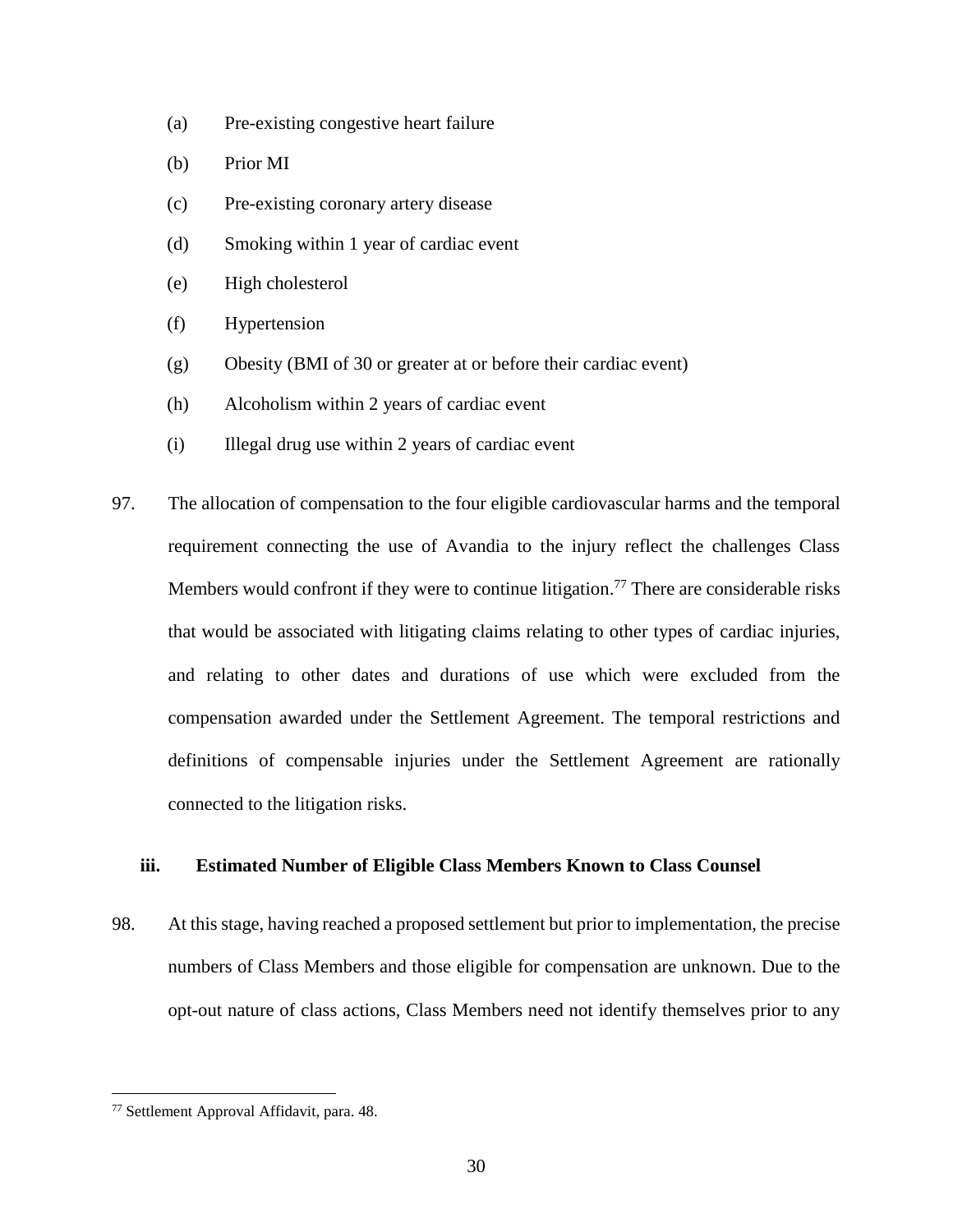resolution in order to maintain a claim. Moreover, until a negotiated resolution and its terms of eligibility are negotiated, the qualifying criteria are unknown. Therefore there are inherent limitations on the information available to Class Counsel, and thus on the process of estimating the total number of eligible Class Members.

- 99. Class counsel are often contacted by individuals expressing interest in the action at whatever early stage it may be at – who may ultimately not be a Class Member, as defined in a certification order, or may ultimately not be an eligible claimant under the negotiated terms of a settlement.
- 100. Due to the sequence of steps in a class action, medical records and other documents of individuals in firms' databases, which may be required to assess eligibility under a negotiated settlement, may not have been obtained prior to settlement steps being taken.
- 101. However, there is some information available to Class Counsel to enable a reasonably informed estimate of the number of eligible Class Members who may submit claims under the Settlement Agreement, if it is approved. The best available information is outlined below.

#### i. Class Counsel (Wagners, Siskinds LLP)

A. Wagners

<span id="page-31-1"></span><span id="page-31-0"></span>102. To date there are 85 individuals who have contacted Wagners with respect to this litigation and have identified themselves as Class Members.<sup>78</sup>

<sup>78</sup> Settlement Approval Affidavit, para. 57.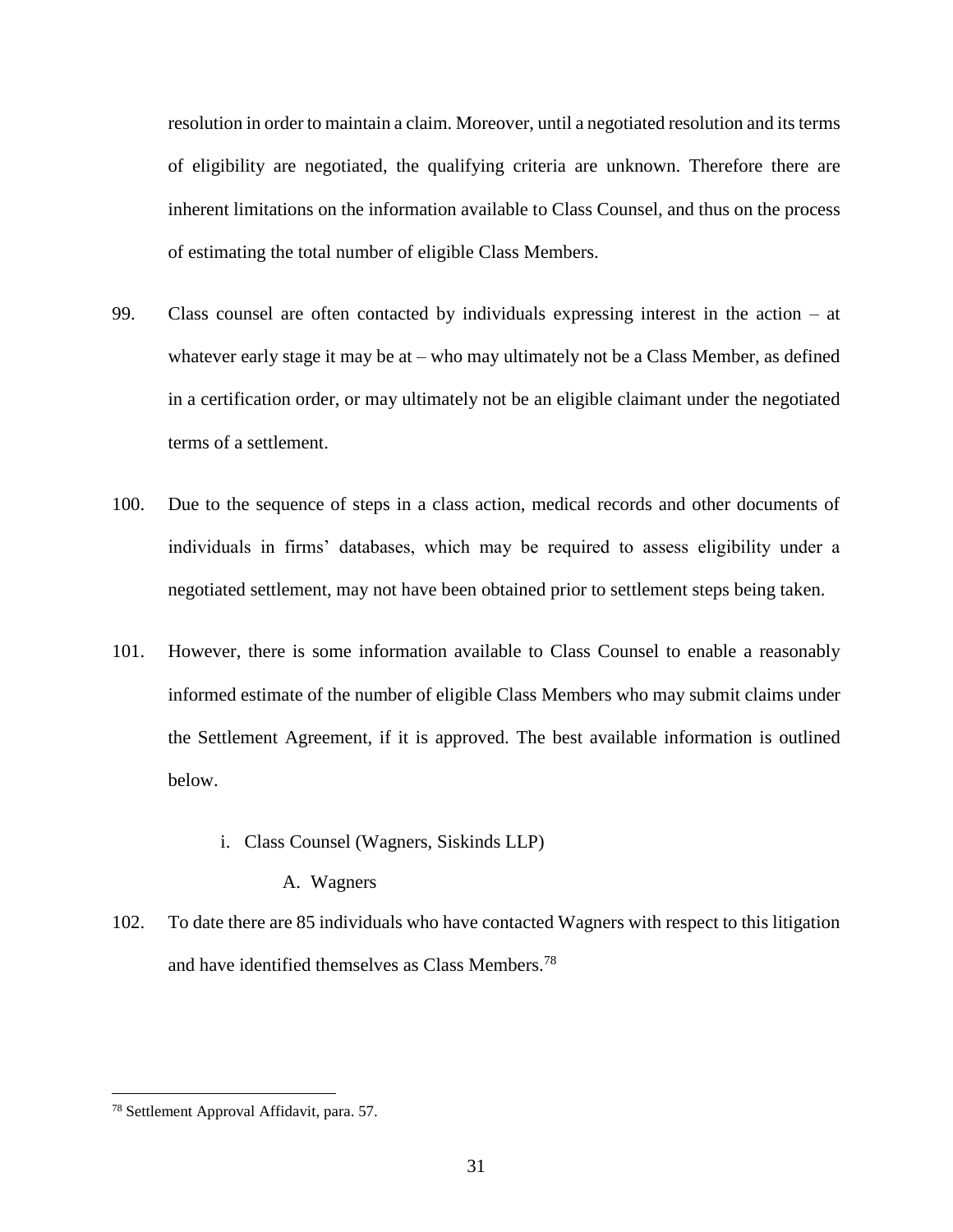- 103. Based upon a review of medical records in Wagners' possession, 16 contacts appear to have eligible MI claims, 1 contact appears to have an eligible CABG claim, and 5 contacts appear to have eligible CHF claims.<sup>79</sup>
- 104. Based upon a review of medical records in Wagners' possession, 37 contacts appear to be ineligible to receive compensation under the Settlement Agreement.<sup>80</sup>
- 105. With respect to the following contacts, some required documentation is currently unavailable, preventing a determination of whether they may be eligible or ineligible to receive compensation under the Settlement Agreement:
	- 8 MI claims
	- 1 stent claim
	- $\bullet$  16 CHF claims<sup>81</sup>
- 106. One contact has provided no information (including about his injury) to assess eligibility.<sup>82</sup>

# B. Siskinds LLP

- <span id="page-32-0"></span>107. There are the following number of Pre-Approved Claimants (listed in the confidential Schedule to the Settlement Agreement and who the parties agree are deemed to be Approved Claimants):
	- 142 MI/CABG/Stent claims (one Pre-Approved Claimant overlaps with Wagners' database)

<sup>&</sup>lt;sup>79</sup> Settlement Approval Affidavit, para. 58.

<sup>80</sup> Settlement Approval Affidavit, para. 59.

<sup>81</sup> Settlement Approval Affidavit, para. 60.

<sup>82</sup> Settlement Approval Affidavit, para. 61.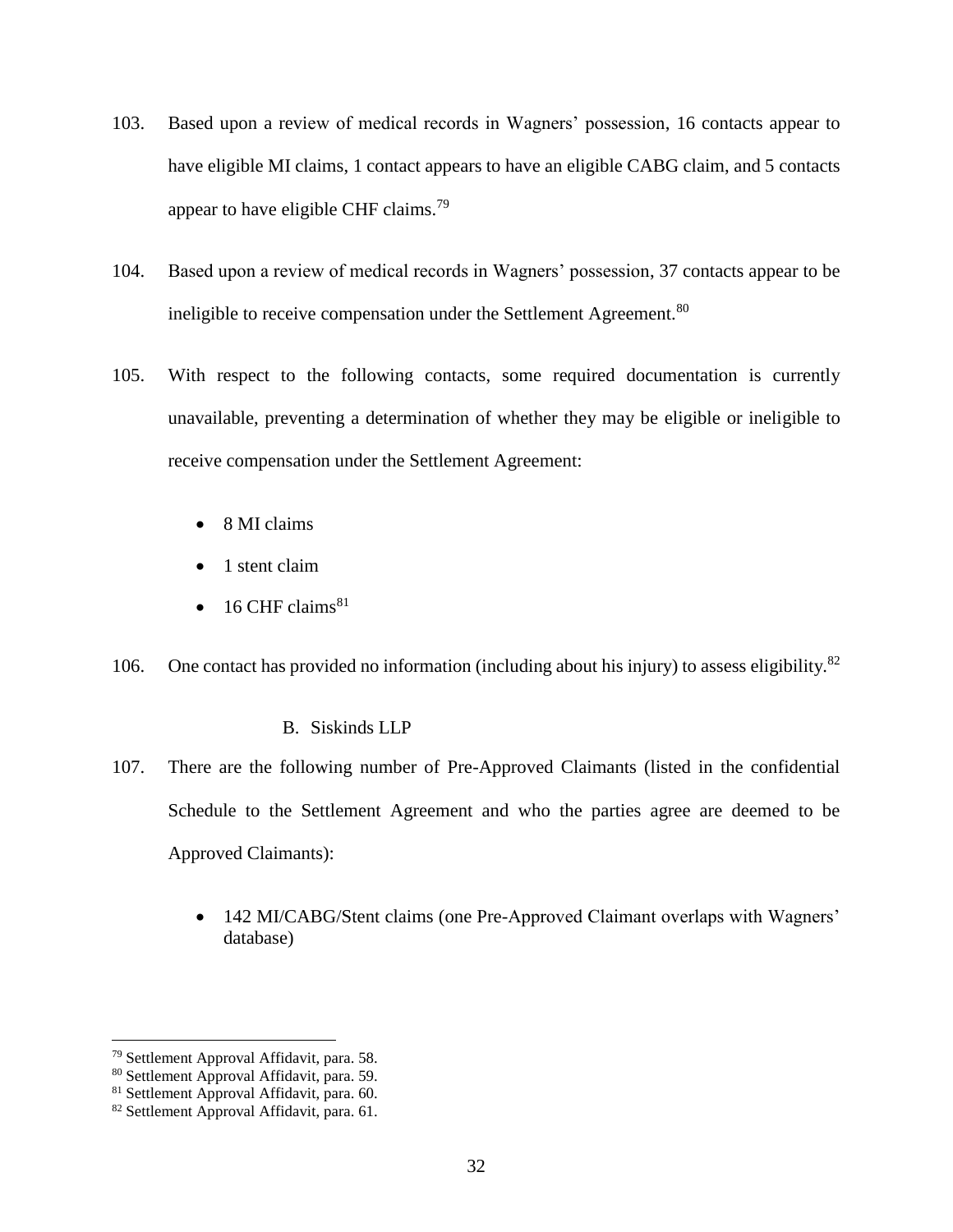- 34 CHF claims $^{83}$
- 108. The eligibility criteria applied to the Pre-Approved Claimants were the same as those applicable under the Settlement Agreement.<sup>84</sup>
- 109. There are 917 contacts in Siskinds' database, including the above 176 Pre-Approved Claimants. This group includes anyone who had contacted Siskinds about Avandia litigation for any reason, with the result that some of these contacts may not be Class Members.<sup>85</sup>
- 110. Of these 917 contacts, there are 312 contacts who never responded to Siskinds' requests for information after initial contact was made. With respect to this group of 312 contacts, it is possible some of them may be eligible Class Members, and may submit a claim, but there has been no reply to Siskinds' attempts at contact.<sup>86</sup>
- 111. Of these 917 contacts, there are 202 contacts who have been determined to be ineligible, categorized as follows:
	- (a) Contacts deemed ineligible by GSK during the pre-approval process: 32. In the process of determining eligibility of Pre-Approved Claimants, Siskinds LLP sent medical records of 32 contacts to counsel for GSK. GSK determined these individuals to be ineligible under the agreed-upon eligibility criteria.
	- (b) Claims that were not submitted to GSK during the pre-approval process because Siskinds determined they did not satisfy eligibility requirements (e.g. no cardiac injury, did not take Avandia, or claims outside of timeline): 144

<sup>83</sup> Settlement Approval Affidavit, para. 62.

<sup>&</sup>lt;sup>84</sup> Settlement Approval Affidavit, para. 63.

<sup>85</sup> Settlement Approval Affidavit, para. 64.

<sup>86</sup> Settlement Approval Affidavit, para. 65.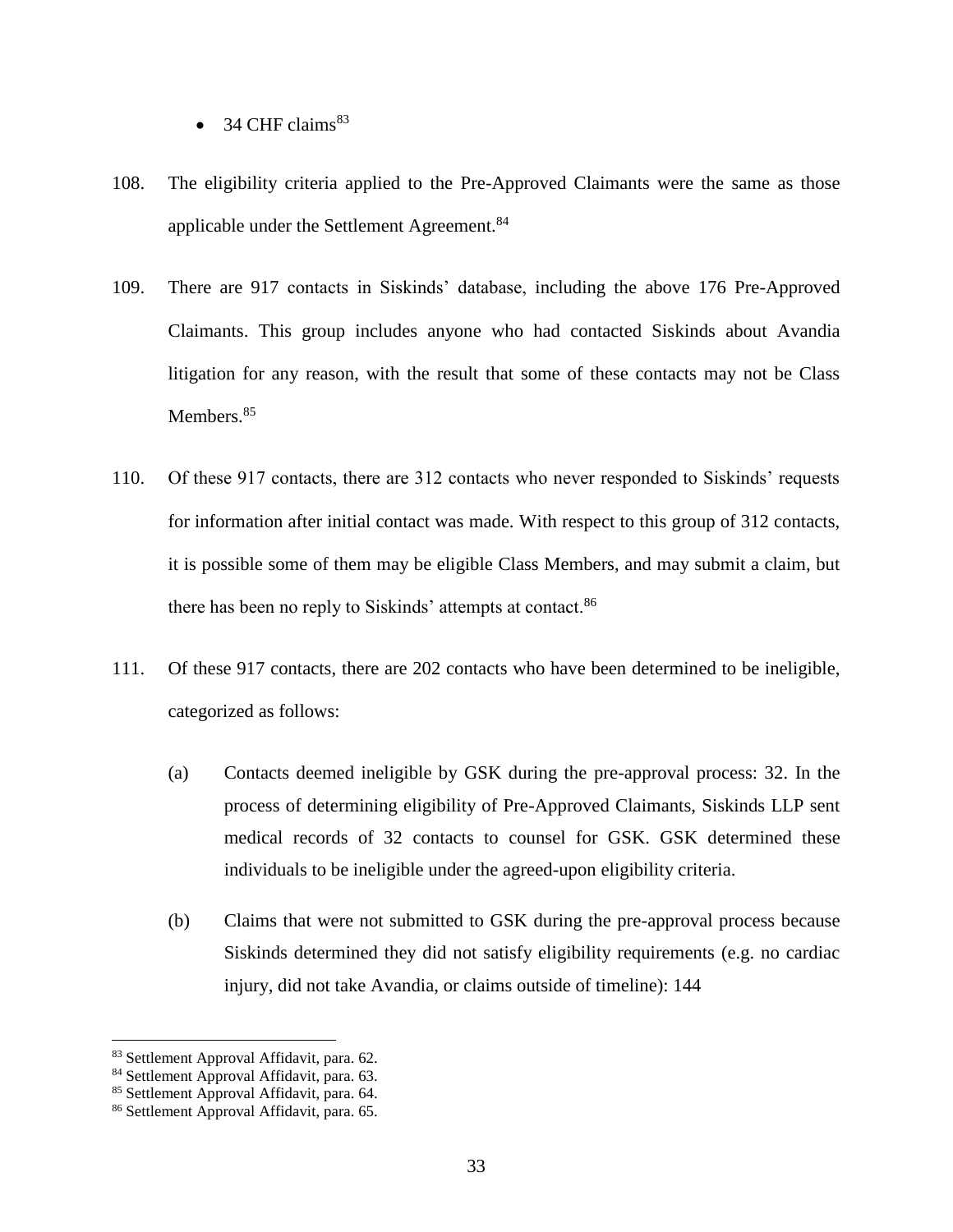(c) Stroke cases: 26. Stroke is not compensated under the Settlement Agreement.<sup>87</sup>

- 112. Of these 917 contacts, there are 51 contacts for whom some required documentation is currently unavailable, preventing Siskinds from determining whether they may be eligible or ineligible to receive compensation under the Settlement Agreement.<sup>88</sup>
- 113. Of these 917 contacts, there are 128 contacts who, despite initially contacting Siskinds, later informed Siskinds they had retained another law firm or had no continuing interest in the Avandia litigation. It is presumed these 128 contacts are either counted among the Class Members contacts of other counsel, or are not Class Members.<sup>89</sup>
- 114. Further, of these 917 contacts, there are 48 contacts for whom the requisite medical records appear to be permanently unavailable. Siskinds has attempted to obtain the requisite records from hospitals, physicians, and pharmacies, as the case may be, but has been informed the records no longer exist. $90$

## ii. Related Counsel Firms

A. Guardian Law (Calgary, AB)

<span id="page-34-1"></span><span id="page-34-0"></span>115. There are 28 contacts in Guardian Law's database. This group includes anyone who had contacted Mr. Docken (at Guardian Law, or his predecessor law firms of Higgerty Law and Docken & Company) about Avandia litigation for any reason, with the result that some of these contacts may not be Class Members.<sup>91</sup>

l

<sup>87</sup> Settlement Approval Affidavit, para. 66.

<sup>88</sup> Settlement Approval Affidavit, para. 67.

<sup>89</sup> Settlement Approval Affidavit, para. 68.

<sup>90</sup> Settlement Approval Affidavit, para. 69.

<sup>&</sup>lt;sup>91</sup> Settlement Approval Affidavit, para. 70.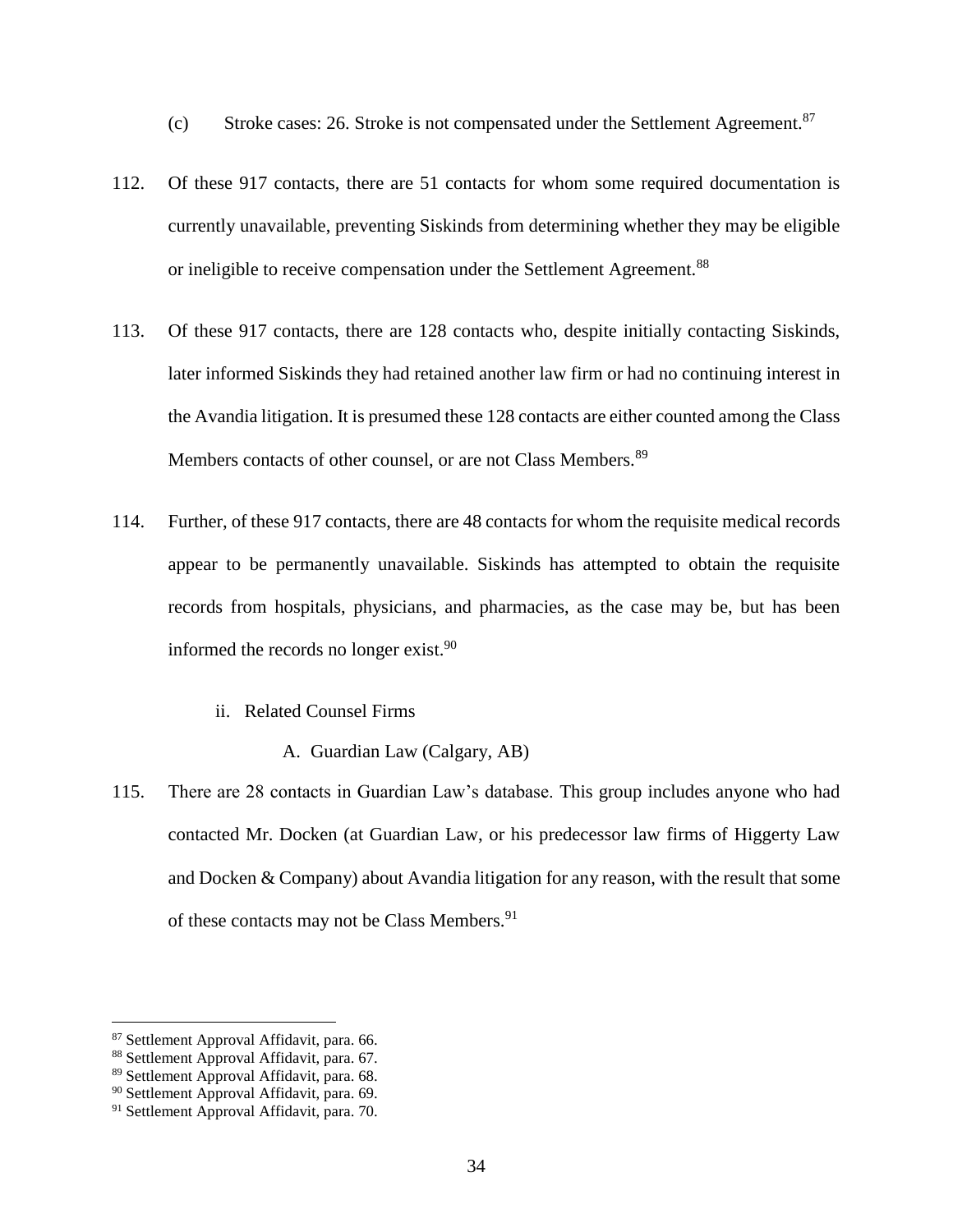- 116. Of these 28 contacts, there are 5 contacts who appear to have eligible MI claims based on medical records in possession of Guardian Law.<sup>92</sup>
- 117. Of these 28 contacts, 2 contacts may have eligible CHF claims, but that this cannot be verified one way or another until they have received further medical records.  $93$
- 118. Of these 28 contacts, there are 21 contacts for whom the required documentation has not been received by Guardian Law to allow them to determine whether these contacts are Class Members, and further, whether they may be eligible under the Settlement Agreement.<sup>94</sup>

B. Patient Injury Law (Ches Crosbie) (St. John's, NL)

<span id="page-35-0"></span>119. The *Wiseman* action in NL was not advanced after the action was filed, and that Mr. Crosbie has no information on potential Class Members in NL, other than the named proposed representative plaintiff in that action, Mr. Clyde Wiseman. Mr. Wiseman may have an eligible myocardial infarction claim, although this is presently unconfirmed.<sup>95</sup>

# C. Consumer Law Group (Montreal, QC)

<span id="page-35-1"></span>120. There are 514 contacts in Consumer Law Group's database. This includes anyone who had contacted Consumer Law Group about Avandia litigation for any reason, with the result that some of these contacts may not be Class Members.<sup>96</sup>

l

<sup>92</sup> Settlement Approval Affidavit, para. 71.

<sup>&</sup>lt;sup>93</sup> Settlement Approval Affidavit, para. 72.

<sup>&</sup>lt;sup>94</sup> Settlement Approval Affidavit, para. 73.

<sup>95</sup> Settlement Approval Affidavit, para. 74.

<sup>96</sup> Settlement Approval Affidavit, para. 75.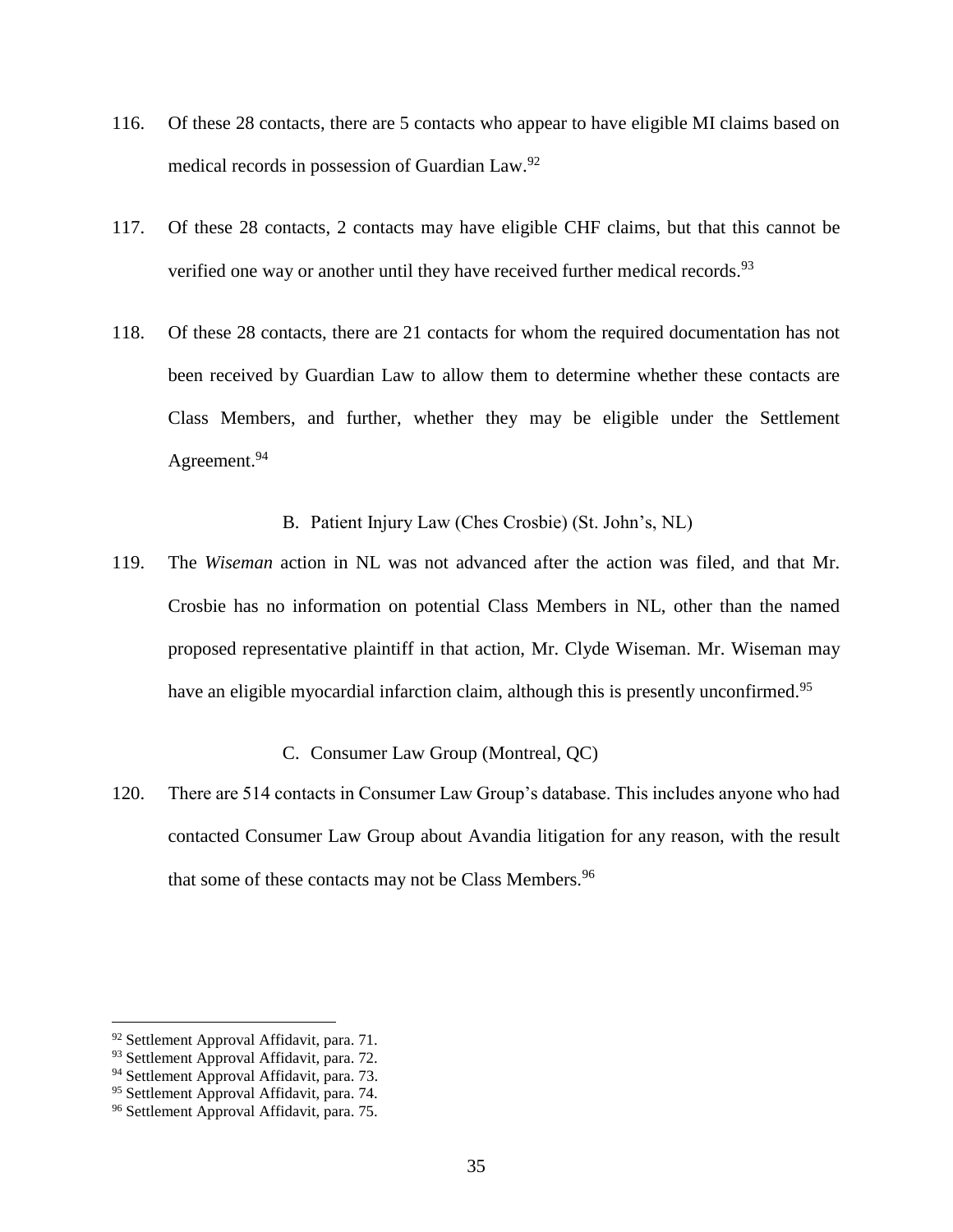- 121. Of these 514 contacts, there are 6 contacts who appear to have eligible MI claims, 2 contacts who appear to have eligible CABG claims, 1 contact who appears to have an eligible stent claim, and 4 contacts who appear to have eligible CHF claims, based on medical records in possession of Consumer Law Group.<sup>97</sup>
- 122. Of these 514 contacts, there are an additional 21 contacts who may have eligible claims, based on partial medical records and information provided by these contacts – 18 claims in the MI/CABG/Stent categories, and 3 CHF claims - but that this cannot be verified one way or another until they have received further medical records.<sup>98</sup>
- 123. Apart from the 34 contacts described above, the required documentation for the remainder of the contacts has not been received by Consumer Law Group to allow them to determine whether these clients are Class Members, and further, whether they may be eligible under the Settlement Agreement.<sup>99</sup>

#### D. McPhadden Samac Tuovi LLP (Toronto, ON)

- <span id="page-36-0"></span>124. There are 10 contacts in the Avandia database of McPhadden Samac Tuovi LLP. This includes anyone who had contacted McPhadden Samac Tuovi LLP about Avandia litigation for any reason, with the result that some of these contacts may not be Class Members.<sup>100</sup>
- 125. Of these 10 contacts, 1 appears to have an eligible MI claim, and 1 appears to have an eligible stent claim. The remaining 8 contacts either appear to be ineligible based on

<sup>&</sup>lt;sup>97</sup> Settlement Approval Affidavit, para. 76.

<sup>98</sup> Settlement Approval Affidavit, para. 77.

<sup>99</sup> Settlement Approval Affidavit, para. 78.

<sup>100</sup> Settlement Approval Affidavit, para. 79.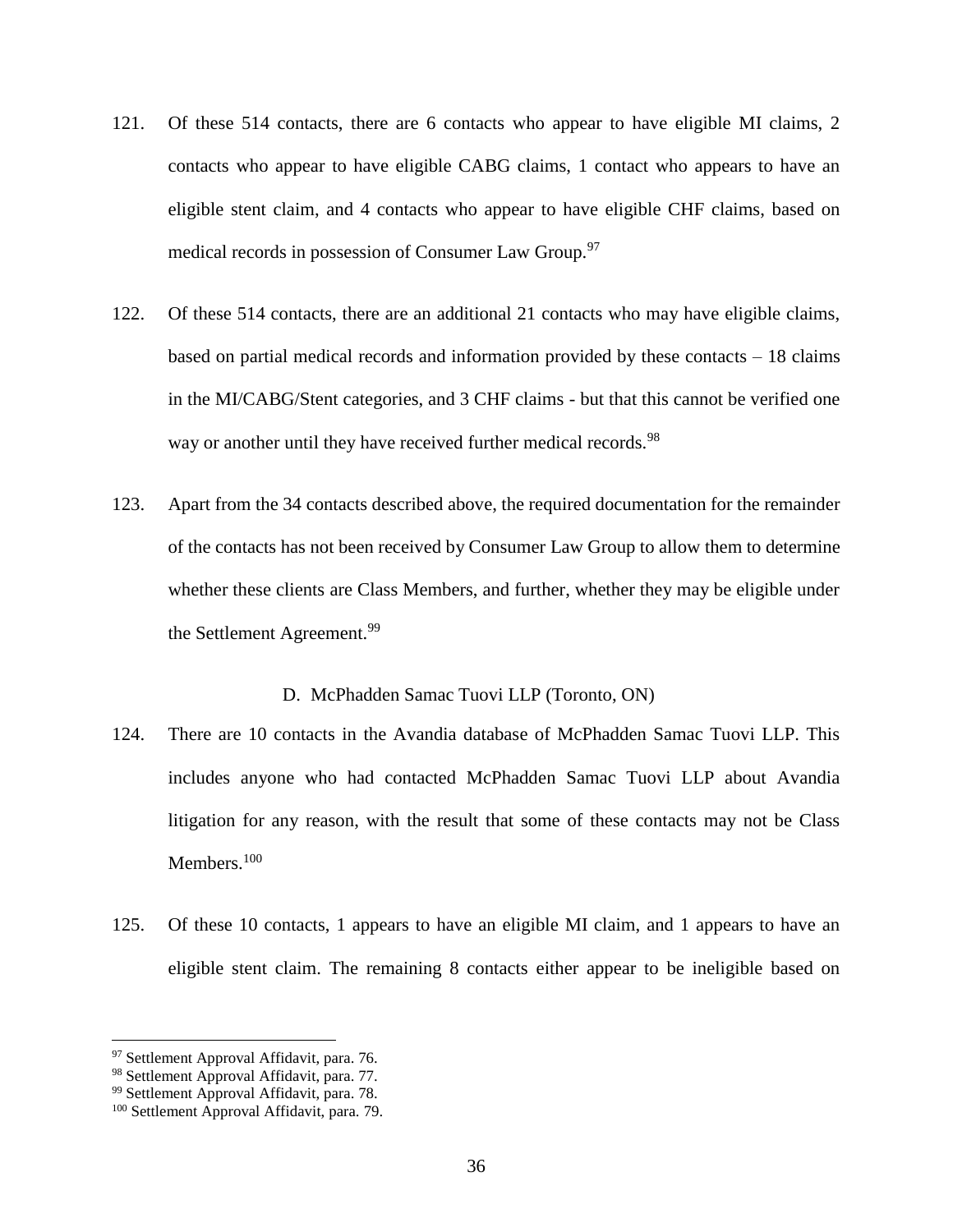documentation in their possession, or they do not currently have enough information to make that determination.<sup>101</sup>

- iii. Number of Contacts of Other Avandia Class Action Firms
- <span id="page-37-0"></span>126. Merchant Law Group filed proposed class actions in five jurisdictions: BC, AB, SK, MB and NL. $^{102}$  Other than the SK action, which was stayed on consent pending resolution of the *Lloyd* action in Ontario, no steps have been taken by Merchant Law Group in these actions subsequent to filing.<sup>103</sup>
- 127. There are approximately 1200 contacts in Merchant Law Group's database. Class Counsel are of the understanding that this group includes anyone who had contacted Merchant Law Group about Avandia litigation, with the result that this number may include people who are not Class Members, or who are ineligible for compensation under the Settlement Agreement. 104
- 128. Based on the above available information, it is reasonable to anticipate that, if the Settlement Agreement is approved, the awards to Approved Claimants will not need to be subject to *pro rata* reductions: the Minimum Settlement Amount includes compensation for up to 200 Settling Claimants meeting the criteria for MI/CABG/Stenting claim, and compensation for up to 60 Settling Claimants meeting the criteria for a CHF claim, as outlined in s. 5.1(a) of the Settlement Agreement. There is further additional payment by the Defendants for up to 100 MI/CABG/Stenting claims (at \$18,333.33 per claim), and up to 240 additional CHF claims (at \$3,333.33 per claim), with any unused portion of the

<sup>&</sup>lt;sup>101</sup> Settlement Approval Affidavit, para. 80.

<sup>102</sup> Settlement Approval Affidavit, para. 81.

<sup>103</sup> Settlement Approval Affidavit, para. 82.

<sup>104</sup> Settlement Approval Affidavit, para. 83.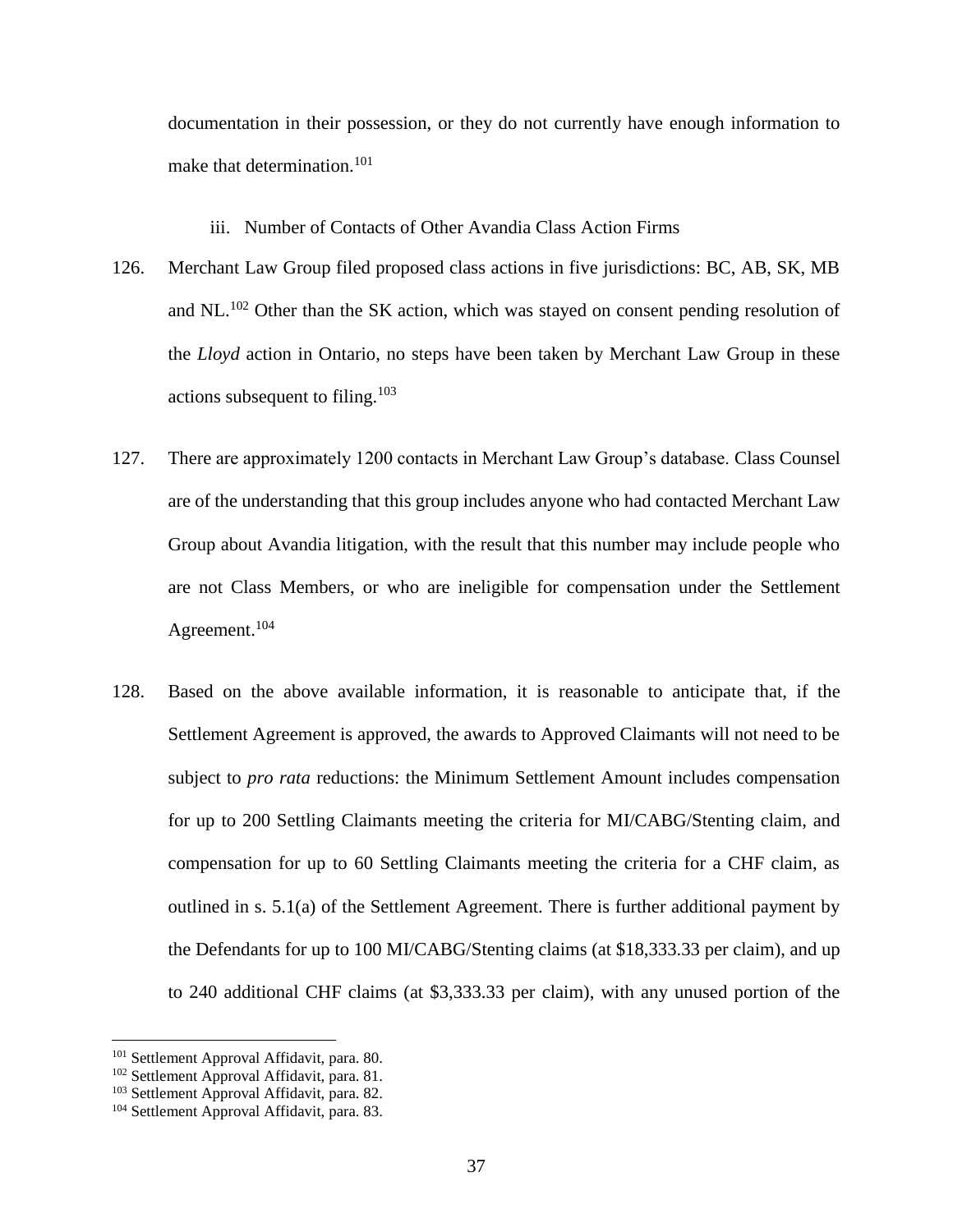aggregate capped total of \$1,000,000 available for CHF claims to be used for MI/CABG/Stenting claims in excess of the aggregate capped total of \$5,500,000 for such claims, as outlined in s. 5.1(b) and (c) of the Settlement Agreement. Therefore only if there are more than 300 CHF claims will CHF awards be subject to a *pro rata* reduction, and only if there are more than 300 MI/CABG/Stenting claims with no unused portion of the aggregate capped total of \$1,000,000 available for CHF awards to be used for MI/CABG/Stenting claims in excess of 300, will MI/CABG/Stenting awards be subject to a *pro rata* reduction.<sup>105</sup>

129. Based on the currently available information outlined above, Class Counsel anticipates that the maximum number of claims contemplated by the Maximum Settlement Amount will not be reached (and thus no *pro rata* reductions required) as the total number of Settling Claimants is estimated to be at or below 300 for each category.<sup>106</sup>

## <span id="page-38-0"></span>**iv. Estimated Net Recovery for Approved Claimants**

130. Due to the unknown number of claims that will be submitted, RicePoint's cost proposal for claims administration costs consists of a fixed fee component of \$55,000 and a per claim rate for each claim received by RicePoint.<sup>107</sup> The fixed fee includes case set up, escrow account activities, distribution of payments to Settling Claimants and PHIs, postdistribution activities (including attending to questions following distribution) and reporting to counsel for the parties after the Claim Deadline.<sup>108</sup>

<sup>105</sup> Settlement Approval Affidavit, para. 85.

<sup>106</sup> Settlement Approval Affidavit, para. 86.

<sup>&</sup>lt;sup>107</sup> Settlement Approval Affidavit, para. 87.

<sup>108</sup> Settlement Approval Affidavit, para. 88.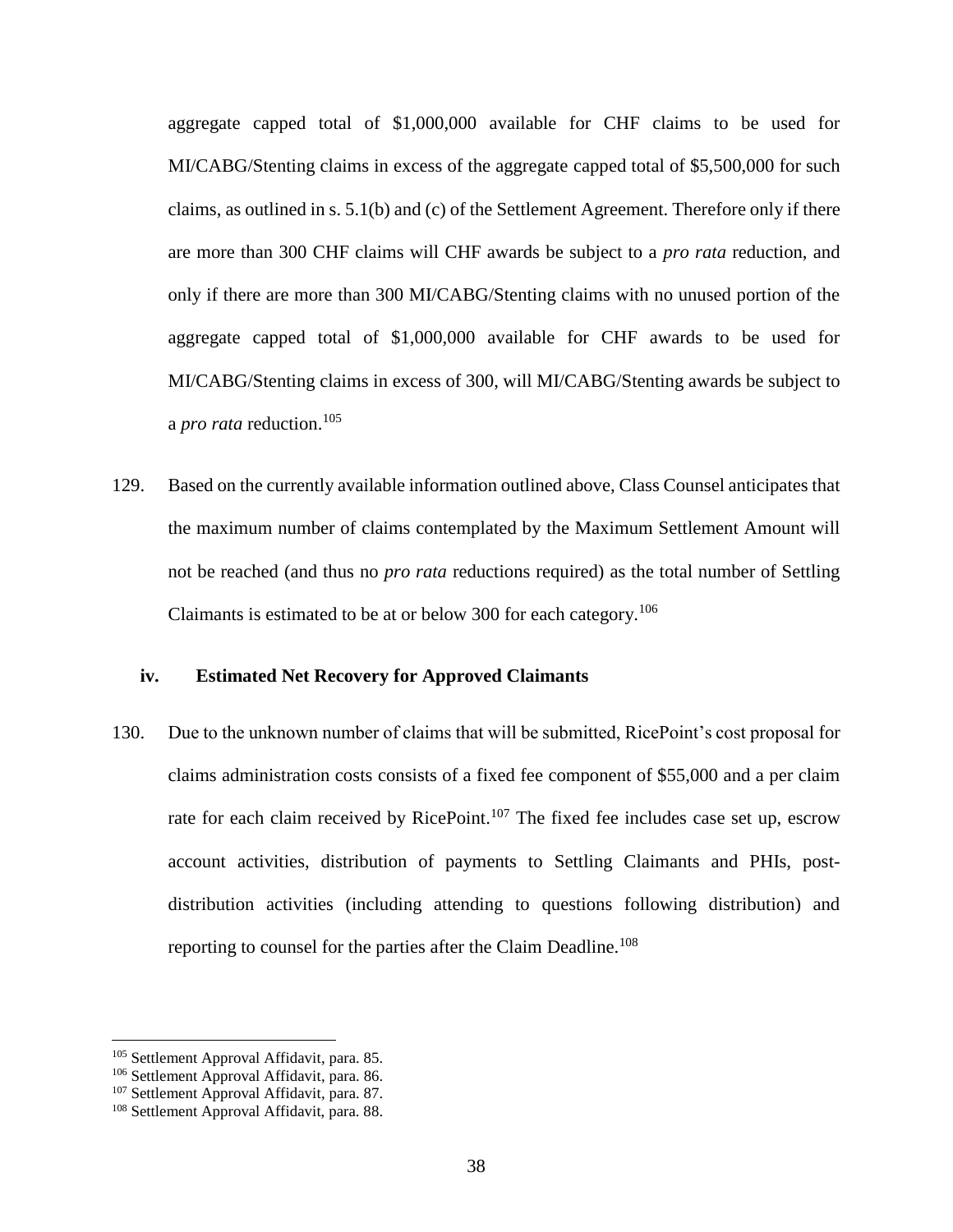- 131. The cost of processing individual claims is \$75.00 per claim, and \$35.00 per Risk Factor Adjustment review, if the optional Risk Factor Declaration is submitted by a claimant.<sup>109</sup>
- 132. Out of pocket costs (e.g. scanning, support centre emails and calls, bank fees) are extra, as are applicable taxes. $110$
- 133. Class Counsel estimates the maximum cost of claims administration as follows. Assuming the maximum contemplated number of MI/CABG/Stenting claims and CHF claims are submitted (i.e. 600 total), and assuming that each submitted claim includes an optional Risk Factor Declaration (to be reviewed for \$35.00), the total *per claim* administration cost (excluding out of pocket costs and taxes) will be  $$66,000$  ([\$75 to process claim  $+$  \$35 to review Risk Factor Adjustment] = \$110 per claim x 600 [300 MI/CABG/Stenting claims + 300 CHF claims]. To this there must be added the fixed fee of \$55,000, for a total estimated cost of claims administration of \$139,150 (calculated as  $$55,000 + $66,000 =$  $$121,000$  plus 15% tax of \$18,150). Again, out of pocket expenses will be additional.<sup>111</sup>
- 134. The estimated total cost of implementing the Hearing Notice Plan and the Settlement Approval Notice Plan is \$41,245, inclusive of tax, representing equal costs of \$20,622.50 for each stage. $112$

<sup>109</sup> Settlement Approval Affidavit, para. 89.

<sup>110</sup> Settlement Approval Affidavit, para. 89.

<sup>&</sup>lt;sup>111</sup> Settlement Approval Affidavit, para. 90.

<sup>112</sup> Settlement Approval Affidavit, para. 91.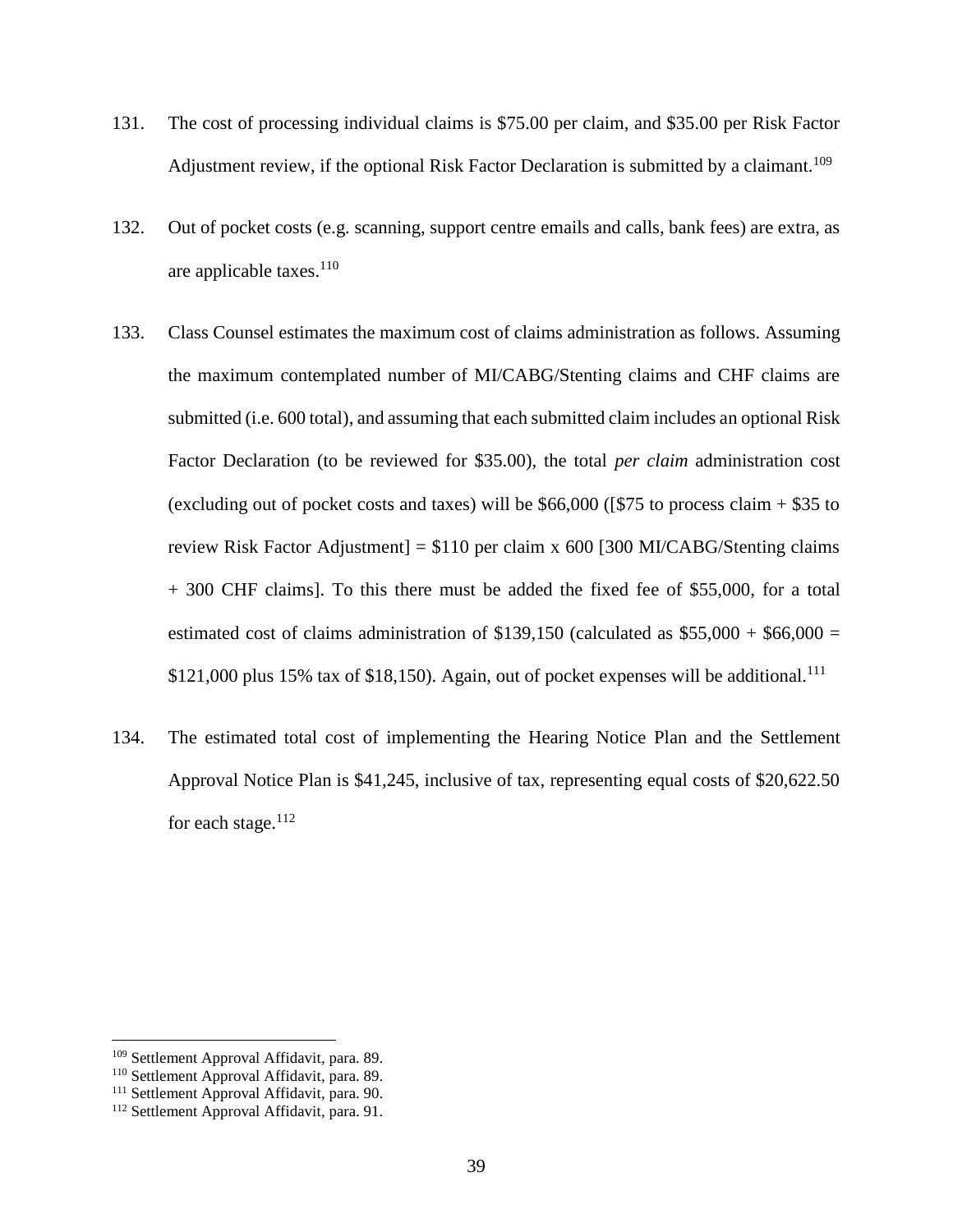- 135. The total cost of notice and estimated cost of claims administration (assuming 600 total claims submitted, each with an optional Risk Factor Declaration, but excluding out of pocket expenses) is  $$180,395$ <sup>113</sup>
- 136. From the Settlement Payment, \$250,000 has been agreed to be paid as a contribution to the costs of administration and disbursements.<sup>114</sup>
- 137. Disbursements for which Counsel Counsel will seek Court approval will not exceed \$400,000. The total of maximum disbursements and estimated total costs of notice and claims administration is: \$400,000 (maximum disbursements) + \$180,395 (estimated total costs of notice and claims administration, assuming 600 claims submitted each with a Risk Factor Declaration) =  $$580,395$ <sup>115</sup>
- 138. After allocation of \$250,000 from the Settlement Amount to pay a contribution to costs of administration and disbursements, a balance of \$330,395 remains left to be paid from the Settlement Payment, in accordance with section 6.1 of the Settlement Agreement.<sup>116</sup>
- 139. If there are 300 approved MI/CABG/Stenting claims and 300 approved CHF claims, the Maximum Settlement Amount of \$6,750,000 will be paid by the Defendants.<sup>117</sup>
- 140. Class Counsel has calculated the estimated average (i.e. without accounting for points adjustments) net amount to be received by Approved Claimants to be as follows,

l

<sup>113</sup> Settlement Approval Affidavit, para. 92.

<sup>&</sup>lt;sup>114</sup> Settlement Approval Affidavit, para. 93.

<sup>115</sup> Settlement Approval Affidavit, para. 94.

<sup>&</sup>lt;sup>116</sup> Settlement Approval Affidavit, para. 95.

<sup>&</sup>lt;sup>117</sup> Settlement Approval Affidavit, para. 96.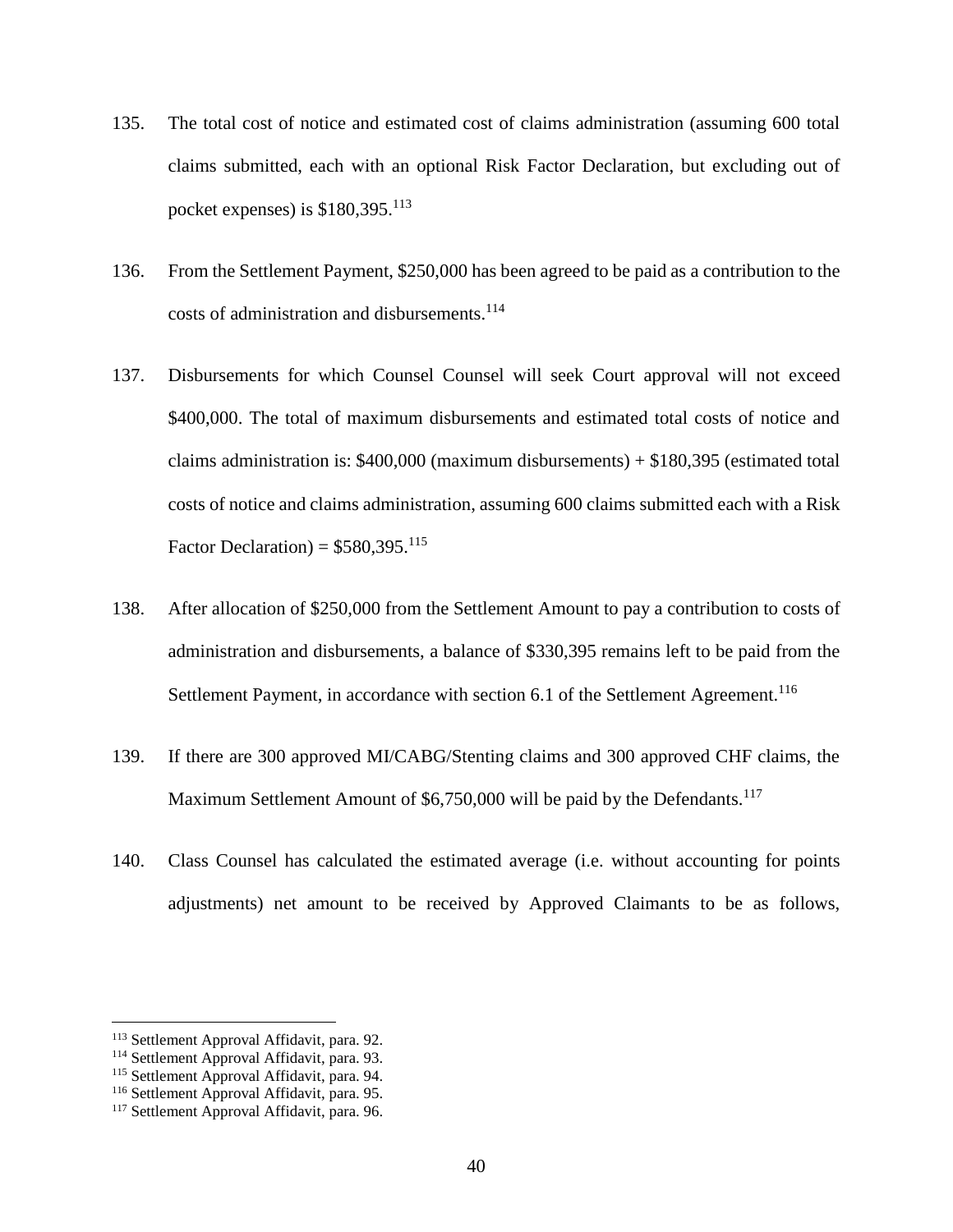recognizing that due to the unknown number of claims that are eligible and will be approved, some assumptions must be made:

\$6,750,000 [Maximum Settlement Amount]

Minus legal fees of 25% plus tax =  $$1,940,625$  [legal fees of  $$1,687,500$  plus 15% tax, being \$253,125)] [disbursements accounted for below]

Minus \$250,000 [Defendants' contribution to administration expenses/disbursements]

Minus \$330,395 [estimated remaining cost of administration expenses and disbursements, per above calculations]

 $=$  \$4,228,980 to be distributed to Approved Claimants, inclusive of a 10% allocation to PHIs for their subrogated claims. $118$ 

141. CHF claims are valued at approximately 18% of an MI claim  $(\$3,333.33/\$18,333.33 =$ 18.18%). Therefore, again assuming the Maximum Settlement Amount is paid (due to 300 Approved Claimants in each category), of that \$4,228,980, \$768,828 will be used to pay CHF claims, and \$3,460,152 will be used to pay MI/CABG/Stent claims.<sup>119</sup> Assuming there are 300 of each such Approved Claimants, an Approved MI/CABG/Stent claimant will receive a net amount of \$11,533.84 (of which 10% will be paid to the PHI) and an

<sup>118</sup> Settlement Approval Affidavit, para. 97.

<sup>119</sup> Settlement Approval Affidavit, para. 98.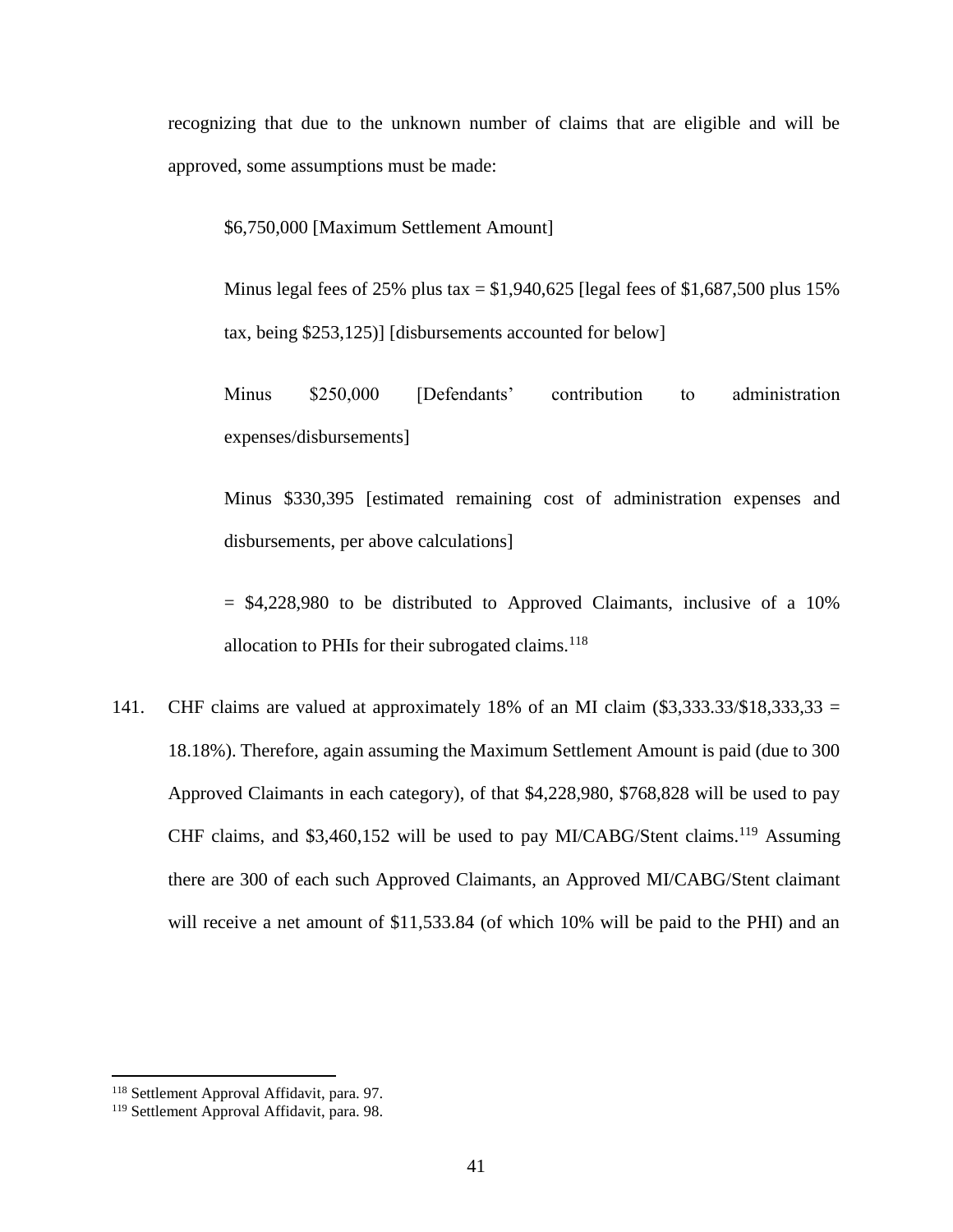Approved CHF claimant will receive a net amount of \$2,562.76 (of which 10% will be paid to the PHI). $^{120}$ 

#### <span id="page-42-0"></span>**v. Resolution of Provincial Health Insurer Claims**

- 142. During the process of finalizing the terms of the proposed Settlement, Class Counsel (members of Siskinds LLP and/or Wagners) communicated by way of written letters and telephone calls with representatives of the Provincial Health Insurers ("PHIs") (all provincial and territorial Ministries of Health or equivalents, who fund medical services in  $Canada).<sup>121</sup>$
- 143. After being informed of the particulars of the action, the identified litigation risks and rationale for recommending the Defendants' offer, and upon negotiation of the terms of settlement, the PHIs provided their instructions to Class Counsel that confirmed their approval of the Settlement Agreement and would accept 10% of the allocation made by the Claims Administrator for each Settling Claimant in satisfaction of all statutory authority for the recovery of costs of insured health or medical services they may have with respect to the Settling Claimant's use of Avandia, and would sign a release (Exhibit "F" to the Settlement Agreement) in return for such payment.<sup>122</sup>
- 144. To date, written confirmation of acceptance of the terms of the Settlement Agreement has been received by all jurisdictions.<sup>123</sup>

<sup>120</sup> Settlement Approval Affidavit, para. 99.

<sup>121</sup> Settlement Approval Affidavit, paras. 100-101.

<sup>122</sup> Settlement Approval Affidavit, para. 102.

<sup>123</sup> Settlement Approval Affidavit, para. 103.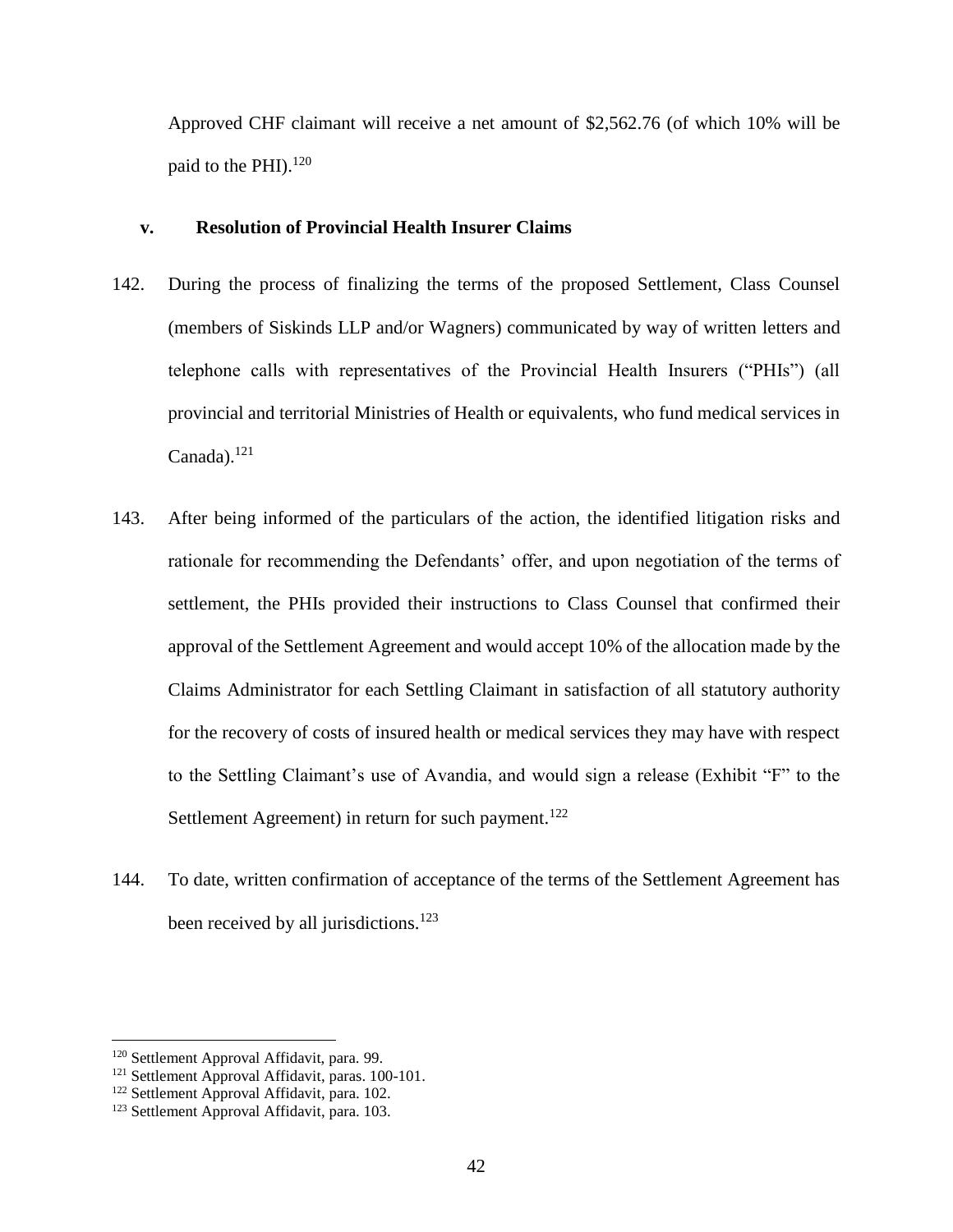#### <span id="page-43-1"></span><span id="page-43-0"></span>**vi. Notice to the Class**

#### *a) Hearing Notice*

145. The Hearing Notice Plan approved by this Honourable Court by way of the Hearing Notice Approval Order issued on November 5, 2018 was implemented by RicePoint Administration Inc. with the cooperation of Class Counsel.<sup>124</sup>

#### *b) Opt Outs*

<span id="page-43-2"></span>146. To date, Class Counsel have received one Opt Out Form from a Class Member intending to opt out of the action. $125$ 

## *c) Objections to Settlement Agreement*

<span id="page-43-3"></span>147. To date, Class Counsel have received no written objections to the Settlement Agreement.<sup>126</sup>

#### *d) Settlement Approval Notice*

- <span id="page-43-4"></span>148. If the proposed settlement is approved, the Settlement Approval Notice will be disseminated to the Class according to the methods described in the Settlement Approval Notice Plan (attached to the Settlement Approval Order).<sup>127</sup> The Settlement Approval Notice Plan essentially replicated the Hearing Notice Plan approved by this Court and provides for robust notice.
- 149. The Settlement Approval Notice will advise Class Members that the Court has approved the Settlement Agreement as being fair and reasonable and in the best interests of the Class.

<sup>&</sup>lt;sup>124</sup> Settlement Approval Affidavit, para. 109.

<sup>&</sup>lt;sup>125</sup> Settlement Approval Affidavit, para. 112.

<sup>126</sup> Settlement Approval Affidavit, para. 113.

<sup>&</sup>lt;sup>127</sup> Settlement Approval Affidavit, para. 110.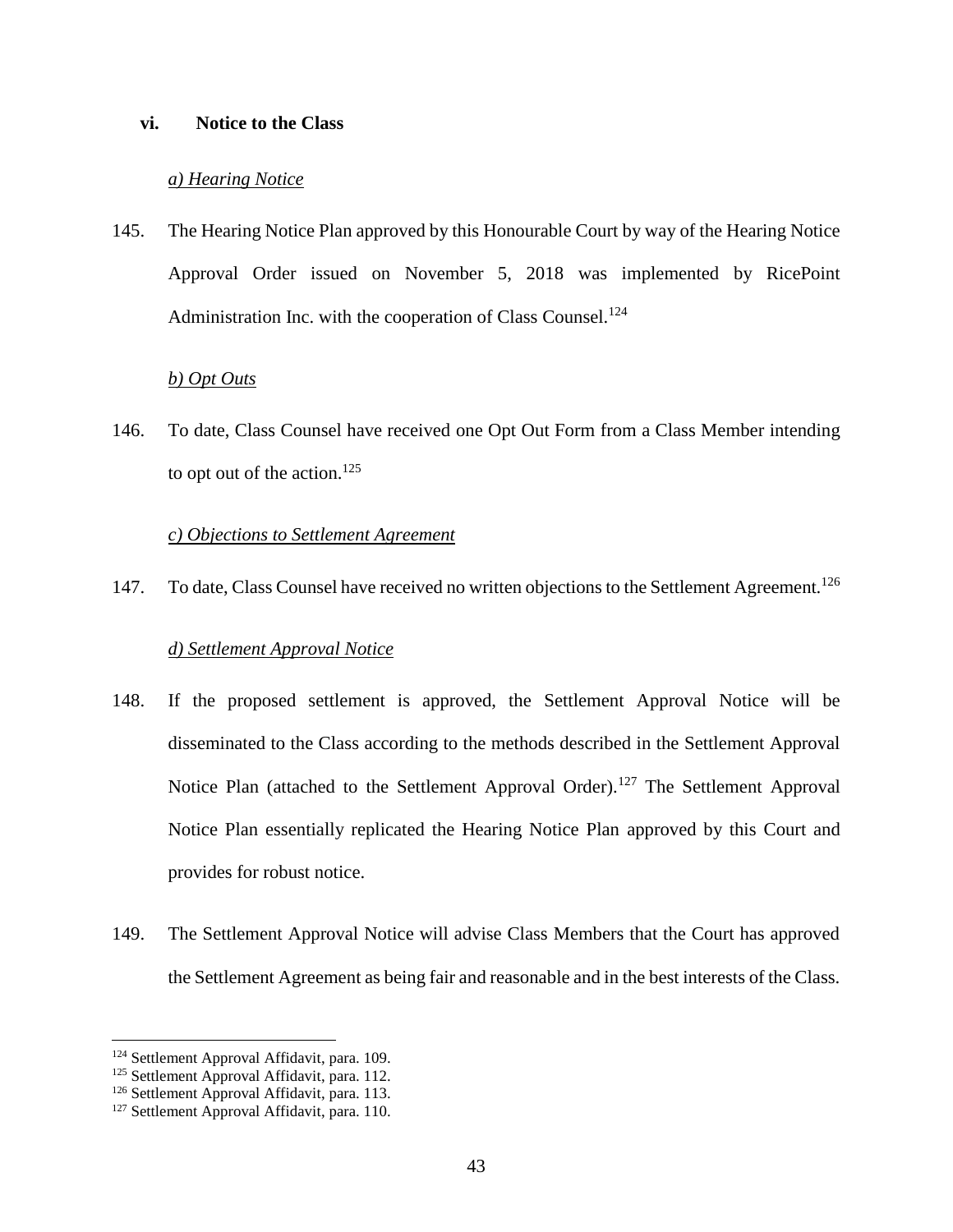It will also advise Class Members of the steps to be taken to participate in the settlement, and will help individuals determine whether they are eligible to claim compensation under the Settlement Agreement.

150. The Settlement Approval Notice highlights in plain language the primary aspects of the Settlement, provides information on important deadlines and contact information for inquiries, and directs Class Members to the dedicated settlement website to obtain details about the Compensation and Claims Administration Protocols and the claim form.

#### *e) Claims Administrator*

- <span id="page-44-0"></span>151. The Parties seek Court approval of the appointment of RicePoint Claims Administration Inc. ("RicePoint") as the Claims Administrator.<sup>128</sup>
- 152. In its role as Claims Administrator, RicePoint will be responsible for implementing certain aspects of the Settlement Approval Notice Plan and for overseeing the claims process under the Settlement Agreement.
- 153. RicePoint's vast experience in administering class action settlements is outlined in Exhibit "K" to the Settlement Approval Affidavit.<sup>129</sup>

# <span id="page-44-1"></span>**PART III - THE ISSUES**

- 154. The issues before this Honourable Court are:
	- (a) whether to approve the Settlement Agreement pursuant to section 38 of the *Act*;

<sup>128</sup> Settlement Approval Affidavit, para. 114.

<sup>129</sup> Settlement Approval Affidavit, para. 114, Exhibit "K".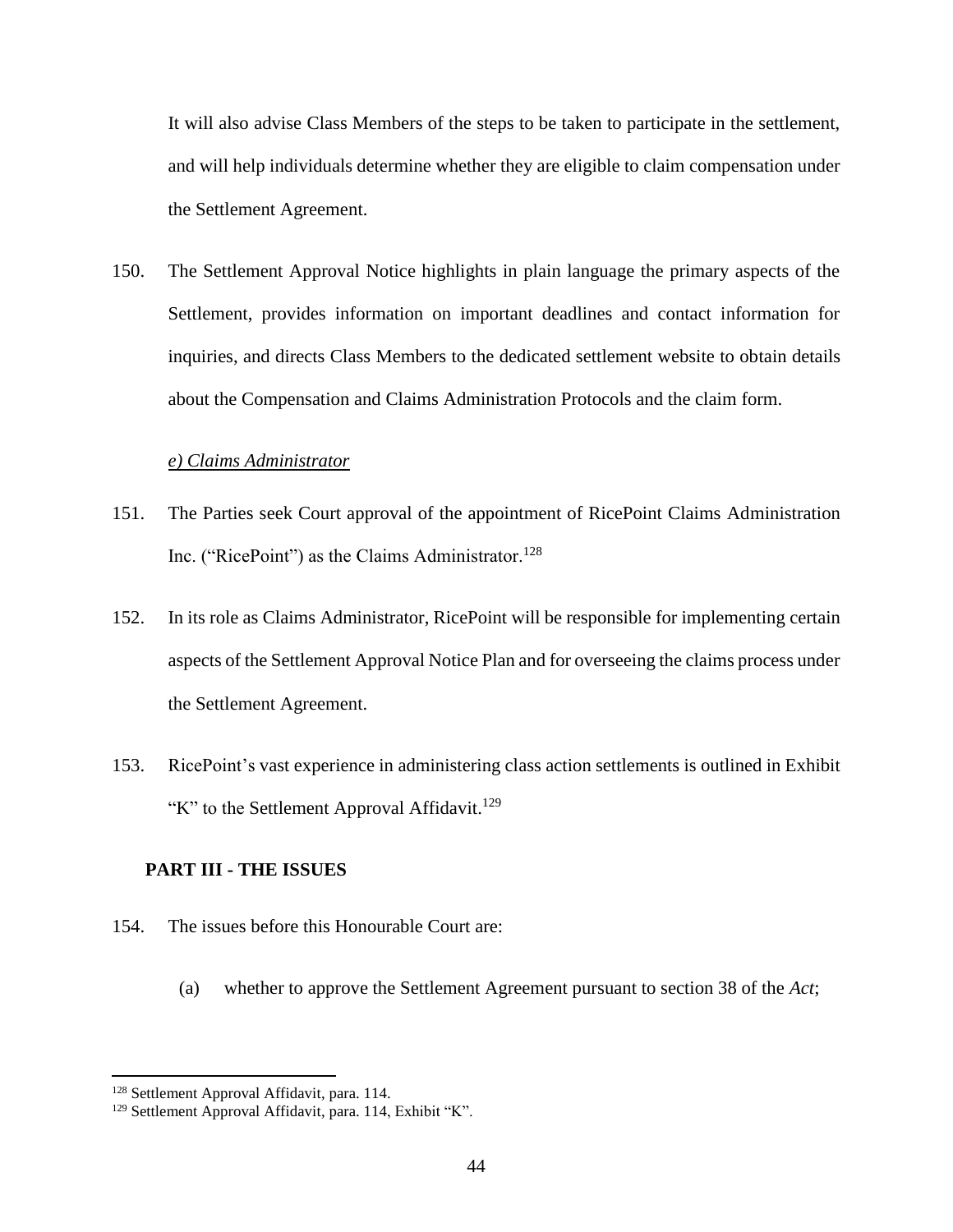- (b) whether to approve the Settlement Approval Notice and Notice Plan; and
- (c) whether to appoint RicePoint Administration Inc. as the Claims Administrator.

# <span id="page-45-1"></span><span id="page-45-0"></span>**PART IV - LAW AND ANALYSIS**

# **i. Legislative Requirement for Court Approval of Settlement**

155. The requirement for court approval of a proposed class action settlement is set out in subsections 38(1) and (3) of the *Class Proceedings Act*<sup>130</sup> as follows:

**38**(1) A class proceeding may be settled or discontinued only

(a) with the approval of the court; and

(b) on the terms or conditions the court considers appropriate.

……

(3) A settlement under this Section is not binding unless approved by the court.

# **ii. General Principles for Approval**

<span id="page-45-2"></span>156. The legal test for approval of a class action settlement is whether it is fair and reasonable and in the best interests of the class as a whole. A court, without making findings of fact on the merits of the litigation, must examine the proposed settlement with the interests of class members in mind, while having regard to the claims and defences in the litigation and any objections raised to the settlement.<sup>131</sup> The benefits to the class must be weighed against the risks, delays and expense of continuing litigation.<sup>132</sup>

<sup>130</sup> S.N.S. 2007, c. 28 (Plaintiffs' Authorities, Tab 16).

<sup>131</sup> *Lozanski v. Home Depot, Inc.,* 2016 ONSC 5447 at para. 72 [*Home Depot*] (Plaintiffs' Authorities, Tab 4).

<sup>132</sup> *Stewart v. General Motors of Canada Ltd*., [2008] O.J. No. 4426 (Ont. S.C.J.) at para. 23 (Plaintiffs' Authorities, Tab 8).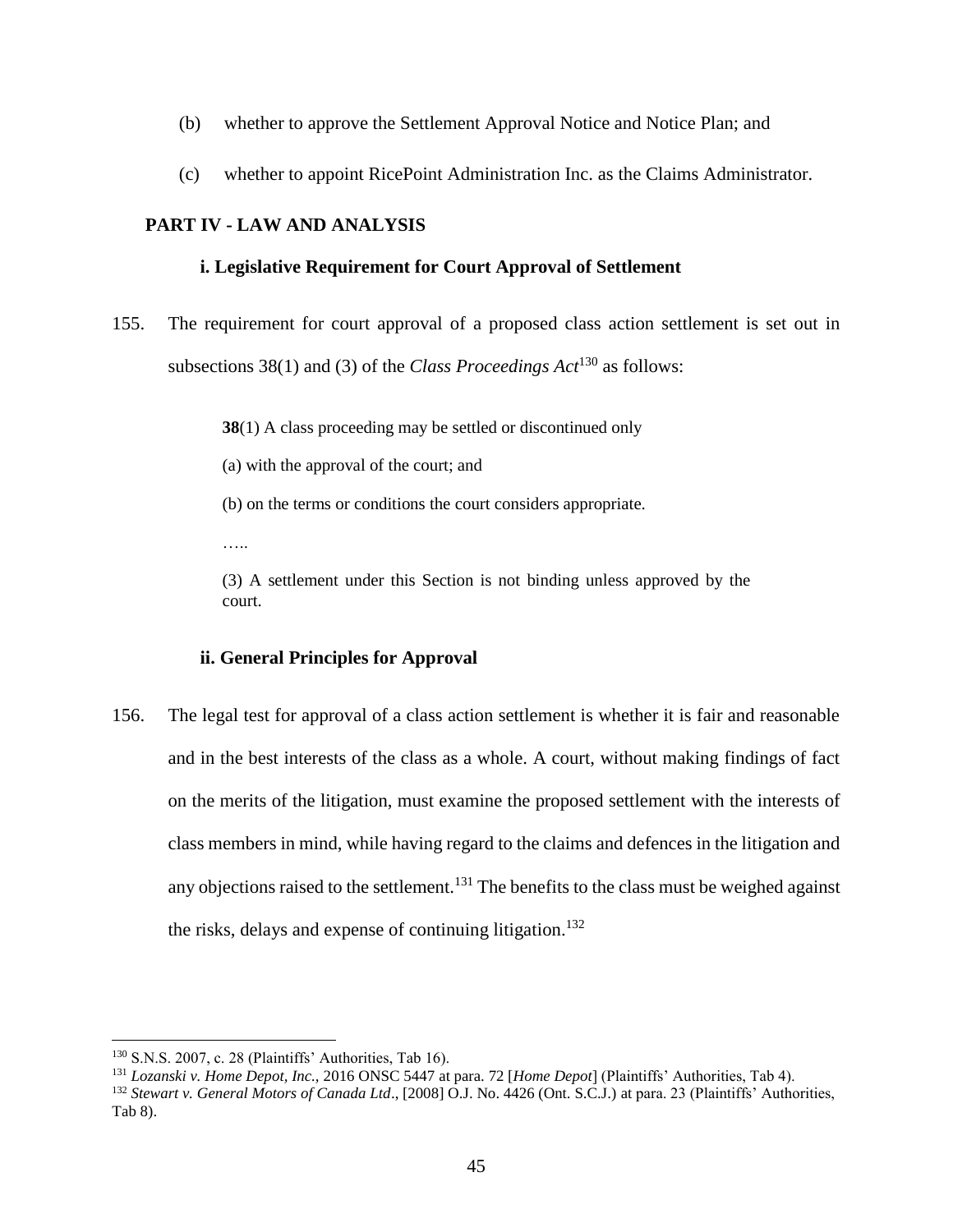- 157. Settlements are a product of compromise. The standard is one of reasonableness, not perfection.<sup>133</sup>
- 158. In *Nunes v. Air Transat A.T. Inc.*, <sup>134</sup> Justice Cullity of the Ontario Superior Court of Justice summarized the following principles to be applied on a motion for settlement approval:
	- (a) to approve a settlement, the court must find that it is fair, reasonable, and in the best interests of the class;
	- (b) the resolution of complex litigation through the compromise of claims is encouraged by the courts and favoured by public policy;
	- (c) there is a strong initial presumption of fairness when a proposed class settlement, which was negotiated at arm's-length by counsel for the class, is presented for court approval;
	- (d) to reject the terms of the settlement and require the litigation to continue, a court must conclude that the settlement does not fall within a zone of reasonableness;
	- (e) it is not the court's function to substitute its judgment for that of the parties or to attempt to renegotiate a proposed settlement. Nor is it the court's function to litigate the merits of the action or, on the other hand, to simply rubber-stamp a proposal; and
	- (f) the burden of satisfying the court that a settlement should be approved is on the party seeking approval.
- 159. In determining whether to approve a settlement, a court takes into account factors such as the following:
	-

- (a) likelihood of recovery or likelihood of success;
- (b) amount and nature of discovery evidence;
- (c) proposed settlement terms and conditions;

<sup>133</sup> See e.g. *Ford v. F. Hoffmann-La Roche Ltd.* (2005), 74 O.R. (3d) 758 (Ont. S.C.J.) at paras. 113 – 118 [*Ford*] (Plaintiffs' Authorities, Tab 3); *Martin v. Roman Catholic Diocese of Antigonish*, 2009 NSSC 331 at para. 58 [Martin] (Plaintiffs' Authorities, Tab 5).

<sup>134</sup> *Nunes v. Air Transat A.T. Inc.*, [2005] O.J. No. 2527 at para. 7 (Plaintiffs' Authorities, Tab 6).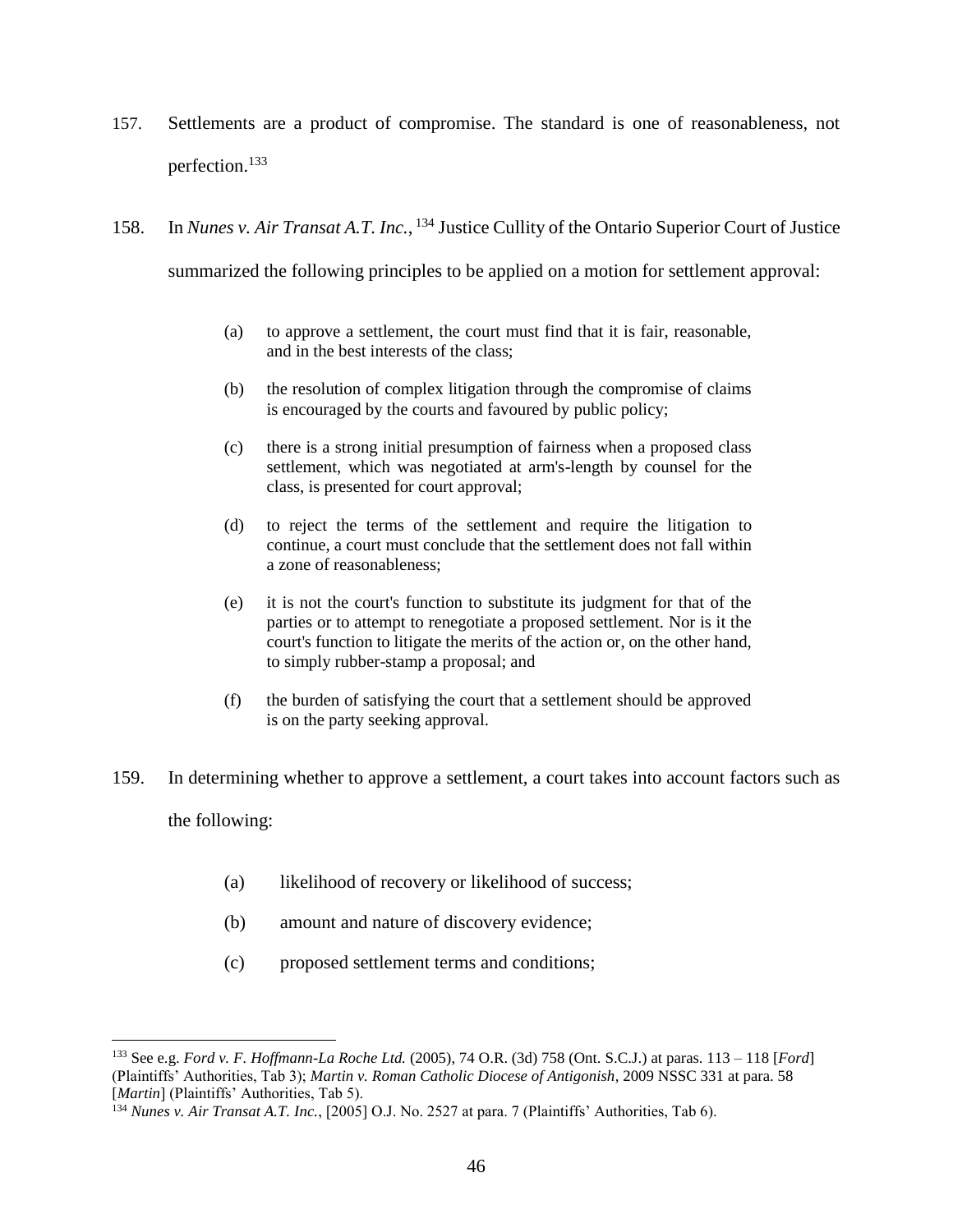- (d) recommendation and experience of counsel;
- (e) future expense and likely duration of litigation;
- (f) recommendation of neutral parties, if any;
- (g) number of objectors and nature of objections;
- (h) the presence of arms-length bargaining and the absence of collusion;
- (i) degree and nature of communication by counsel and the plaintiffs with class members during the litigation;
- (j) information conveying to the court the dynamics of, and the positions taken by the parties during, the negotiation; and
- (k) the risk of not unconditionally approving the settlement.<sup>135</sup>
- 160. These factors are to guide the process, and invariably some factors will hold greater significance than others, depending on the case at hand. Weight should be attributed accordingly.<sup>136</sup>
- 161. Plaintiffs have an obligation to provide sufficient information to permit a court to exercise its function of independent approval. However, while a court requires sufficient information to exercise an objective, impartial and independent assessment of the fairness of the settlement in the circumstances, a court considering a settlement "need not possess evidence to decide the merits of the issue, because the compromise is proposed in order to avoid further litigation. At minimum, a court must possess sufficient information to raise its decision above mere conjecture."<sup>137</sup>

<sup>135</sup> *Ibid*., paras. 6-7; *Martin*, *supra* at para. 57 (Plaintiffs' Authorities, Tab 5).

<sup>136</sup> *Parsons v. The Canadian Red Cross Society*, [1999] O.J. No. 3572 (Ont. S.C.J.) at para. 73 [*Parsons*] (Plaintiffs' Authorities, Tab 7).

<sup>137</sup> *Ford*, *supra* at para. 123 (Plaintiffs' Authorities, Tab 3).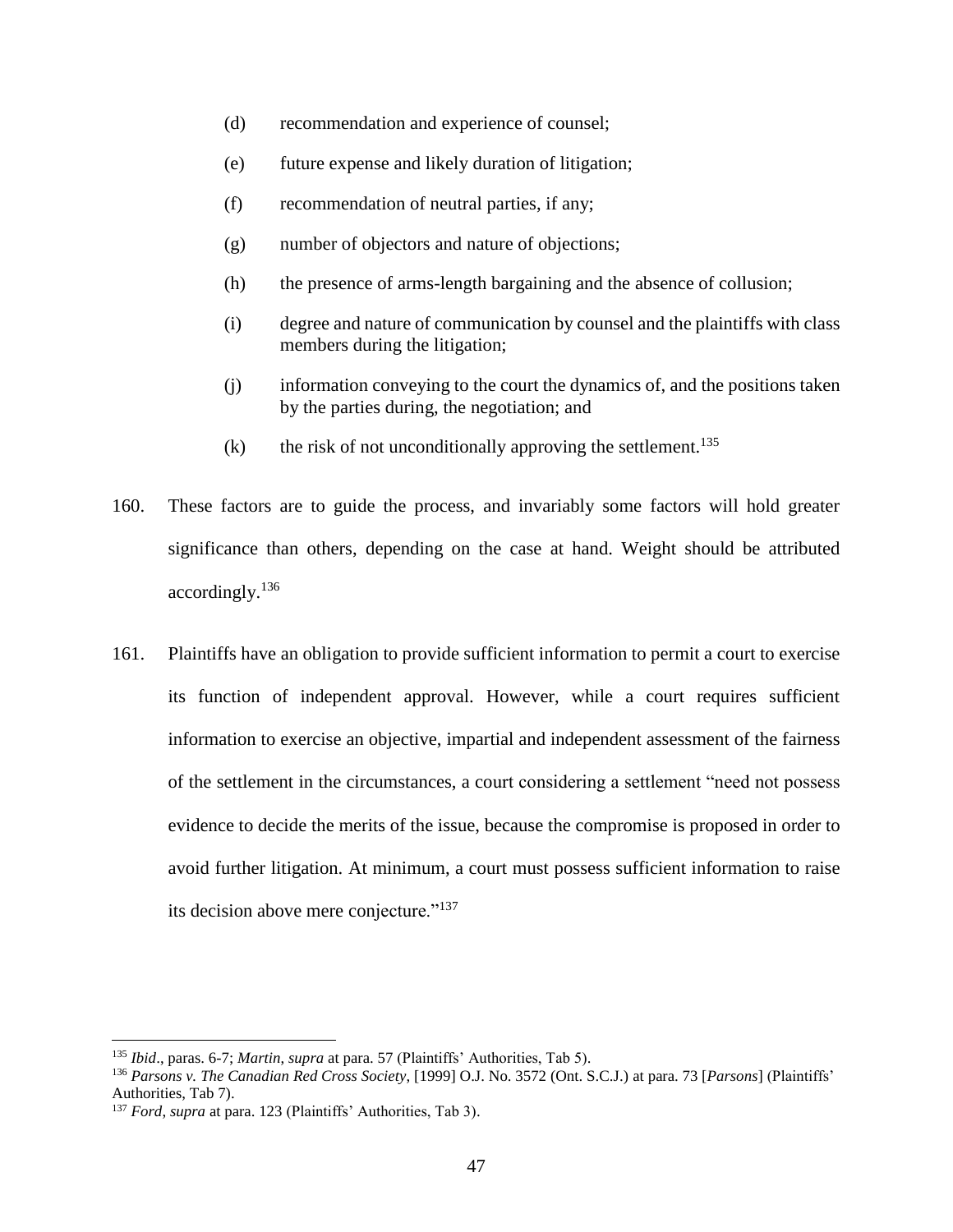- 162. Moreover, in situations where the litigation may continue if the settlement is not approved, a court must be mindful that there are constraints on the extent to which parties may fully disclose the strengths and weaknesses of their case.<sup>138</sup>
- 163. In this case, there is an extensive certification record to assist the Court's assessment of the overall fairness of the settlement.

#### **iii. Analysis**

- <span id="page-48-0"></span>164. In negotiating the Settlement Agreement, Class Counsel was attuned to certain litigation risks. The litigation risks described herein relate also to other relevant factors in assessing the settlement, such as likelihood of success, the risk of the settlement not being approved, and the likely duration of litigation were it to continue.
- 165. The litigation risks are present first at the certification stage (as the Defendants have appealed certification) and, if certification is upheld, at trial. Risks would remain present through the individual assessment stage that would follow the common issues trial to assess specific causation and damages.

### *a) Risks at Certification Appeal*

- <span id="page-48-1"></span>166. The Defendants vigorously opposed certification.
- 167. This case was certified as a class proceeding, but an appeal by the Defendants is currently in abeyance. With this appeal comes the risk that certification may be defeated on one or

<sup>138</sup> *Dabbs v. Sun Life Assurance Co. of Canada* (1998), 40 O.R. (3d) 429 at para. 16 (Gen. Div.), aff'd (1998), 41 O.R. (3d) 97 (C.A.), leave to appeal to S.C.C. refused, [1998] S.C.C.A. No. 372 (Plaintiffs' Authorities, Tab 2).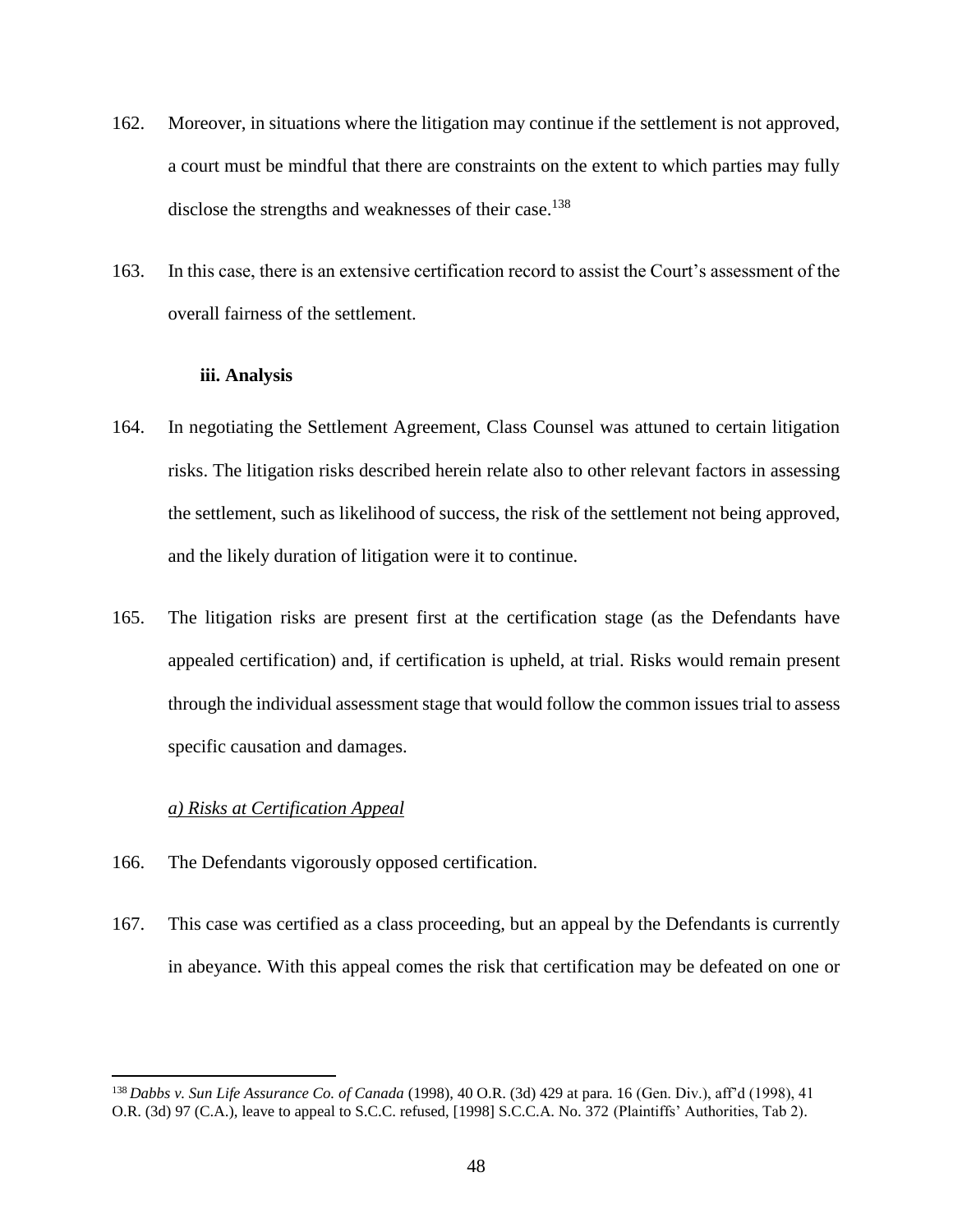more of the several grounds outlined by the Defendants in their Factum filed June 2,  $2017$ ,  $^{139}$  including:

(a) The certified primary class of "all users" is impermissibly and unnecessarily broad and lacks a "rational relationship" between the cause of action, class definition and common issues. The class would be almost entirely persons "who have suffered no harm and for whom there can be no cause of action";

(b) There lacks a "credible or plausible" methodology for proving the common issues of general causation on a class-wide basis, and moreover the general causation inquiry will not obviate the need for an individual inquiry into specific causation, therefore there is no meaningful advancement of the case by answering the general causation issue;

(c) The underlying disease – diabetes – treated by Avandia itself causes heart failure, heart attack and stroke, and there is no evidence of a methodology to determine whether Avandia or diabetes caused the cardiovascular event;

(d) Individual causation will be unique to a specific patient and will always require individual inquiry, therefore a class proceeding is not the preferable procedure; and

(e) The Chambers Judge erred in certifying enterprise liability as a common issue.

168. The Defendants heavily relied, at certification, on the re-adjudication of the Record Study to say that "the US Regulator found that there was no increased risk of heart attack or other major adverse cardiovascular events for patients treated with Avandia when compared to standard-of-care drugs and required that reference to increased risk of heart attack be removed from the boxed warning."<sup>140</sup>

<sup>&</sup>lt;sup>139</sup> Settlement Approval Affidavit, Exhibit "C".

<sup>140</sup> Defendants' certification brief, filed August 7, 2015, para. 23.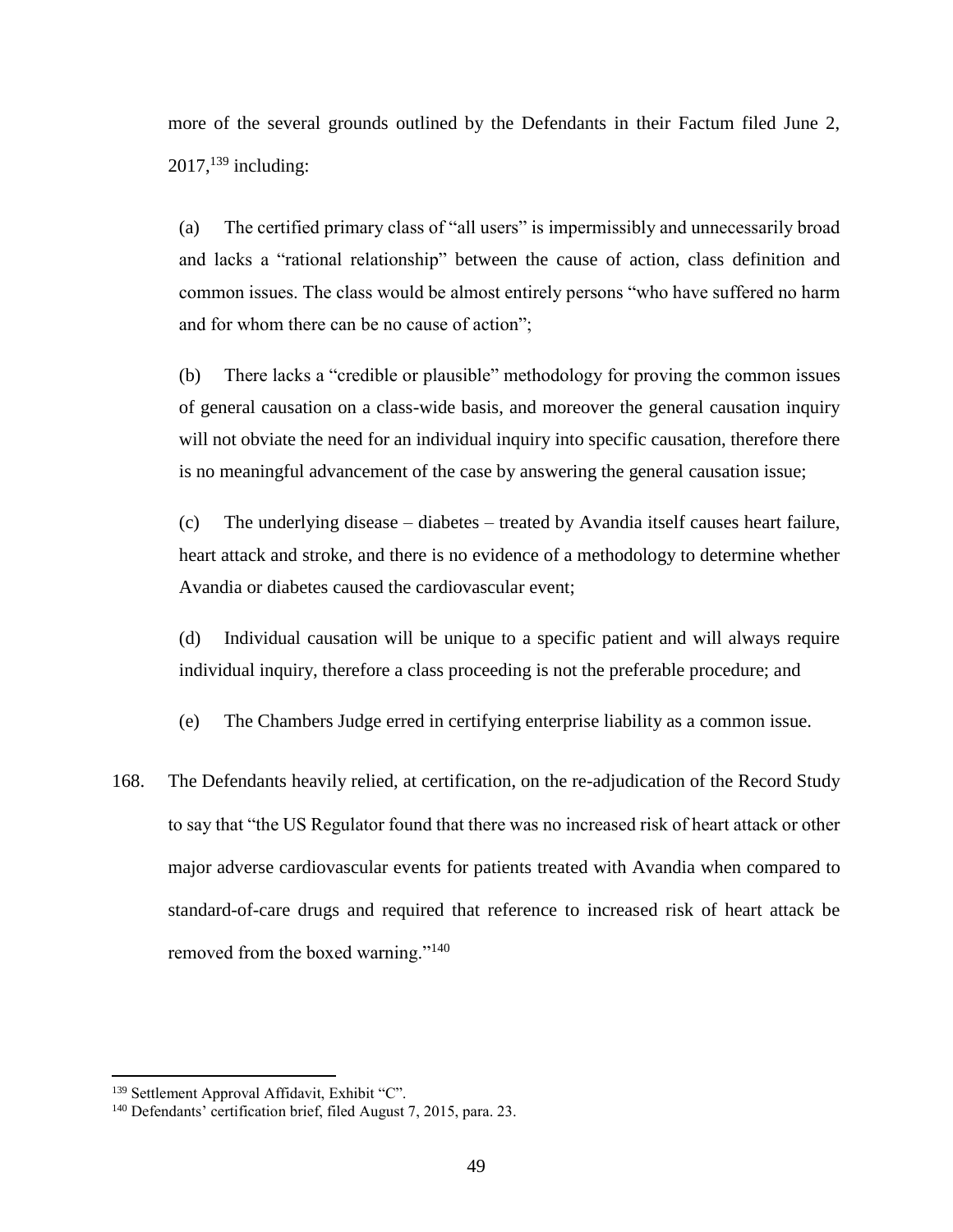- 169. The Defendants also argued at certification that those with type II diabetes "are at a very high risk for heart disease with eighty percent of them having a cardiovascular complication".<sup>141</sup>
- 170. The Defendants identified several other "risk factors that contribute to a patient suffering a cardiovascular event such as a heart attack or congestive heart failure."<sup>142</sup>
- 171. The Defendants attempted to illustrate the challenges posed by establishing specific causation in their analysis of the claims of the representative plaintiffs, at paragraphs 28 to 35 of their certification brief.
- 172. With respect to the adequacy of the warnings about cardiovascular risks, the Defendants argued that Avandia underwent an approval process overseen by Health Canada, and that it "remains an approved drug in Canada and continues to be available for prescription by duly qualified physicians to patients who, in their clinical judgment, would benefit from the drug." $143$  The Defendants argued that the product monograph obtained specific approval of Health Canada.<sup>144</sup>

#### *b) Risks at Liability Common Issues Trial*

<span id="page-50-0"></span>173. The certified common issues are as follows:

1. (a) Can AVANDIA cause or contribute to heart failure? If so, what is the magnitude of this increased risk?

<sup>141</sup> *Ibid*., para. 11.

<sup>142</sup> *Ibid*., para. 13.

<sup>143</sup> *Ibid*., para. 19.

<sup>144</sup> *Ibid*., para. 20.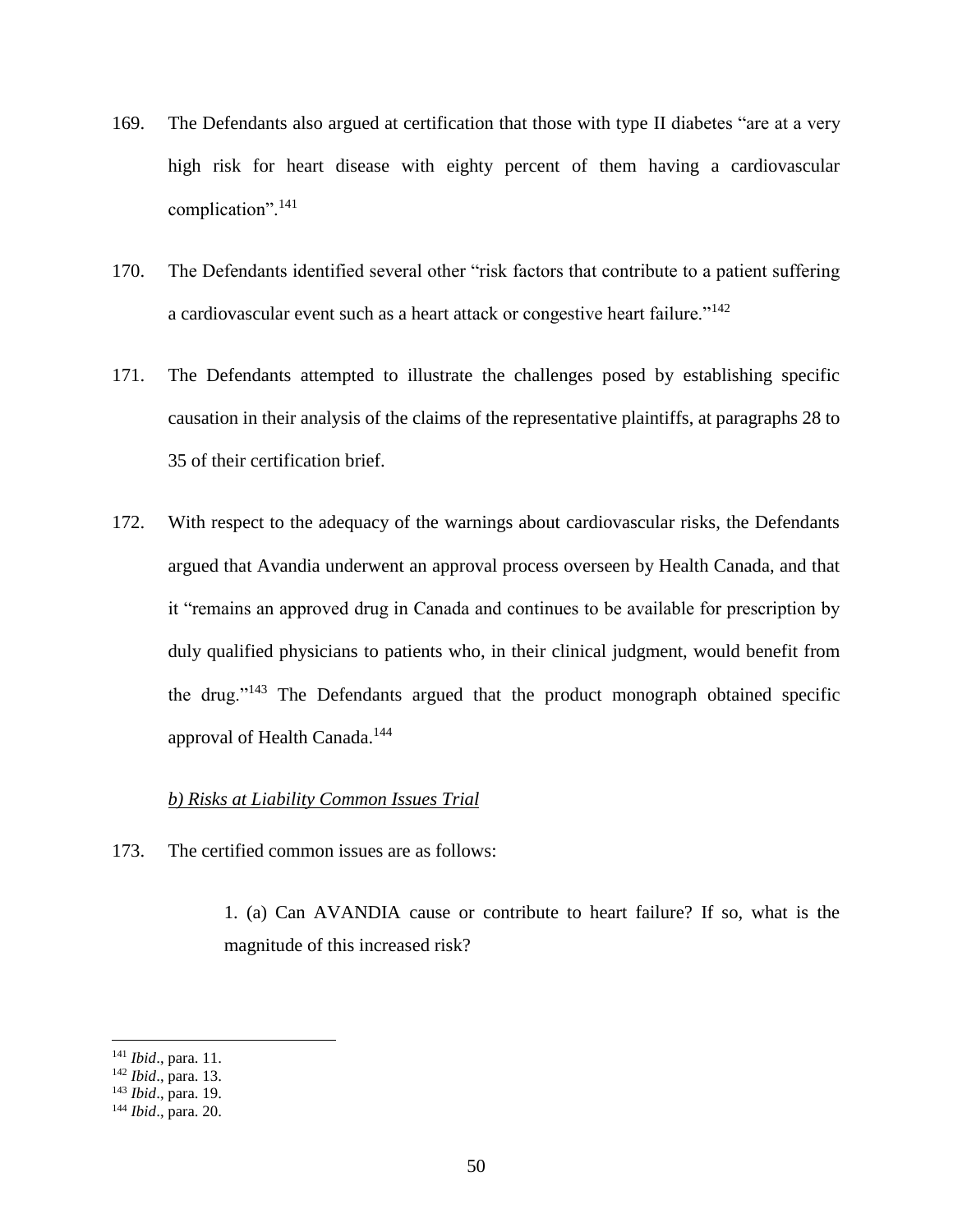(b) Can AVANDIA cause or contribute to heart attacks? If so, what is the magnitude of this increased risk?

(c) Can AVANDIA cause or contribute to strokes? If so, what is the magnitude of this increased risk?

2. (a) If the answer to  $(1)(a)$  is yes, did any of the Defendants breach a duty to warn the users of AVANDIA about the risk of heart failure? If so, when?

(b) If the answer to  $(1)(b)$  is yes, did any of the Defendants breach a duty to warn the users of AVANDIA about the risk of heart attack? If so, when?

(c) If the answer to  $(1)(c)$  is yes, did any of the Defendants breach a duty to warn the users of AVANDIA about the risk of stroke? If so, when?

3. (a) If the answer to  $(1)(a)$  is yes, was AVANDIA defective or unfit for the purpose for which it was intended and designed, developed, fabricated, manufactured, sold, imported, distributed, marketed or otherwise placed into the stream of commerce in Canada by one or more of the Defendants, due to the risk of heart failure?

(b) If the answer to (1)(b) is yes, was AVANDIA defective or unfit for the purpose for which it was intended and designed, developed, fabricated, manufactured, sold, imported, distributed, marketed or otherwise placed into the stream of commerce in Canada by one or more of the Defendants, due to the risk of heart attack?

(c) If the answer to  $(1)(c)$  is yes, was AVANDIA defective or unfit for the purpose for which it was intended and designed, developed, fabricated, manufactured, sold, imported, distributed, marketed or otherwise placed into the stream of commerce in Canada by one or more of the Defendants, due to the risk of stroke?

4. Is each of the Defendants responsible in law for the acts or omissions of either one or both of the other Defendants in respect of the design, development, fabrication, manufacture, sale, import, distribution, and/or marketing of AVANDIA in Canada?

5. By virtue of unjust enrichment and/or waiver of tort, are the Defendants liable on a restitutionary basis: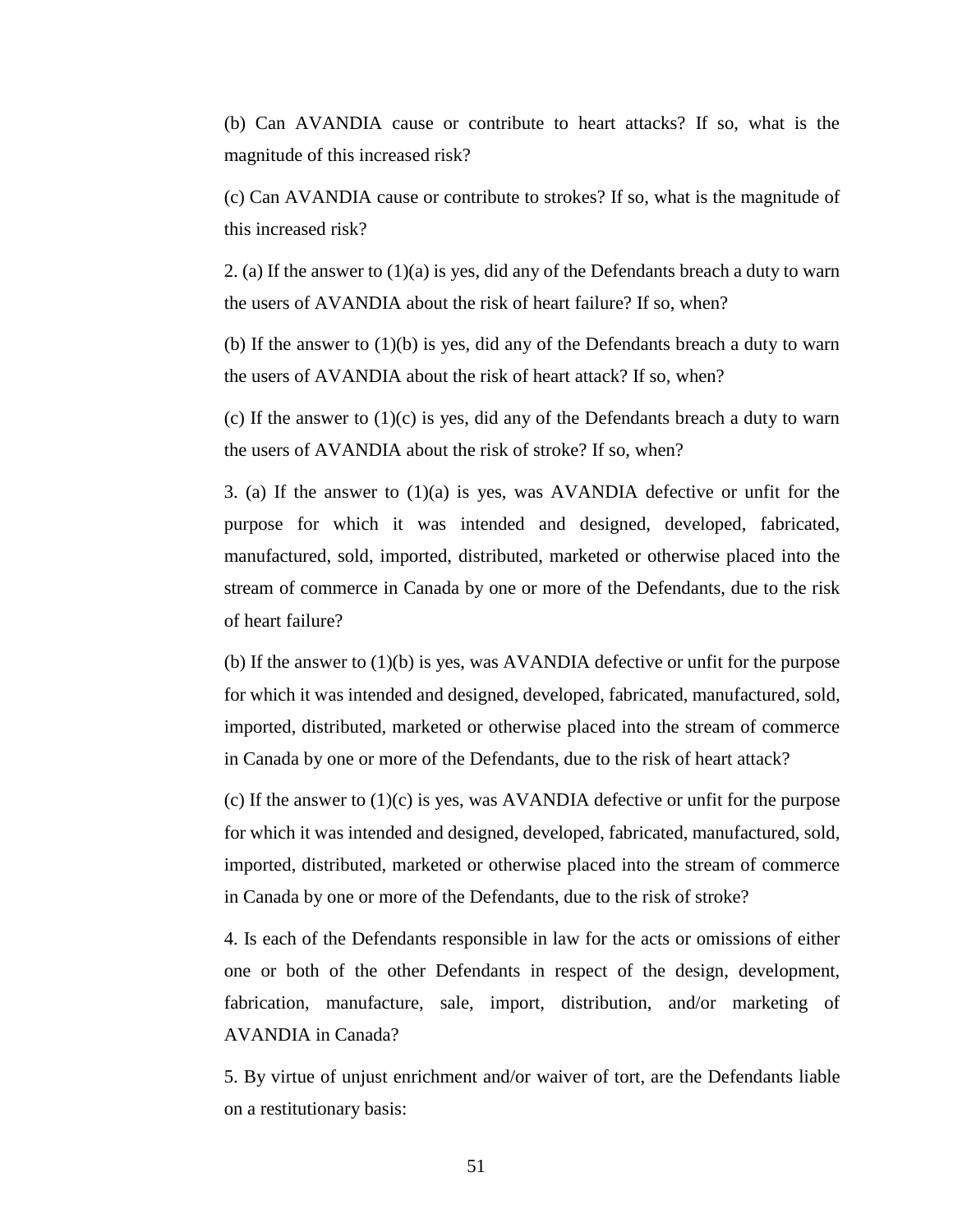(a) to account to any of the Classes, including provincial insurers which have subrogated claims, for any part of the proceeds of the sale of AVANDIA? Or, in the alternative,

(b) such that a constructive trust is to be imposed on any part of the gross revenue from the sale of AVANDIA for the benefit of the Classes, including the provincial insurers which have subrogated claims?

174. The Settlement reflects the risk that if certification was upheld by the Court of Appeal, the action may nevertheless fail on its merits at the common issues trial focusing on liability, due to the various defences outlined by the Defendants in their Statement of Defence filed March 13, 2017, including:

(a) The Defendants complied with its regulatory obligations, and was approved by Health Canada;

(b) The Defendants properly disclosed information to Health Canada as it became available to the Defendants;

(c) Contrary to the allegations of inadequate warning, the product monographs included warnings about heart failure and referred to ischemic heart disease from the time Avandia was approved, in 2000, and the warnings were amended and strengthened in subsequent years as scientific literature became available;

(d) Additionally, the product label was amended in the United States in 2007 to include a boxed warning about a trial reporting a potential association between Avandia and myocardial ischemic events although available data was inconclusive, and in the United States in 2011 to add that Avandia might be associated with an increased risk of myocardial infarction;

(e) After the U.S. Food and Drug Administration required, in 2013, re-examination of data on the cardiovascular safety of Avandia (the RECORD trial), the FDA concluded that Avandia did not appear to differ substantially from other anti-diabetic drugs in its risk of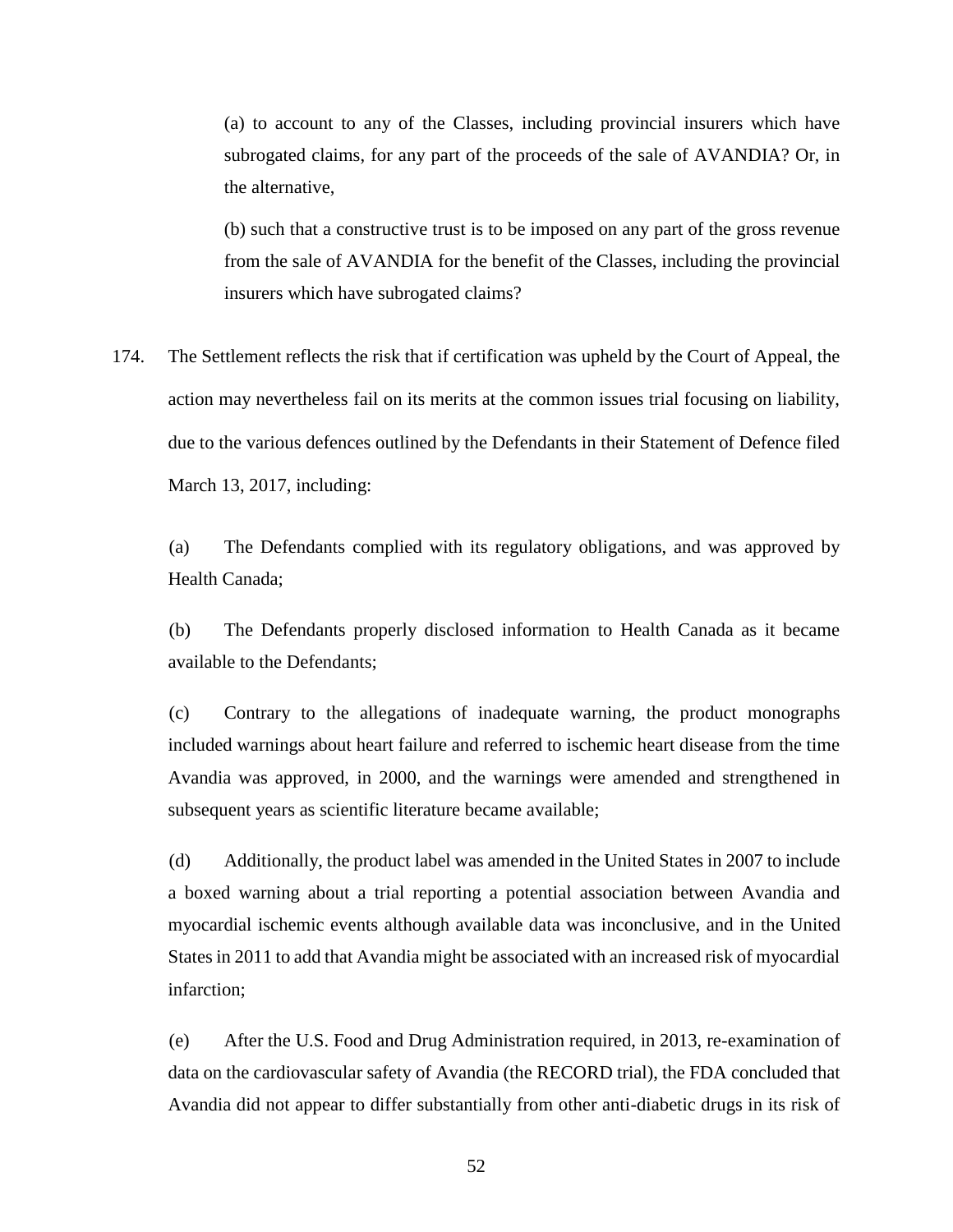major cardiovascular events and death (other than the known and disclosed TZD class effect of heart failure). The boxed warning about myocardial infarction was directed by the FDA to be removed;

(f) The Risk Evaluation and Mitigation Strategy for Avandia was eliminated in 2015 because the FDA concluded that the REMS was no longer necessary to ensure the benefits of Avandia outweigh the risks;

(g) Avandia was prescribed and dispensed by "learned intermediaries" (physicians and pharmacists, respectively) who have a duty to pass on adequate warnings of a product's risks, and the Defendants informed the learned intermediaries of all relevant information, including adequate clear warnings as known to the Defendants at relevant times;

(h) The learned intermediaries, not the Defendants, were equipped to and responsible for providing patient-specific relevant information to the Class Members, and therefore if Class Members suffered harm, which the Defendants deny, the learned intermediaries had access to appropriate information when they decided to prescribe it, and the Class Members freely assumed the risk of any harm they allege to have suffered;

(i) Avandia is fit for its intended uses under the guidance and decision-making of a learned intermediary;

(j) Any injuries alleged to be caused or contributed to by Avandia are the result of individual Class Member characteristics, including the underlying condition of diabetes, for which Avandia was prescribed, pre-existing medical histories and co-morbidities, or are the result of the negligence of others over which the Defendants are in no way liable.

175. With respect to the defence outlined in (j) above, the fact that diabetes is itself a risk factor for cardiovascular diseases, including injuries compensable under the Settlement Agreement, is undisputed. One of the Plaintiffs' experts, Dr. Robert Myers, a staff cardiologist at Sunnybrook Health Sciences Centre in Toronto, provided an affidavit in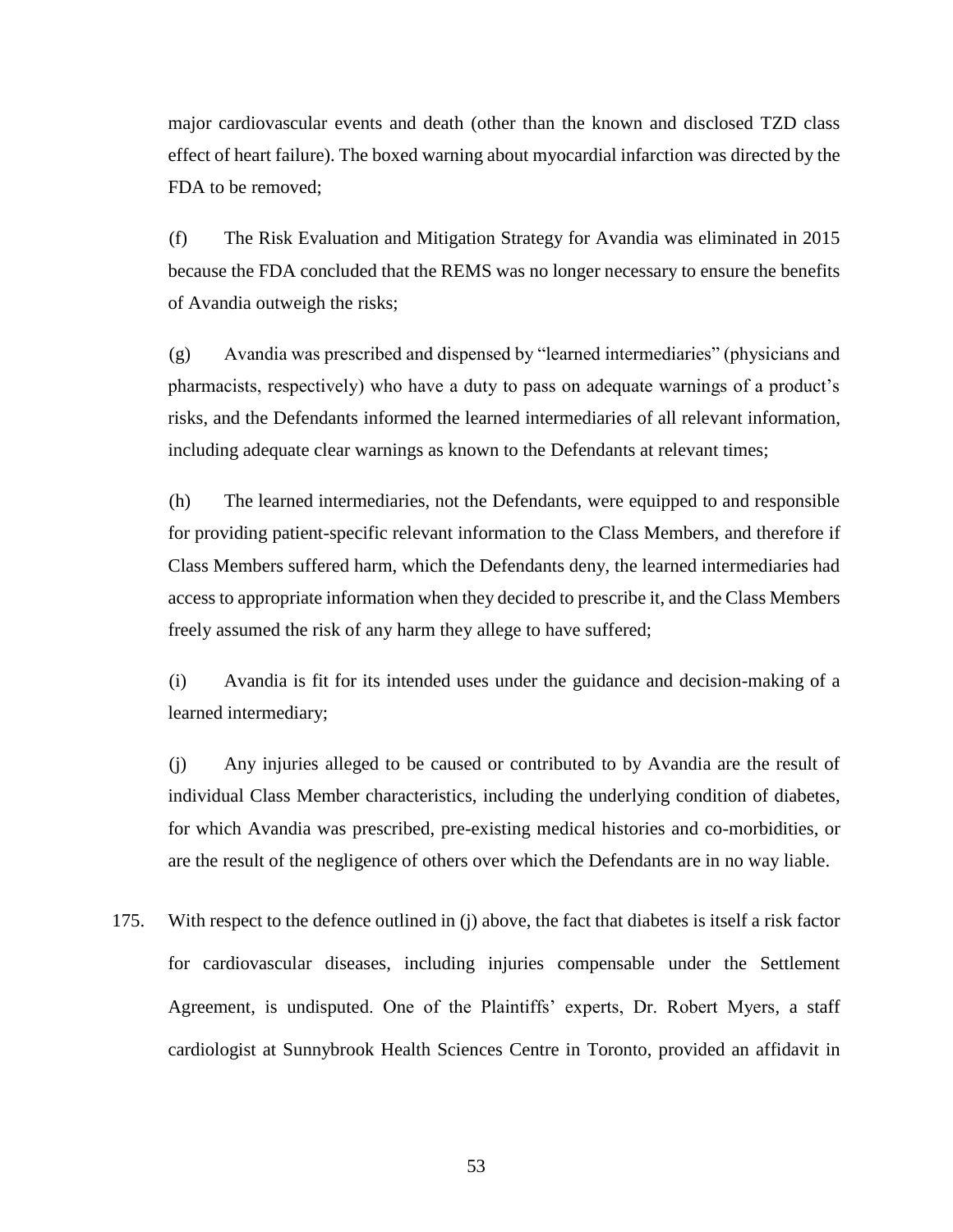support of the Plaintiffs' motion for certification. At paragraph 50 of Dr. Myers' affidavit he states:

Diabetes significantly increases the risk of developing atherosclerotic cardiovascular disease, including heart attacks and strokes up to five-fold. In fact, diabetes is the most common cause of heart attack in young patients.

- 176. Dr. Myers continues in paragraphs 51 and 52 of his affidavit to explain how elevated blood glucose levels in individuals with diabetes can lead to obstructed arteries, in turn resulting in myocardial infarction and heart failure.
- 177. With respect to causation, the Defendants argued at certification that there was no "signature harm" that could be caused by Avandia. This argument, excerpted from the Defendants' certification brief, could pervade the common issues trial:

[T]here is no "Avandia heart attack" as distinct from a "diabetic heart attack". Diabetics are at marked risk for heart attack as a result of their underlying disease. There is no known methodology for identifying the causal role, if any, that Avandia may have played in a patient's heart attack without close review of each individual case focused on specific causation. $145$ 

178. If the Plaintiffs were successful at the common issues trial, it would not be determinative of Class Members' claims: individual assessments of specific causation and harm, and individual quantification of damages, would still need to occur. If litigation were to continue, each Class Member would also have to establish that his or her injury occurred before he or she ought to have been aware of the likelihood of risk. Therefore even

 $\overline{\phantom{a}}$ <sup>145</sup> Defendants' certification brief, filed August 7, 2015, p. 3.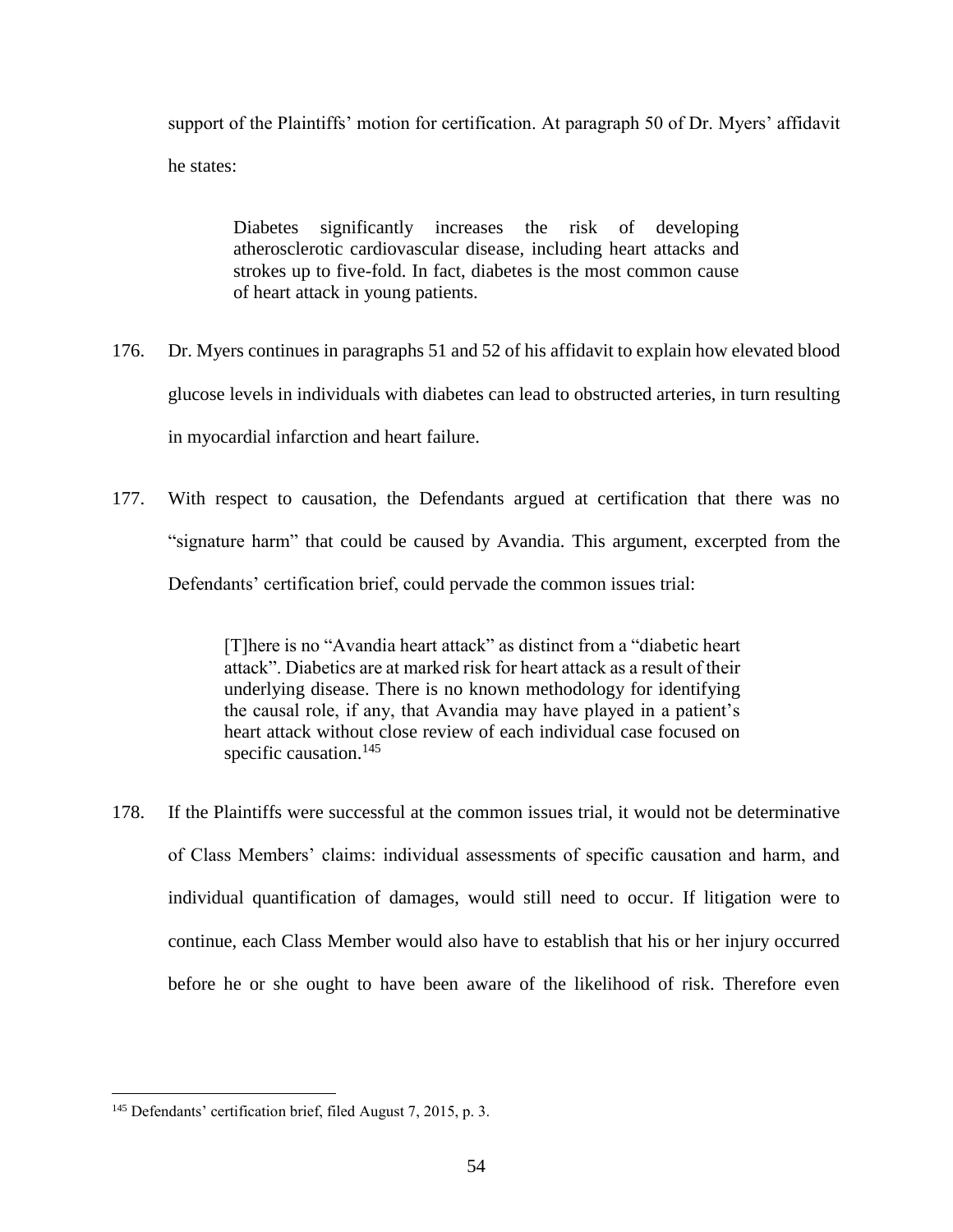resolution of the common issues in favour of the Class may result in minimal or no recovery for some Class Members.

179. Regardless of the outcome of the common issues trial, the potential for an appeal would exist. With an appeal comes delay, expenses, and further uncertainty.

#### *c) Risks at Individual Issues Stage*

- <span id="page-55-0"></span>180. If the Plaintiffs were successful at the common issues trial and proceeded to the individual issues stage to resolve any remaining individual issues – establish proof of damages and specific causation – Class Members would continue to face the risk that their individual claims would fail. The Defendants could continue to dispute liability on a case-by-case basis, arguing that any injuries alleged to be caused or contributed to by Avandia are the result of individual Class Member characteristics, including the underlying condition of diabetes, for which Avandia was prescribed, pre-existing medical histories and comorbidities, or are the result of the negligence of others over which the Defendants are not liable.
- 181. With respect to the evaluation of the risks facing the subrogated claims of the PHIs, there is, in addition to the litigation risks applicable to the overall claims of Class Members (which have a direct bearing on the value of the subrogated claims of PHIs), the evidentiary challenge of establishing specific causation as to which of the incurred cardiovascular health expenses were caused by the Defendants' negligence in failing to provide adequate warnings, compared to those expenses incurred simply due to treatment of the underlying diabetes disease process or due to Avandia being prescribed regardless of the strength of the warnings.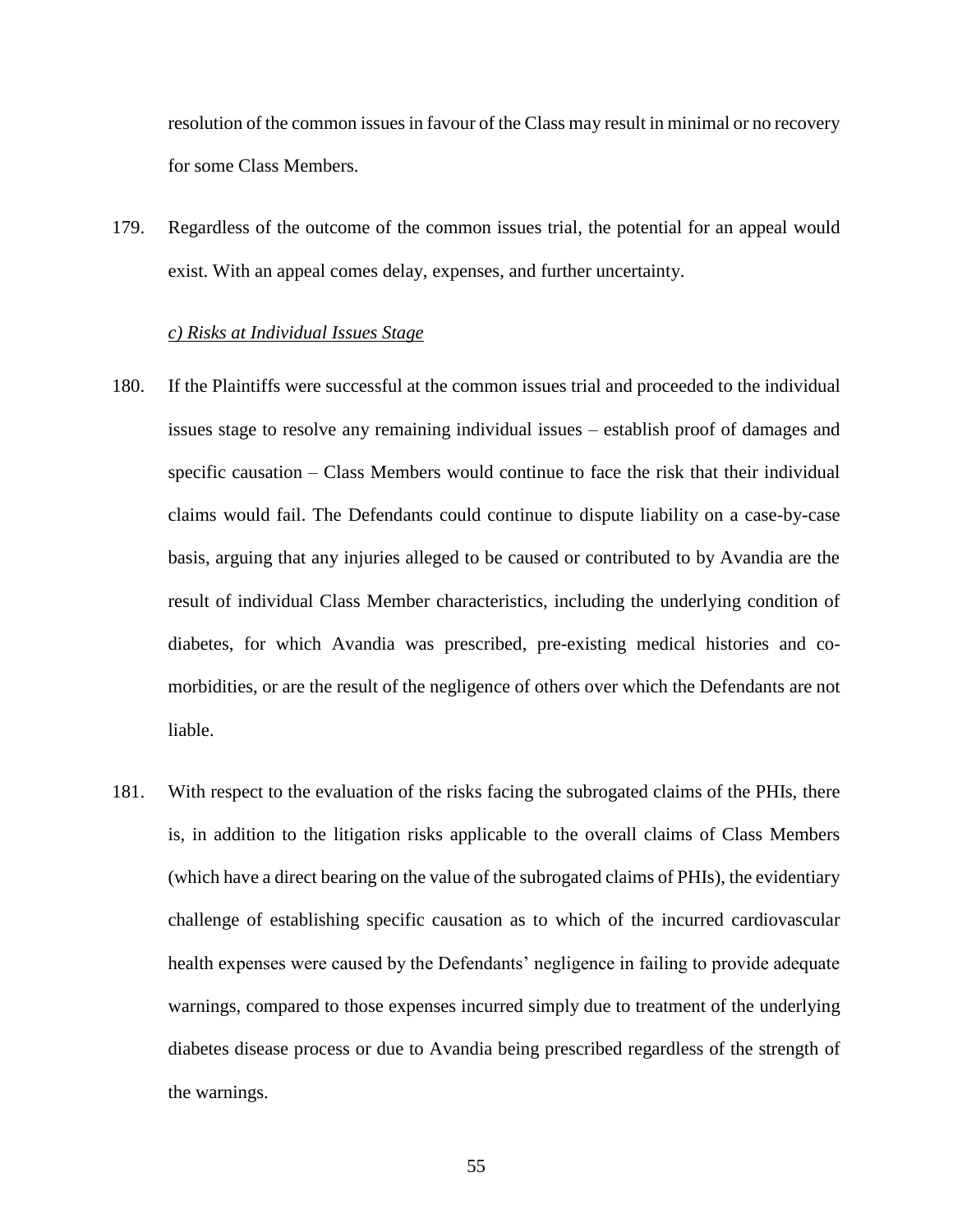*d) Delay*

- <span id="page-56-0"></span>182. In Class Counsel's view, any additional value to an award of damages that may result from a trial on the merits would be speculative and uncertain in light of the litigation risks identified by the Defendants and discussed in these submissions. In addition, it would come with delay and further costs.
- 183. Continued litigation would bring the likelihood of delays caused by the Defendants' pending appeal of certification or, subsequently, of an appeal of the outcome of the common issues trial if certification was upheld.
- 184. The reasonableness of the settlement is also confirmed in light of the inherent uncertainty associated with litigation, as discussed earlier in these submissions.

#### <span id="page-56-1"></span>**iv. Recommendation and Experience of Counsel**

- 185. The Settlement Agreement was negotiated in good faith by experienced counsel with expertise in class action litigation.<sup>146</sup>
- 186. As Justice Strathy stated in *Ainslie v. Afexa Life Sciences Inc.*: 147

It is not the court's responsibility to determine whether a better settlement might have been reached. Nor is it the responsibility of the court to send the parties back to the bargaining table to negotiate a settlement that is more favourable to the class. Where the parties are represented - as they clearly are in this case - by highly reputable counsel with expertise in class action securities litigation, the court is entitled to assume, in the absence of evidence to the contrary, that it is being presented with the best reasonably achievable settlement and that class counsel is staking his or her reputation and experience on the recommendation.

<sup>146</sup> Settlement Approval Affidavit, paras. 105-109.

<sup>&</sup>lt;sup>147</sup> 2010 ONSC 4294 at para. 31 (Plaintiffs' Authorities, Tab 1).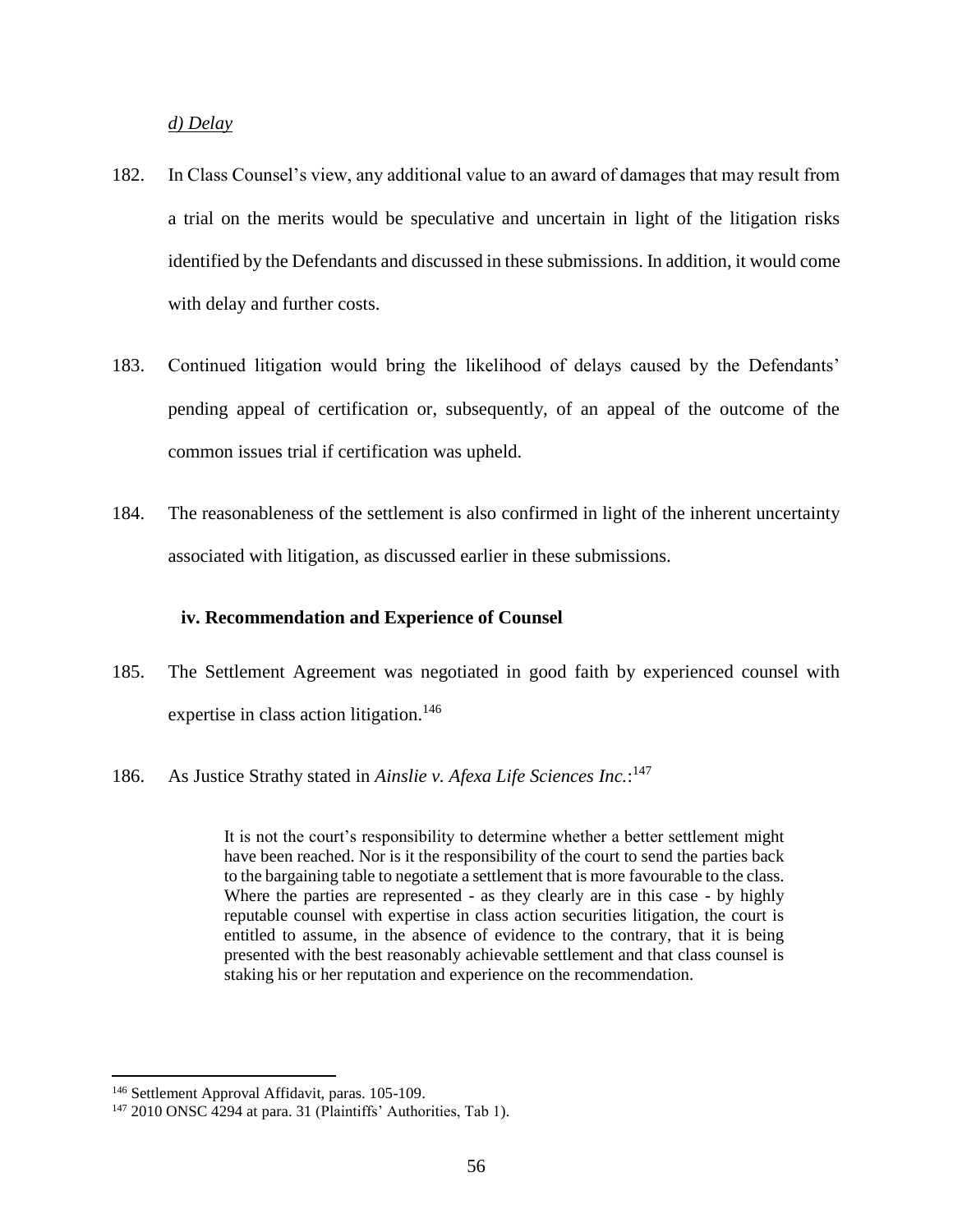- 187. Class Counsel recommended acceptance of the final settlement as being fair and reasonable and in the best interests of the Class. This was accepted by the Representative Plaintiffs and the PHIs.<sup>148</sup>
- 188. When assessing the reasonableness of the Settlement Agreement and of the estimated net recovery per Class Member, it must be considered that there is an absence of on-point, relevant case law awarding damages in pharmaceutical actions against manufacturers for an alleged failure to warn about cardiovascular harm allegedly caused by the pharmaceutical in question. Indeed, there are no such reported decisions in individual actions or class actions. In any event, in a class action involving various considerations of individual Class Members' specific circumstances, which have bearing on the strength of their individual claims for liability (e.g. causation) and damages, any comparison with reported decisions is of limited utility. Indeed, courts have cautioned against determining the reasonableness or adequacy of a proposed class action settlement by a comparison to what could be obtained by an individual claimant under the tort model:<sup>149</sup>

**82** An award of damages in personal injury tort litigation is idiosyncratic and dependent on the individual plaintiff before the court. Here, although the settlement is structured to account for Class Members with differing medical Conditions by establishing benefits on an ascending classification scheme, no allowances are made for the spectrum of damages which individual class members within each level of the structure may suffer. The settlement provides for compensation on a "one-size fits all" basis to all Class Members who are grouped at each level. However, it is apparent from the evidence before the court on this motion that the damages suffered as a result of HCV infection are not uniform, regardless of the degree of progression.

…

**84** It is apparent, in light of Dr. Anderson's evidence, that in the absence of evidence of the individual damages sustained by class members, past precedents of damage awards

<sup>&</sup>lt;sup>148</sup> Affidavit of Albert Carl Sweetland, sworn December 6, 2018; Affidavit of Barbara Fontaine, sworn December 5, 2018. With respect to the PHIs, see paragraphs 142-144 above.

<sup>149</sup> *Parsons, supra*.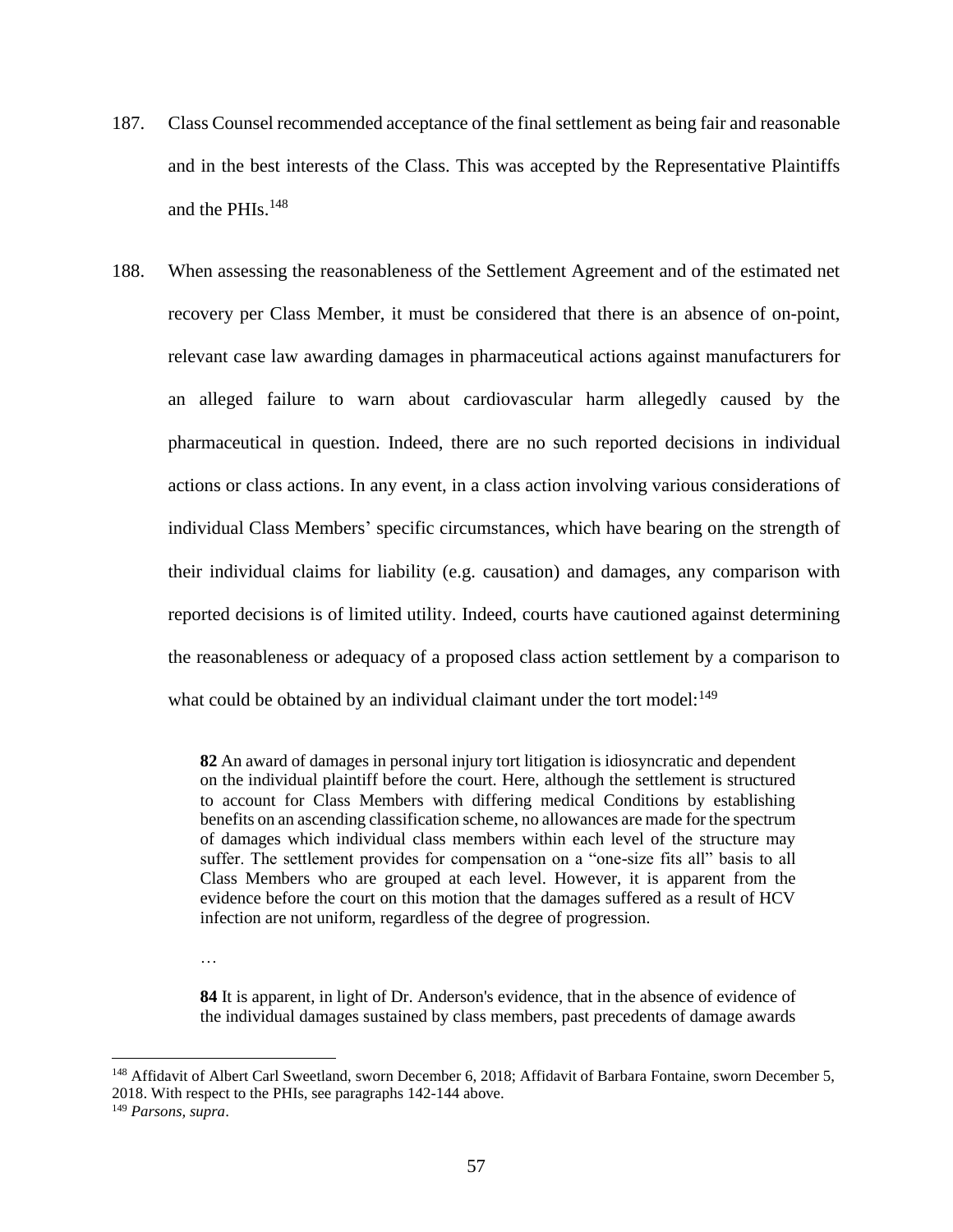in personal injury actions cannot be applied to this case to assess the reasonableness of the settlement for the class.

- 189. Therefore the process of valuing the within Class Member claims involves drawing on the experience of Class Counsel in evaluating the case law that is available, and recognizing the material distinctions between that case law and the circumstances at hand.
- 190. At Schedule "C" to this brief is a summary of decisions in individual personal injury cases demonstrating the wide range of damages awarded to individual claimants for cardiovascular harm. These decisions arise in a variety of factual scenarios, involving multiple injuries, and after the action has been fully litigated. This case law is of limited utility in evaluating the reasonableness of the present proposed settlement.
- 191. While we are aware of no Canadian decision awarding damages after a trial of a class proceeding against a pharmaceutical manufacturer for failure to warn about risks, the settlement approval decision in *Voutour v. Pfizer Canada Inc*. <sup>150</sup> details some relevant considerations. The claim was pleaded in the amount of \$1.5 billion, but the \$12 million settlement was approved.<sup>151</sup> This decision reflects the "genuine risks of proving liability, including the difficulties of proving a breach of a duty of care and of proving causation of harm" that inhere to the subject matter of such claims.<sup>152</sup> Pharmaceutical product liability cases are recognized as highly complex with significant risks and drawn-out litigation.<sup>153</sup>

<sup>150</sup> 2011 ONSC 7118 (Plaintiffs' Authorities, Tab 9).

<sup>151</sup> *Ibid*., para. 65.

<sup>152</sup> *Ibid*.

<sup>153</sup> *Ibid*., para. 73.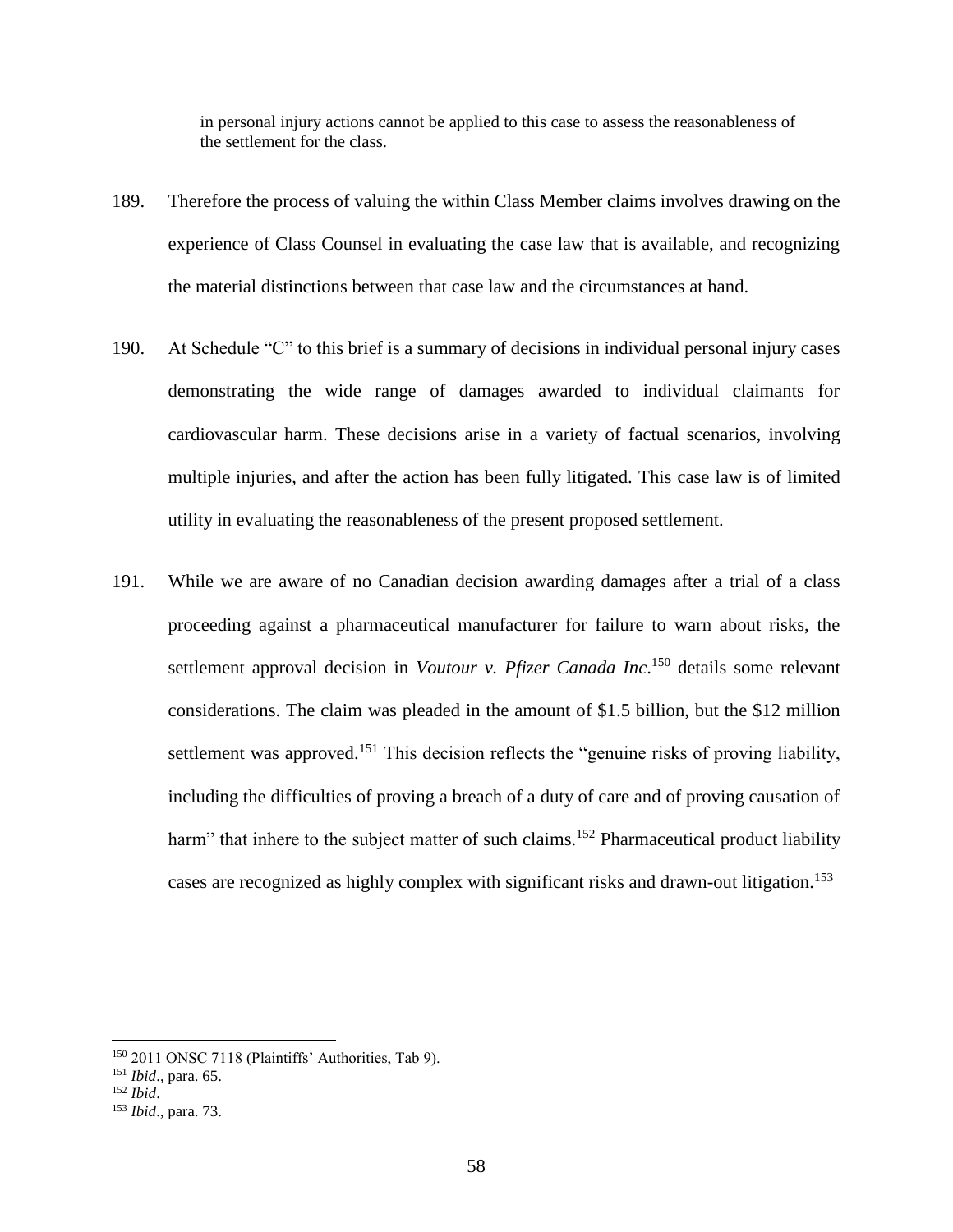#### <span id="page-59-0"></span>**v. Approval of the Settlement Approval Notice and Notice Plan**

- 192. If the proposed settlement is approved, the Settlement Approval Notice will be disseminated to the Class according to the methods described in the Settlement Approval Notice Plan (attached to the Settlement Approval Order).
- 193. Class Counsel will cooperate with RicePoint Administration Inc., if approved as Claims Administrator, to implement the Settlement Approval Notice Plan.<sup>154</sup>
- 194. The Settlement Approval Notice highlights in plain language the primary aspects of the Settlement, provides information on important deadlines and contact information for inquiries, and directs Class Members to the dedicated settlement website to obtain details about the Compensation and Claims Administration Protocols and the claim form.

#### <span id="page-59-1"></span>**vi. Appointment of Claims Administrator**

- 195. The Parties seek Court approval of the appointment of RicePoint Claims Administration Inc. as the Claims Administrator.
- 196. In its role as Claims Administrator, RicePoint will be responsible for implementing the Settlement Approval Notice Plan and overseeing the claims process under the Settlement Agreement.
- 197. As demonstrated in Exhibit "K" to the Settlement Approval Affidavit, RicePoint has extensive experience administering class action settlements, including, in particular, pharmaceutical class actions.

<sup>154</sup> Settlement Approval Affidavit, paras. 110-111.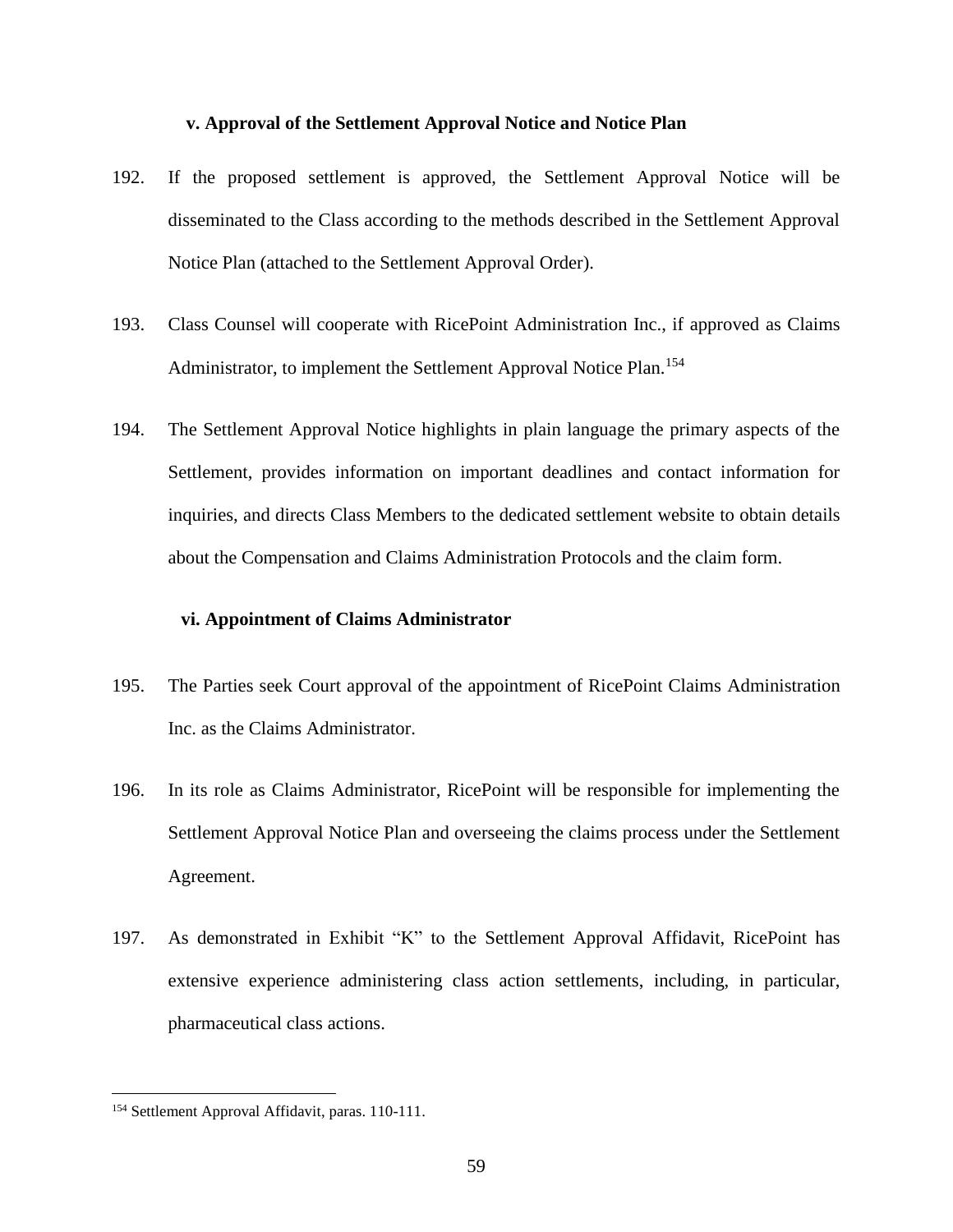## <span id="page-60-0"></span>**PART V - RELIEF SOUGHT**

- 198. Class Counsel is confident that resolving this matter pursuant to the terms of the Settlement Agreement is in the best interests of the Class.
- 199. Class Counsel respectfully requests an order: (i) approving the Settlement Agreement as being fair, reasonable and in the best interests of Class Members; (ii) approving the Settlement Approval Notice and Settlement Approval Notice Plan; and (iii) appointing RicePoint Administration Inc. as Claims Administrator.
- ALL OF WHICH IS RESPECTFULLY SUBMITTED, this 14<sup>th</sup> day of December, 2018.

 $\overline{a}$ 

**RAYMOND F. WAGNER, Q.C. Wagners Counsel for the Plaintiffs** 1869 Upper Water Street Suite PH301, Historic Properties Halifax, NS B3J 1S9 Tel: 902-425-7330 Email[:raywagner@wagners.co](mailto:raywagner@wagners.co)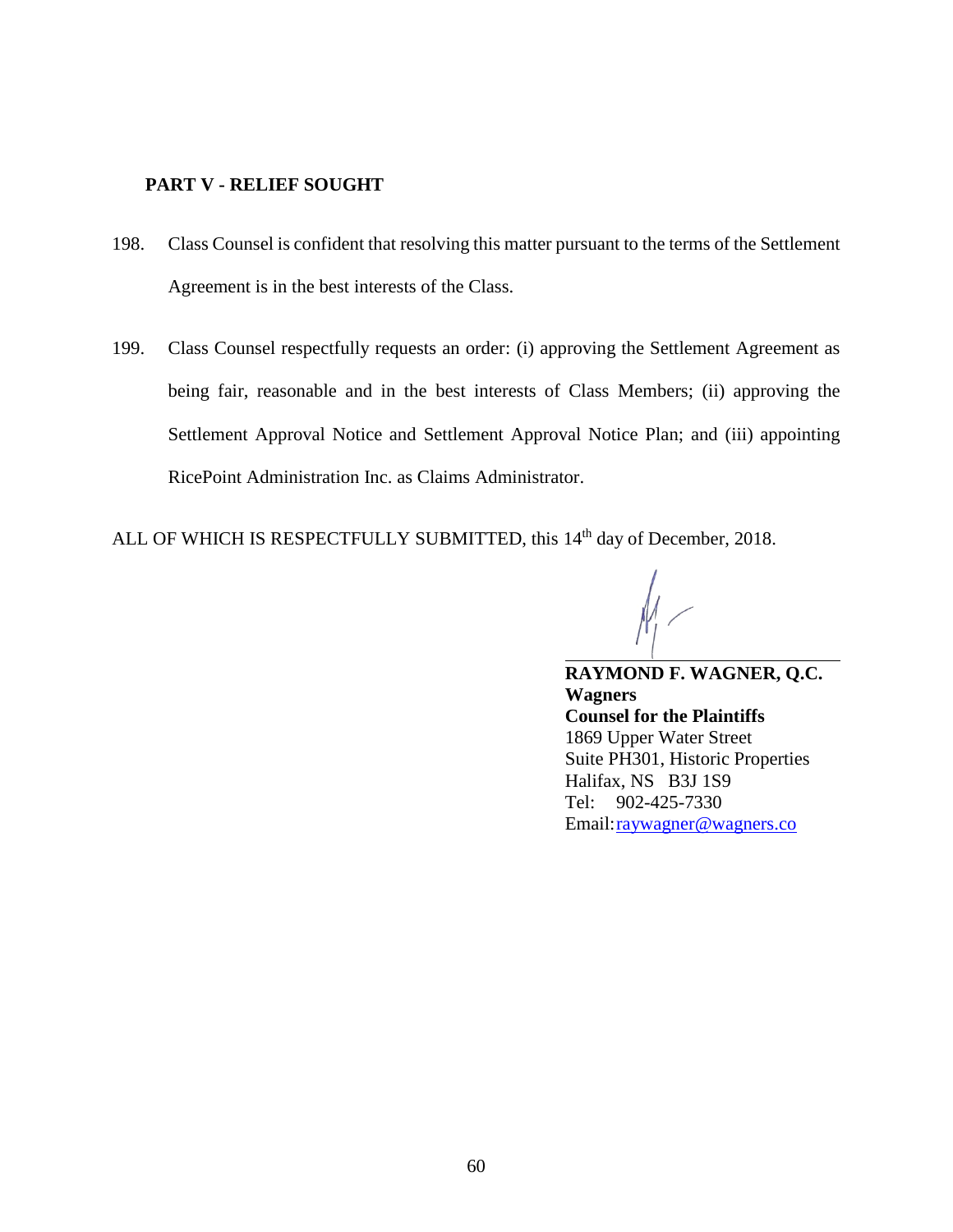## **SCHEDULE "A"**

## **AUTHORITIES**

#### **Authorities Referred to in Brief:**

- 1. *Ainslie v. Afexa Life Sciences Inc.*, 2010 ONSC 4294
- 2. *Dabbs v. Sun Life Assurance Co. of Canada* (1998), 40 O.R. (3d) 429 at (Gen. Div.), aff'd (1998), 41 O.R. (3d) 97 (C.A.), leave to appeal to S.C.C. refused, [1998] S.C.C.A. No. 372
- 3. *Ford v. F. Hoffmann-La Roche Ltd.* (2005), 74 O.R. (3d) 758 (Ont. S.C.J.)
- 4. *Lozanski v. Home Depot, Inc.*, 2016 ONSC 5447
- 5. *Martin v. Roman Catholic Diocese of Antigonish*, 2009 NSSC 331
- 6. *Nunes v. Air Transat A.T. Inc.*, [2005] O.J. No. 2527
- 7. *Parsons v. The Canadian Red Cross Society*, [1999] O.J. No. 3572
- 8. *Stewart v. General Motors of Canada Ltd*., [2008] O.J. No. 4426 (Ont. S.C.J.)
- 9. *Voutour v. Pfizer Canada Inc*., 2011 ONSC 7118

#### **Authorities Referred to in Schedule "C":**

- 10. *Briffet v. Gander & District Hospital Board*, [1996] N.J. No. 34
- 11. *Dillon v. LeRoux*, [1994] B.C.J. No. 795
- 12. *Gros v. Victoria General Hospital*, 2000 MBQB 172
- 13. *Hewlett v. Henderson*, 2006 BCSC 300
- 14. *Marchand v. Jackiewicz*, 2010 ONSC 1796
- 15. *Potrie v. Langdown*, [1996] B.C.J. No. 318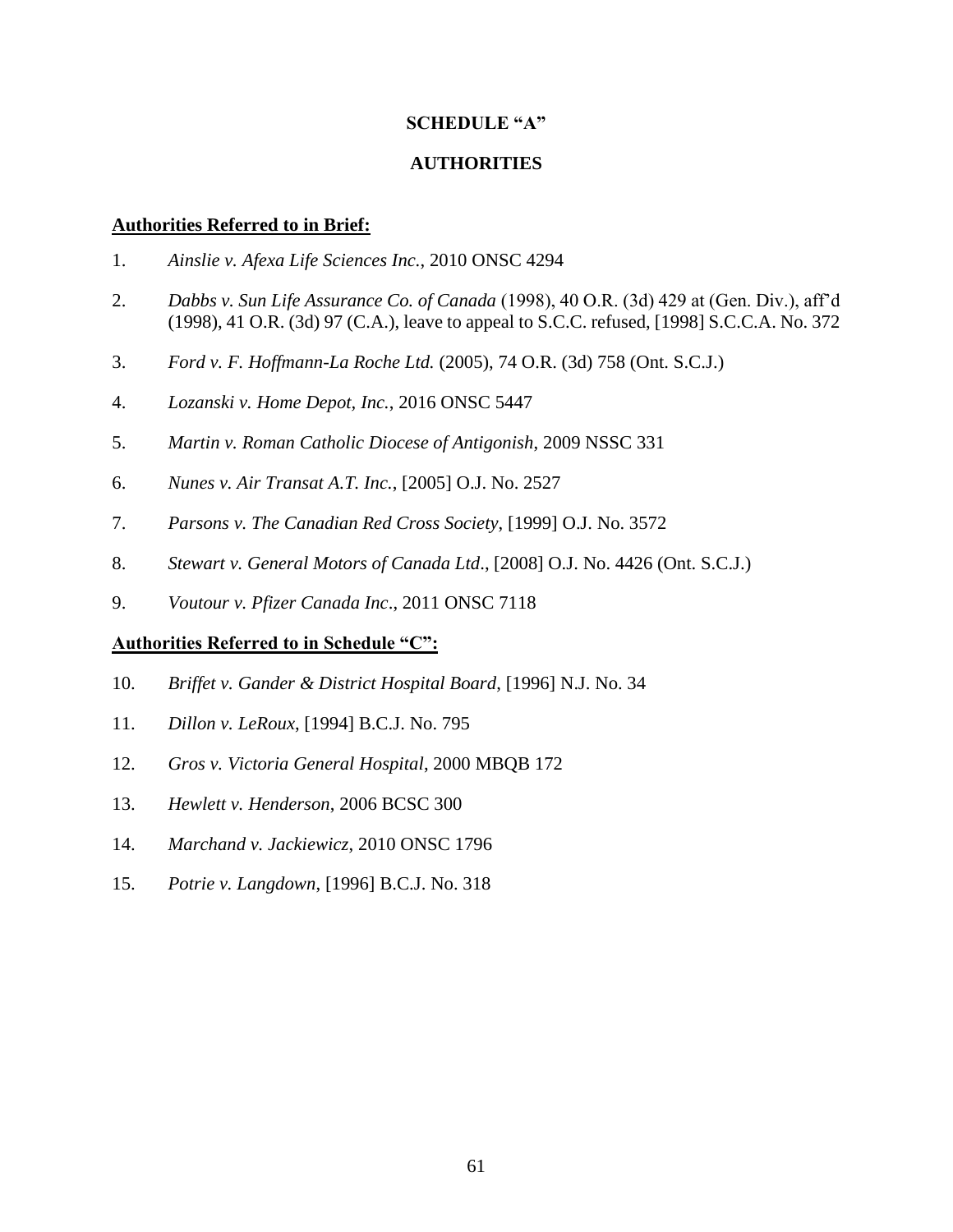# **SCHEDULE "B"**

# **LEGISLATION**

16. *Class Proceedings Act*, S.N.S. 2007, c. 28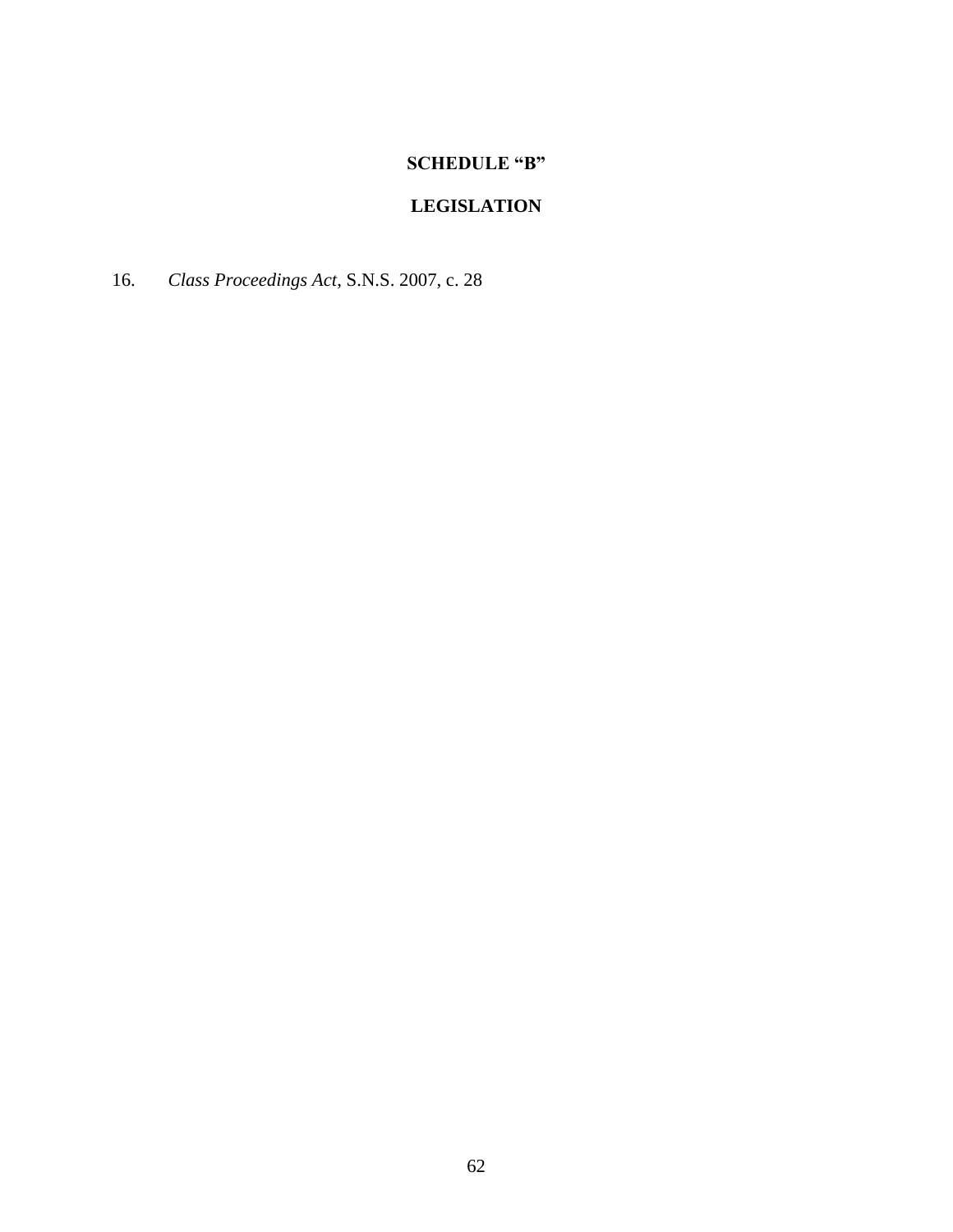#### **SCHEDULE "C"**

### **Individual Personal Injury Awards For Cardiovascular Harm**

- 1. *Briffet v. Gander & District Hospital Board*:<sup>155</sup> The Newfoundland Court of Appeal upheld a damage award of \$40,000 (\$60,067 today) for negligent medical care resulting in a debilitating heart attack.<sup>156</sup> The injuries in this case were pervasive; lasting damage was done to the plaintiff's heart, and he could no longer exert himself physically.<sup>157</sup> This caused a "significant curtailment of his daily activities and … substantial adjustments to his normal enjoyment of life."<sup>158</sup>
- 2. *Dillon v. LeRoux*:<sup>159</sup> The British Columbia Court of Appeal upheld a general damages award of \$100,000 (\$156,476 today) to compensate for a heart attack requiring an angioplasty, which ultimately caused permanent damage to the plaintiff's heart.<sup>160</sup> A family doctor, working on-call in an emergency room, failed to call an internist in response to the plaintiff's complaints; the resultant delay in diagnosis caused the heart attack and related injuries.<sup>161</sup> While the award was considered "generous," it was affirmed on the basis of the "very substantial physical disability" suffered by the Plaintiff.<sup>162</sup>
- 3. *Gros v. Victoria General Hospital*: <sup>163</sup> When the plaintiff suffered a heart attack minutes after discharge from the hospital, he sued the hospital for the resultant brain damage,

<sup>155</sup> [1996] N.J. No. 34 (Plaintiffs' Authorities, Tab 10).

<sup>156</sup> *Ibid*., para. 264.

<sup>157</sup> *Ibid*., para. 249.

<sup>158</sup> *Ibid*.

<sup>159</sup> [1994] B.C.J. No. 795 (Plaintiffs' Authorities, Tab 11).

<sup>160</sup> *Ibid*., para. 15, citing [1992] B.C.J. No. 1971.

<sup>161</sup> *Ibid*.

<sup>162</sup> *Ibid*., paras. 94-95.

<sup>163</sup> 2000 MBQB 172 (Plaintiffs' Authorities, Tab 12).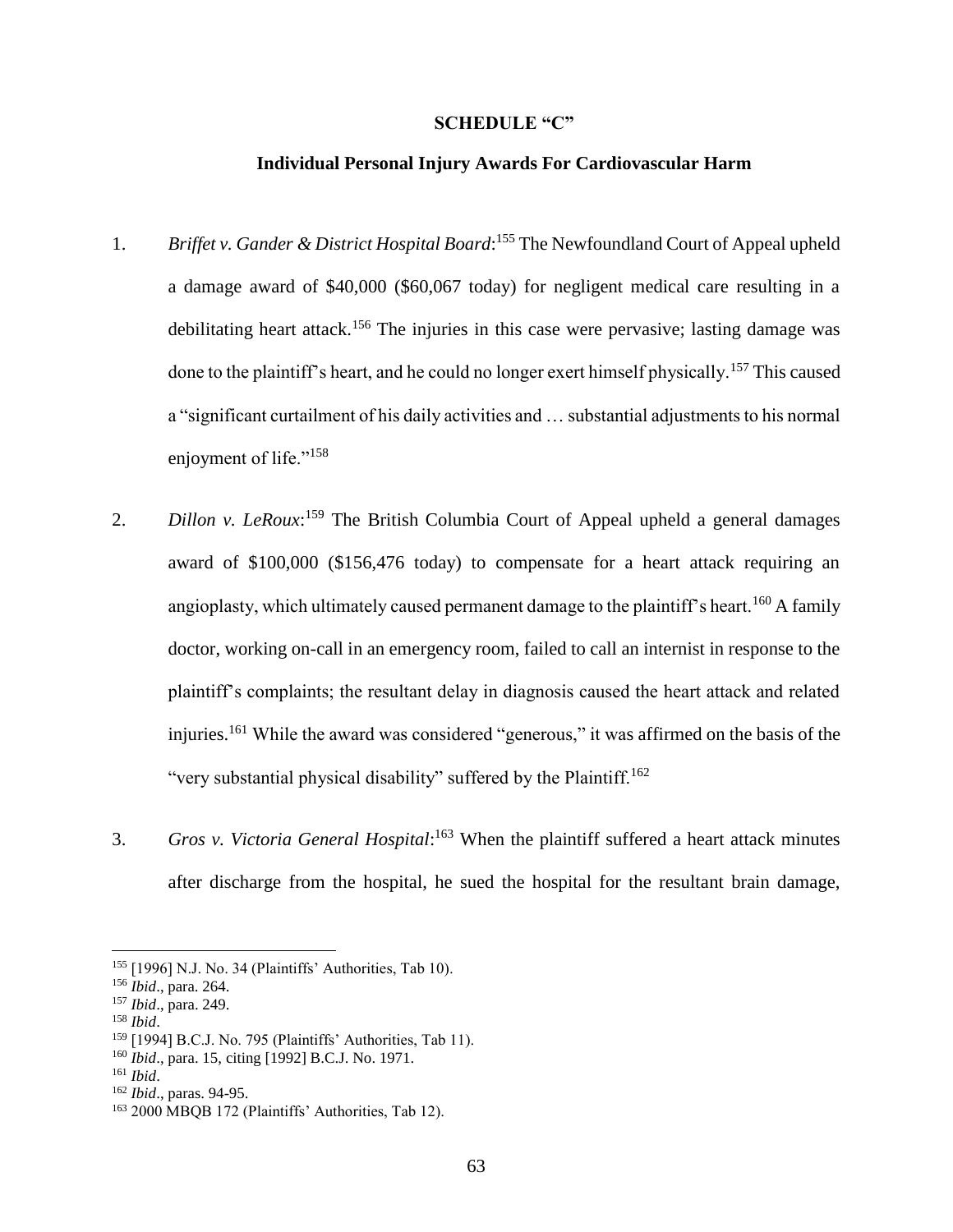memory loss, depression, and cognitive difficulties he experienced.<sup>164</sup> Non-pecuniary damages were calculated, though not awarded, in the amount of \$85,000 (\$118,364 today).

- 4. *Hewlett v. Henderson*: <sup>165</sup> The plaintiff suffered a heart attack as the result of a negligent diagnostic delay. As a result, he reported cognitive difficulties, fatigue, and ongoing headaches.<sup>166</sup> While the Court accepted the evidence from the plaintiff's family doctor that his cardiac function was relatively normal in the aftermath of the heart attack,  $167$  the Court quantified general damages at  $$100,000$  ( $$123,028$  today).<sup>168</sup> This amount reflected the multiple invasive surgeries that were necessitated by the negligence, as well as "significant pain and suffering [and] the knowledge of significantly reduced life expectancy as a result of the heart attack."<sup>169</sup> Given the fact that appropriate intervention would have only saved a portion of the damage, the plaintiff was ultimately awarded \$30,000 (\$36,908 today).
- 5. *Marchand v. Jackiewicz*: <sup>170</sup> When a heart attack was caused by operating on a patient with strep throat, which was left undiagnosed despite complaints to a family doctor, the Plaintiff sued for several resultant injuries. Liability was not established, but general damages were calculated at \$150,000 (\$171,337 today). This considerable award was justified on the basis that "[s]he experienced multiple organ failure … and nearly died. She went into septic shock. She required a second emergency surgery."<sup>171</sup> The heart attack and related

<sup>166</sup> *Ibid*., para. 79.

<sup>164</sup> *Ibid*., para. 9.

<sup>&</sup>lt;sup>165</sup> 2006 BCSC 300 (Plaintiffs' Authorities, Tab 13).

<sup>167</sup> *Ibid*., para. 96.

<sup>168</sup> *Ibid*., para. 86.

<sup>169</sup> *Ibid*.

<sup>170</sup> 2010 ONSC 1796 (Plaintiffs' Authorities, Tab 14).

<sup>171</sup> *Ibid*., para. 61.